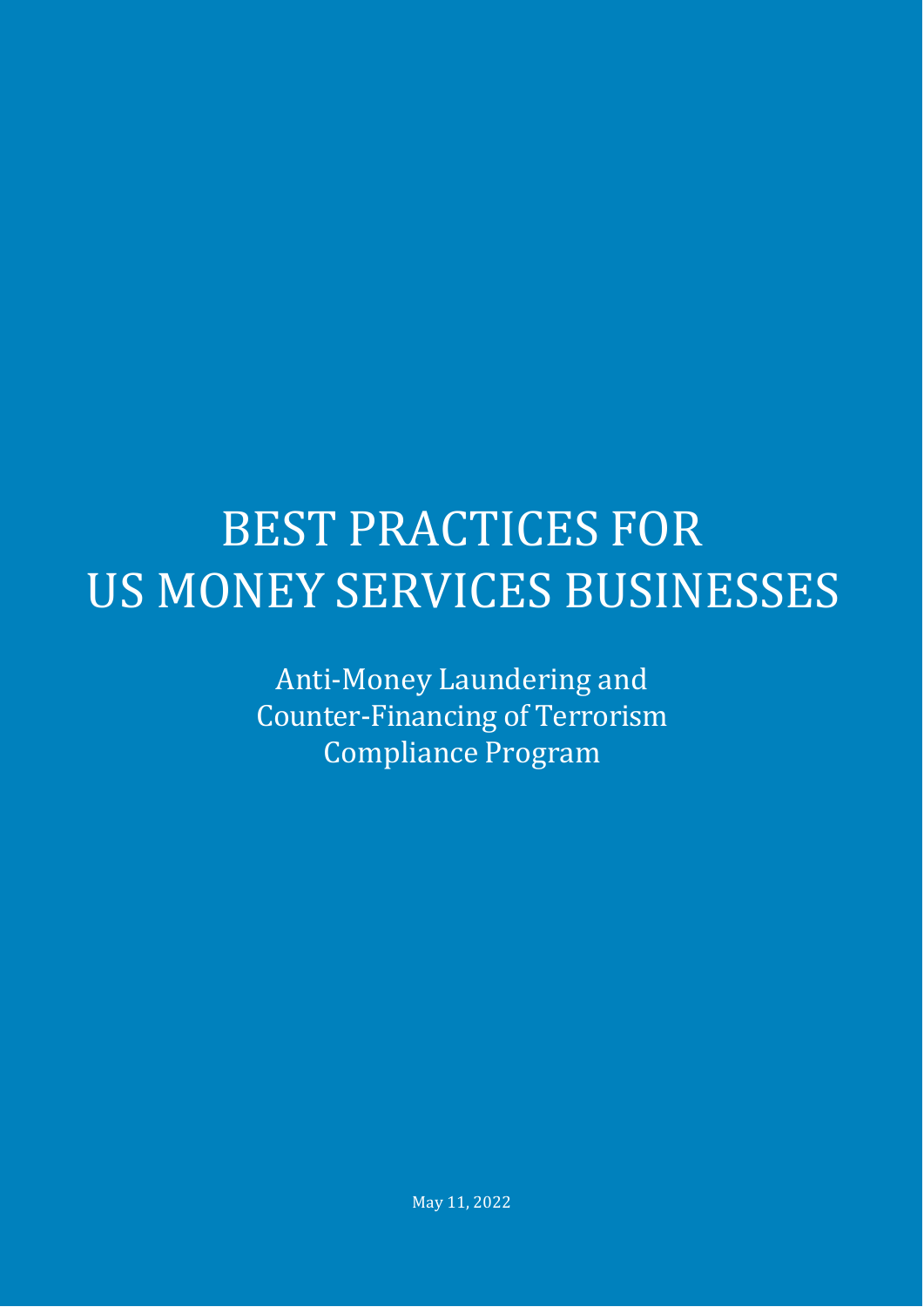## **Acknowledgements**

The Electronic Transactions Association ("ETA"), INFiN—a Financial Services Alliance, the Money Services Business Association ("MSBA"), and The Money Services Round Table ("TMSRT") wish to acknowledge the regulatory and law enforcement agencies, financial institutions, money services businesses, trade organizations, banks, public policy bodies, and numerous individuals that provided feedback on this document and help the industry-driven effort to improve compliance with AML/CFT regulations. Consultations among Bank Secrecy Act Advisory Group ("BSAAG") members were instrumental and informed the development of these industry Best Practices through cross-sector discussions.

Notable individual contributors and editors include, but are not limited to:

Duncan DeVille; Wm. Clay Roberts; Diego Rosero; Paul Dwyer; Joseph Mignano; Joseph (Jody) Myers; Elizabeth Cronan; Robert Rowe; Alan Abel; J.R. Davis; Andres Villareal; and Reno Mathews.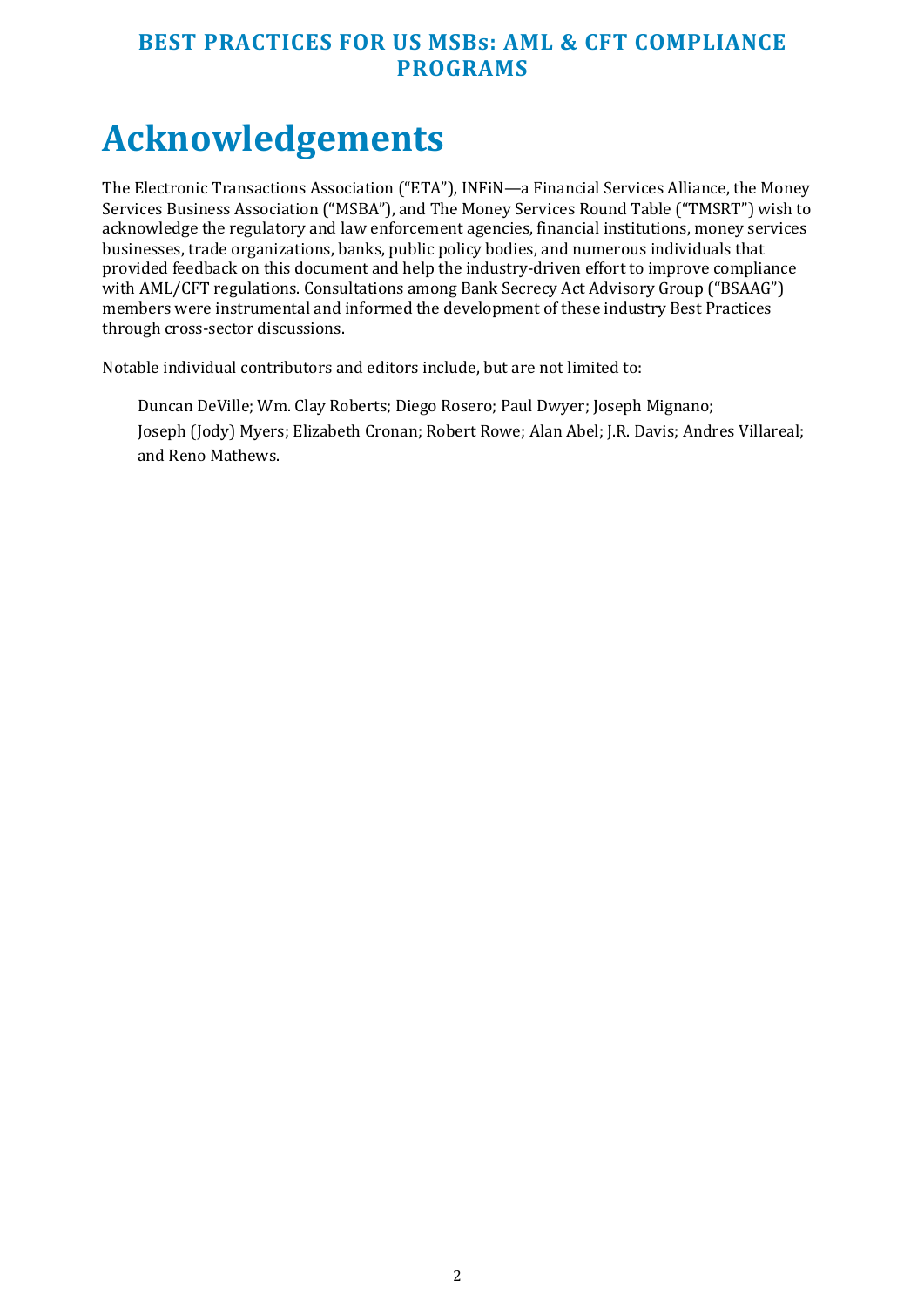## **Statement of Purpose**

This Best Practices guide is designed to assist Money Services Businesses ("MSBs") with developing a compliance program to meet applicable requirements established by the Financial Crimes Enforcement Network ("FinCEN"), its implementing regulations under 31 CFR § 1022, FinCEN's *Bank Secrecy Act ("BSA")/Anti-Money Laundering ("AML") Examination Manual Money Services Businesses,* sanctions laws/regulations, and relevant guidance. Like the underlying laws, these best practices are not designed to be a "one-size-fits-all" solution to complying with regulations, but should be implemented on a risk-basis commensurate to the size of the MSB, the services it offers, the geographies in which it operates, and other pertinent factors. The practices discussed in this document were formulated as best-in-industry principles to assist any MSB in meeting its regulatory obligations. To this end, these best practices also take into account virtual currency and financial-technology "FinTech" companies recognizing their integration into the financial services landscape and accompanying AML obligations.

In addition to assisting with general regulatory requirements, banks and other financial institutions will be encouraged to confidently engage in relationships with MSBs that utilize these standards and best practices. Further, banks and other financial institutions can utilize these best practices to address the regulatory expectations described in the *FFIEC BSA/AML Examination Manual.* These expectations include:

- That "[t]he BSA does not require, and neither FinCEN nor the federal banking agencies expect, banks to serve as the *defacto* regulator" of any Money Services Business;<sup>1</sup>
- That "[w]hile banks are expected to manage risk associated with all accounts, including MSB accounts, banks will not be held responsible for the MSB's BSA/AML program;"2 and
- That "[n]ot all MSBs pose the same level of risk, and not all MSBs will require the same level of due diligence. Accordingly, if a bank's assessment of the risks of a particular MSB relationship indicates a lower risk of money laundering or other illicit activity, a bank is not routinely expected to perform further due diligence (such as reviewing information about an MSB's BSA/AML program) beyond the minimum due diligence expectations. Unless indicated by the risk assessment of the MSB, banks are not expected to routinely review an MSB's BSA/AML program."<sup>3</sup>

As described in this best practices document, an MSB should address its AML risk in accordance with relevant government regulation and the risk posed by its own business model. MSBs are diverse entities engaging in many types of commerce, including dealers in foreign exchange, check cashers, sellers of prepaid access, providers of prepaid access, issuers or sellers of traveler's checks or money orders, and money transmitters. However, the principles described in this best practices document can guide the implementation of an AML

<sup>1</sup> FFIEC Bank Secrecy Act Anti-Money Laundering Examination Manual, Risks Associated with Money Laundering and Terrorist Financing[, Non-Bank Financial Institutions - Overview.](https://bsaaml.ffiec.gov/manual/RisksAssociatedWithMoneyLaunderingAndTerroristFinancing/25) 

<sup>2</sup> Ibid.

<sup>3</sup> Ibid.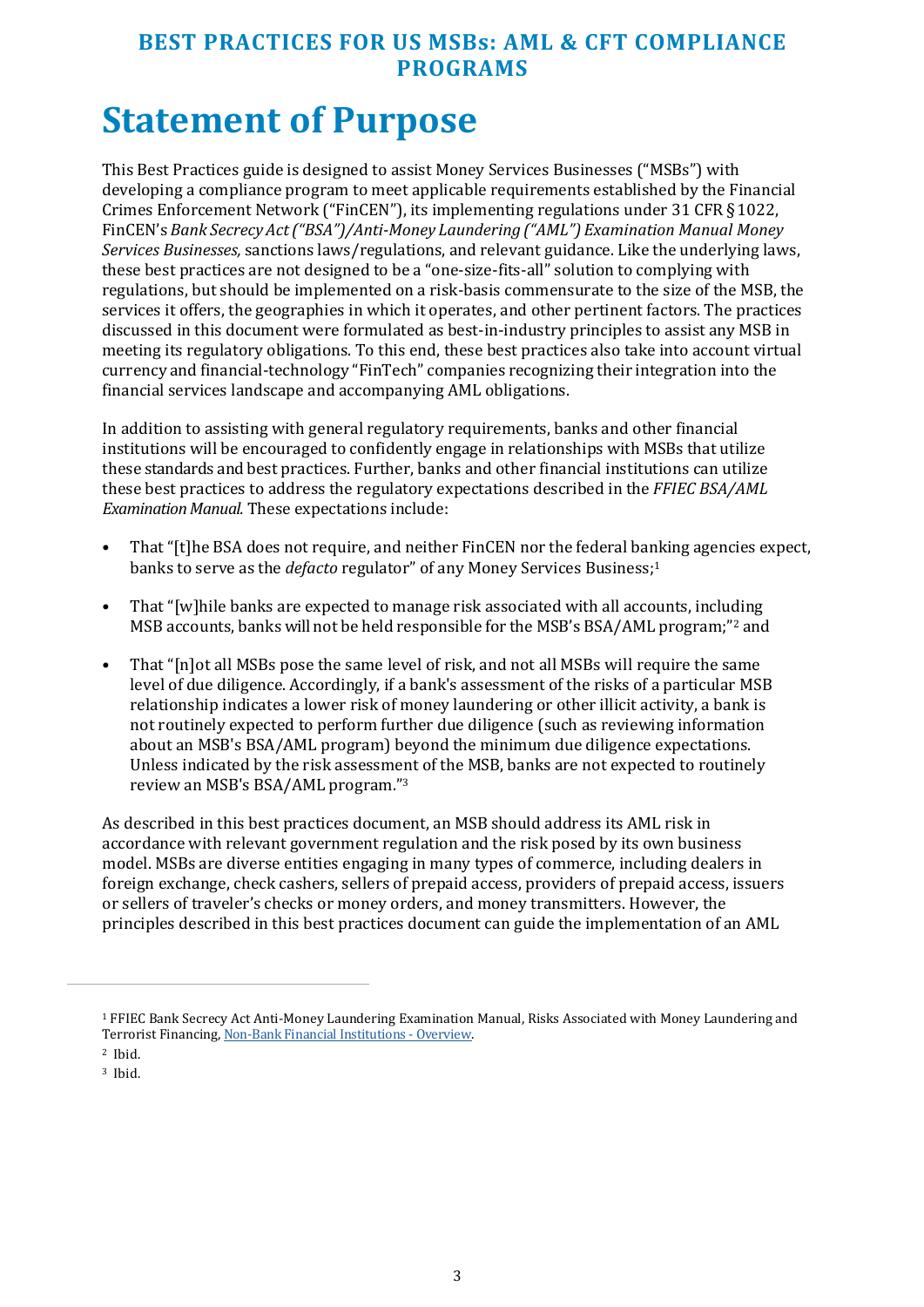program for any MSB involved in any activity regardless of the MSB's services, size, or geographic reach. Overall, these industry best practices should enable an MSB to develop and maintain an AML program to meet its obligation to detect, report, and prevent money laundering and terrorist financing. This best practices document is not intended to be exhaustive and MSBs should review the materials cited herein and comply with all applicable laws and regulations.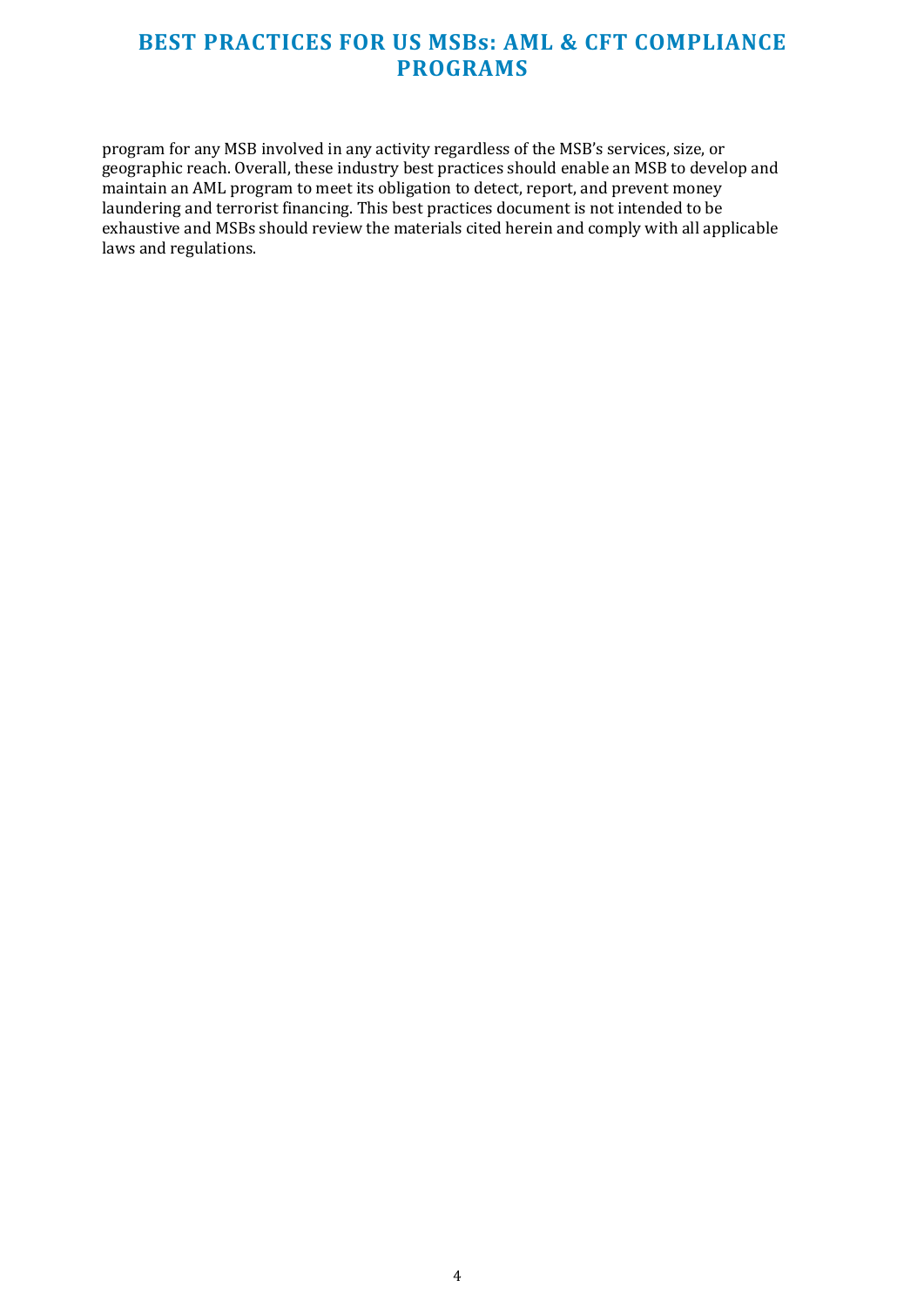## **Table of Contents**

| <b>Chapter I - A Primer on Money Services Businesses</b>                                           | 6        |
|----------------------------------------------------------------------------------------------------|----------|
| 1. Defining MSBs, their Products and Limits                                                        | 6        |
| Chapter II - Building an Effective AML Program                                                     | 8        |
| 1. Overview                                                                                        | $\, 8$   |
| 2. AML Risk Assessment                                                                             | 9        |
| 3. AML Program "Pillars"<br>4. Culture of Compliance (Line of Business Involvement)                | 10<br>14 |
| <b>Chapter III - Know Your Customer/Transactor</b>                                                 | 17       |
| 1. Overview                                                                                        | 17       |
| 2. Definitions                                                                                     | 17       |
| 3. Standards for Information Collection                                                            | 17       |
| 4. Defining Occasional Transactors and Regular Consumers with an Ongoing                           |          |
| <b>Business Relationship</b><br>5. Establishing Due Diligence and Enhanced Due Diligence Standards | 18<br>18 |
| 6. Implementing Controls Based on Consumer Activity or Profile                                     | 19       |
| <b>Chapter IV - Know Your Agent and Counterparties</b>                                             | 20       |
| 1. Overview                                                                                        | 20       |
| 2. Definitions                                                                                     | 20       |
| 3. Agent and Counterparty Oversight Programs                                                       | 21       |
| <b>Chapter V - Reporting and Monitoring</b>                                                        | 26       |
| 1. Overview                                                                                        | 26       |
| 2. Definitions                                                                                     | 26       |
| 3. Report Categories                                                                               | 27       |
| 4. Monitoring                                                                                      | 31       |
| <b>Chapter VI - Information Sharing</b>                                                            | 35       |
| 1. Overview                                                                                        | 35       |
| 2. Section 314 of the USA PATRIOT Act                                                              | 35       |
| 3. Regulatory Information Sharing<br>4. Law Enforcement Information Sharing                        | 37<br>37 |
| 5. Internal Information Sharing                                                                    | 37       |
| 6. Sections 314(a) and (b) SAR Disclosure Limitations                                              | 38       |
| <b>Chapter VII - Licensing Requirements</b>                                                        | 39       |
| 1. FinCEN Registration                                                                             | 39       |
| 2. State Licensing                                                                                 | 39       |
| <b>Chapter VIII - Compliance Certifications (Optional)</b>                                         | 42       |
| 1. Overview                                                                                        | 42       |
| 2. Identify and Document Compliance Certification Requirements                                     | 42       |
| 3. Determine Scope<br>4. Validate Data, Systems, and Processes                                     | 43<br>43 |
| 5. Test Compliance Systems for Effectiveness                                                       | 43       |
| 6. Review Audit, Examination, and Testing Findings for Deficiencies                                | 43       |
| 7. Document Planned Enhancements                                                                   | 43       |
| 8. Certify the Program                                                                             | 44       |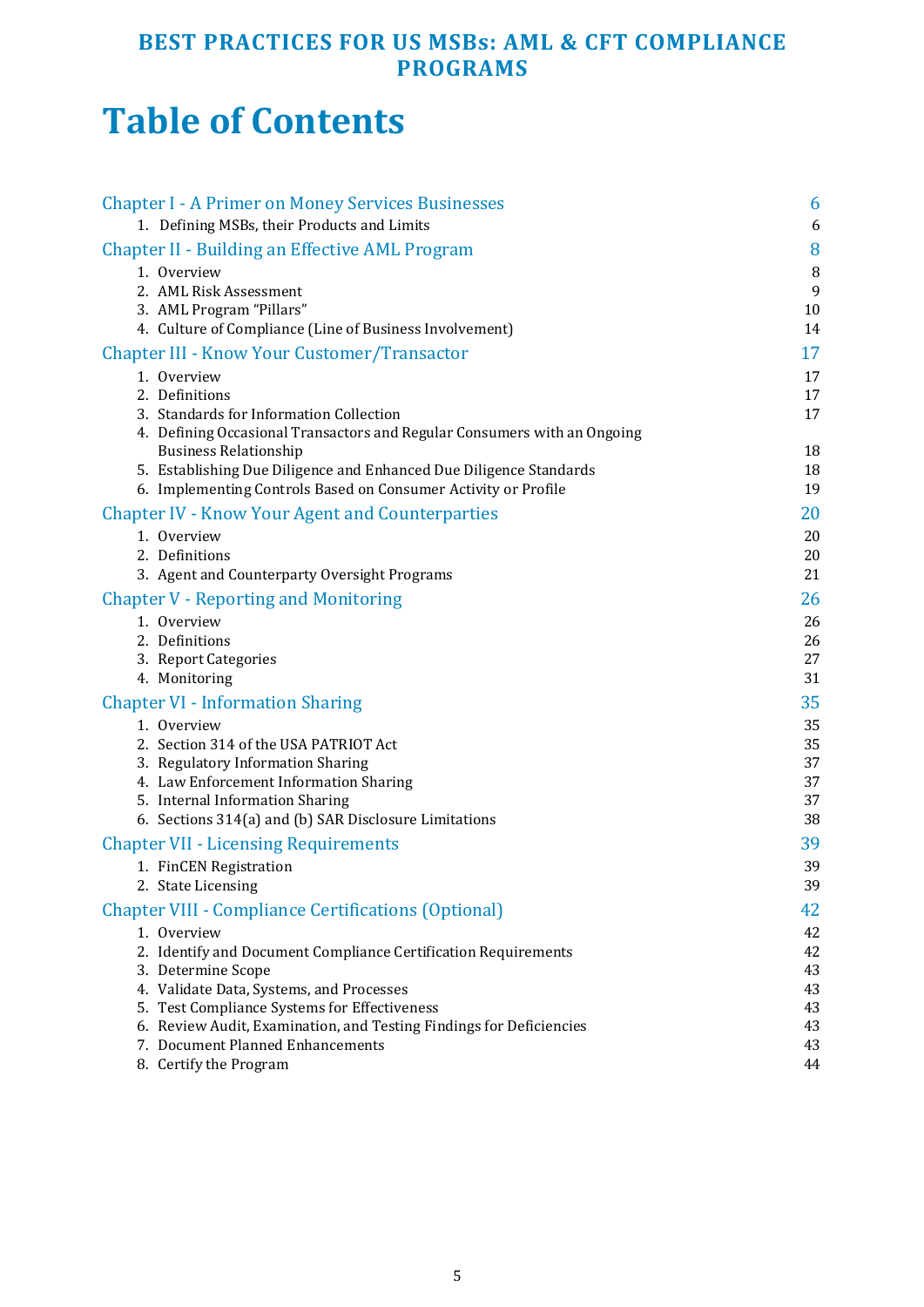## <span id="page-5-0"></span>**Chapter I A Primer on Money Services Businesses**

#### **1. Defining MSBs, their Products and Limits**

MSBs are categorized as Non-Bank Financial Institutions ("NBFIs"), which are broadly defined as financial institutions other than banks that offer financial services. Other common examples of NBFIs include operators of credit card systems, investment advisers, mutual funds, insurance companies, loan, or finance companies, etc.

Further defining MSBs, FinCEN, the bureau within the US Department of the Treasury that administers the federal anti-money laundering laws known as the Bank Secrecy Act ("BSA"), defines MSBs as persons doing business in one or more of the following capacities: <sup>4</sup>

- Issuer or seller of traveler's checks or money orders;
- Money transmitter;
- Dealer in foreign exchange;
- Provider of prepaid access;
- Seller of prepaid access;
- US Postal Service; and
- Check casher.

As exemplified above, the definition of MSBs is in part based on the products and services this type of financial institution offers. For example, FinCEN clarified in 2013 that certain exchangers of virtual currency, based on the services they offer, are MSBs.5 MSB products and services in turn shape the type of relationship that MSBs have with their consumers. Unlike banks, MSB products and services are not necessarily account based.

MSBs, like other financial institutions such as banks, must develop and implement Anti-Money Laundering ("AML") programs as required by the BSA, which should be tailored to address and mitigate the risk surrounding the products, geographic footprint, and consumer base serviced.<sup>6</sup>

Because MSBs range from larger, global companies to smaller businesses, they may offer a wide variety of products and services carrying varying degrees of risk. Therefore, MSBs should create an inventory of all products its business will offer, identify the AML risks associated with such products, and then place reasonable, risk-based controls on each one. Those limits may restrict, for example, the frequency, dollar amount, or jurisdictions where the product may be offered.

Therefore, determining where it would operate and the products it may offer, must be one of the – if not the – first steps taken in establishing the type of business an MSB wishes to be.

<sup>4</sup> *See* 31 CFR § 1010.100(ff).

<sup>5</sup> *See* FinCEN guidance FIN-2013-G001 ["Application of FinCEN's Regulations to Persons Administering, Exchanging, or](https://www.fincen.gov/sites/default/files/shared/FIN-2013-G001.pdf)  [Using Virtual Currencies](https://www.fincen.gov/sites/default/files/shared/FIN-2013-G001.pdf) " (March, 2013).

<sup>6</sup> See generally 31 CFR §§ 1022.200 and 1022.210.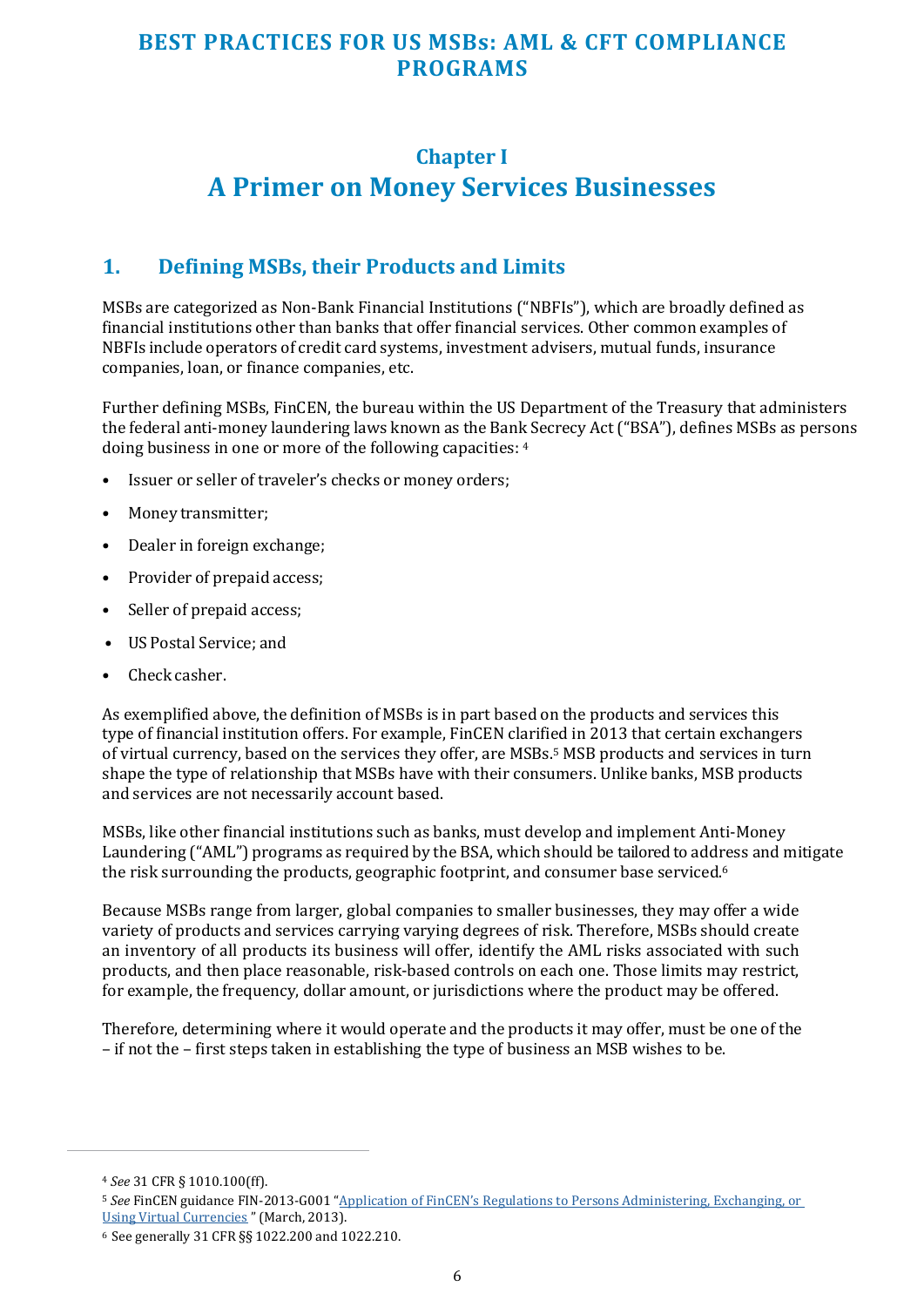## **Chapter Resources:**

- Definition of an MSB:
	- Definition published by FinCEN [\(https://www.fincen.gov/money-services-business](https://www.fincen.gov/money-services-business-definition)[definition\)](https://www.fincen.gov/money-services-business-definition).
	- 31 CFR § 1010.100(ff) [\(https://www.ecfr.gov/cgi-bin/text-idx?SID=b0df8afef7a2cbedffe54](https://www.ecfr.gov/cgi-bin/text-idx?SID=b0df8afef7a2cbedffe549bdc28c3d66&mc=true&node=se31.3.1010_1100&rgn=div8) [9bdc28c3d66&mc=true&node=se31.3.1010\\_1100&rgn=div8\)](https://www.ecfr.gov/cgi-bin/text-idx?SID=b0df8afef7a2cbedffe549bdc28c3d66&mc=true&node=se31.3.1010_1100&rgn=div8).
- Application of FinCEN's Regulations to Persons Administering, Exchanging, or Using Virtual Currencies:
	- FinCEN guidance FIN-2013-G001 (March, 2013) [\(Application of FinCEN's Regulations to](https://www.fincen.gov/sites/default/files/shared/FIN-2013-G001.pdf) [Persons Administering, Exchanging, or Using Virtual Currencies\)](https://www.fincen.gov/sites/default/files/shared/FIN-2013-G001.pdf).
- AML Program requirements for MSBs:
	- 31 CFR §§ 1022.200 and 1022.210 [\(https://www.ecfr.gov/cgi-bin/text-idx?SID=9fff79cd694](https://www.ecfr.gov/cgi-bin/text-idx?SID=9fff79cd694f8b9d0050e7f5f7453978&mc=true&node=pt31.3.1022&rgn=div5&sp31.3.1022.b) [f8b9d0050e7f5f7453978&mc=true&node=pt31.3.1022&rgn=div5#sp31.3.1022.b\)](https://www.ecfr.gov/cgi-bin/text-idx?SID=9fff79cd694f8b9d0050e7f5f7453978&mc=true&node=pt31.3.1022&rgn=div5&sp31.3.1022.b).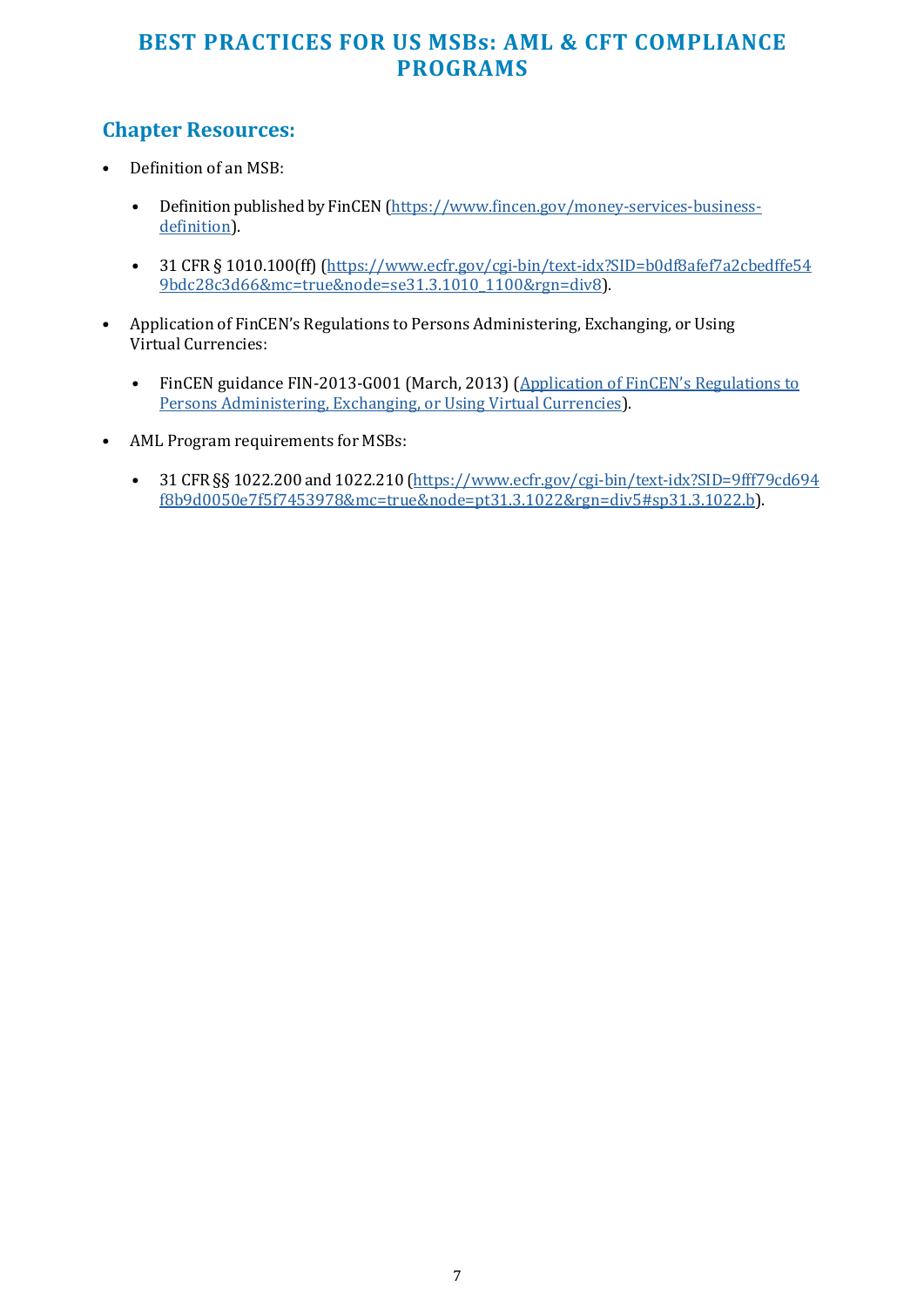## **Chapter II Building an Effective AML Program**

#### <span id="page-7-0"></span>**1. Overview**

#### **2. AML Risk Assessment**

- A. Assessing AML Risk
	- i. Scope and Complexity of Coverage
	- ii. Methodology
	- iii. Governance and Follow-Up
	- iv. Ongoing Updates

#### **3. AML Program "Pillars"**

- A. BSA/AML Compliance Officer and Staffing
- B. Internal Controls
- C. AML Training
- D. Independent Testing

#### **4. Culture of Compliance (Line of Business Involvement)**

#### **1. Overview**

MSBs, through their respective AML programs, play a key role in safeguarding the financial system from illicit use, including money laundering, terrorist financing, and other illicit activities. To this end, FinCEN has issued regulations requiring MSBs to implement an appropriate risk-based AML program designed to effectively address their specific money laundering and terrorist financing risks.<sup>7</sup>

The overarching goals of implementing an effective AML program are to:

- Prevent the MSB from being used to facilitate money laundering and terrorist financing; and
- Meet the requirements of the BSA.

Regardless of the size, structure, consumers, services, or complexity of an MSB, the elements of an AML program remain the same. The implementation of the AML program will be dependent on the type of the MSB and the nature of its business footprint.

MSBs are required to document their AML programs in writing, which should incorporate the below four "pillars," or components, which reinforce and build upon one another:

- Designation of a qualified BSA/AML officer;
- Establishing policies, procedures, and controls;
- Training; and
- Independent audit/testing.

It is important to note that banks that provide services to MSBs may, as part of knowing their customers, request to see, among other things, an MSB's written compliance program, policies and

<sup>7</sup> *See* 31 CFR §§ 1022.200 and 1022.210.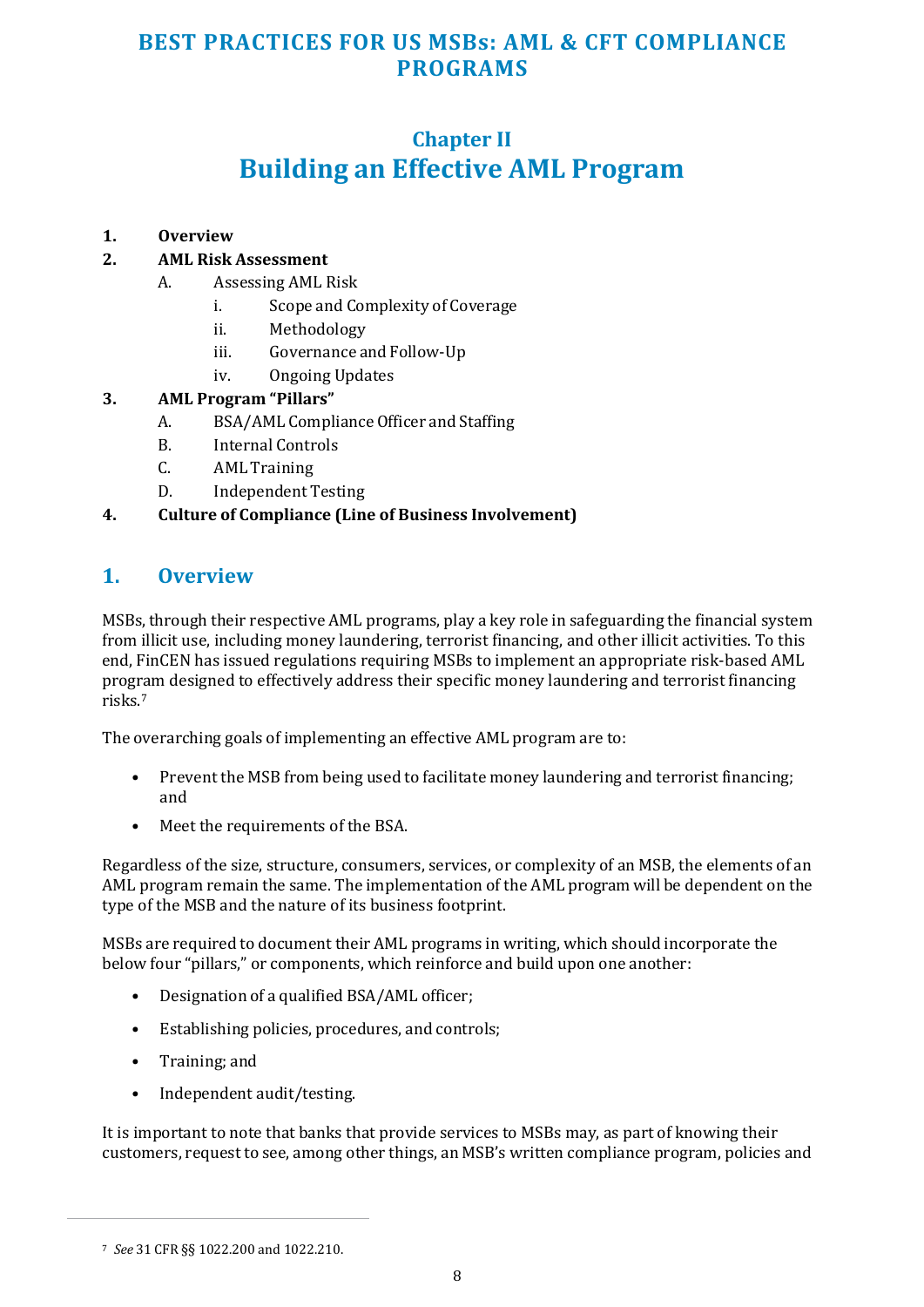<span id="page-8-0"></span>procedures, and AML risk assessment. While MSBs are not required to provide such documentation to their partner banks, MSBs should work closely with them to identify the documentation and information that would help secure and maintain the financial relationship.

#### **2. AML Risk Assessment**

An AML program should be based on an ongoing, business-specific risk assessment. It is the roadmap that will inform the AML program and all other product, service, control, and process decisions AML management makes. The risk assessment is the tool used to identify the nature and extent of AML risks so that the AML program includes tailored and effective risk mitigating measures. The risk assessment may be formal or informal, but preferably documented. MSBs, however, should be prepared to justify informal risk assessments, which may be appropriate for less complex companies.

Risk assessments should take into account an MSB's consumer base, geographic footprint, and services offered. For example: small money transmitters servicing single corridors (e.g., money transfers originating and being paid only within a single state) may need to focus AML risk assessments on consumers served within the corridor and the nature of the transactions provided; for medium-sized check cashers, the risk assessment may focus on the likelihood of fraudulent checks and on identifying consumers and their respective activities; for large prepaid access providers, the risk assessment may involve an in-depth evaluation of the distribution channels for the prepaid access, evaluation of consumer usage, and determination of payment locations, among other factors.

#### **A. Assessing AML Risk**

MSBs should assess their ML/FT risks to ensure that their AML programs are focused on mitigating risk and that their leadership is informed and able to make risk-based decisions about business investments and risk mitigation.

#### i. Scope and Complexity of Coverage

Risk assessments should identify and address both the criminal environment (market threat) that is relevant to the MSB's business operations as well as the vulnerability of the business to abuse by criminals; consideration should also be given to assessing the consequences associated with various risks. In the first instance, risk assessments should focus on real risks, i.e., the potential for abuse of the business by criminals. Regulatory, reputational, and enforcement risks, i.e., the potential for adverse impact arising from the materialization of real risk, can also be considered but should be distinguished from real risk. The depth and complexity of analysis of an MSB's risk should be proportionate to the size, scope, and complexity of the MSB's business. Larger and more complex businesses may assess and document risk at multiple levels of their operations.

Assessment of market threats should consider known typologies that affect the risk as well as potential emerging threats. Assessment of vulnerability should address inherent structural aspects of the MSB's business that affect the risk (e.g., consumers, products and services, means of delivery of services, geographic locations, etc.) as well as the existence and effectiveness of controls that are currently in place to mitigate the risk. Risk assessments should evaluate risk and vulnerability both as an inherent matter (prior to the application of controls), and as a residual matter, after considering the effectiveness of controls in place. Risk assessments should also identify potential areas where strengthened controls could further mitigate risk, and – where possible – suggest specific control improvements.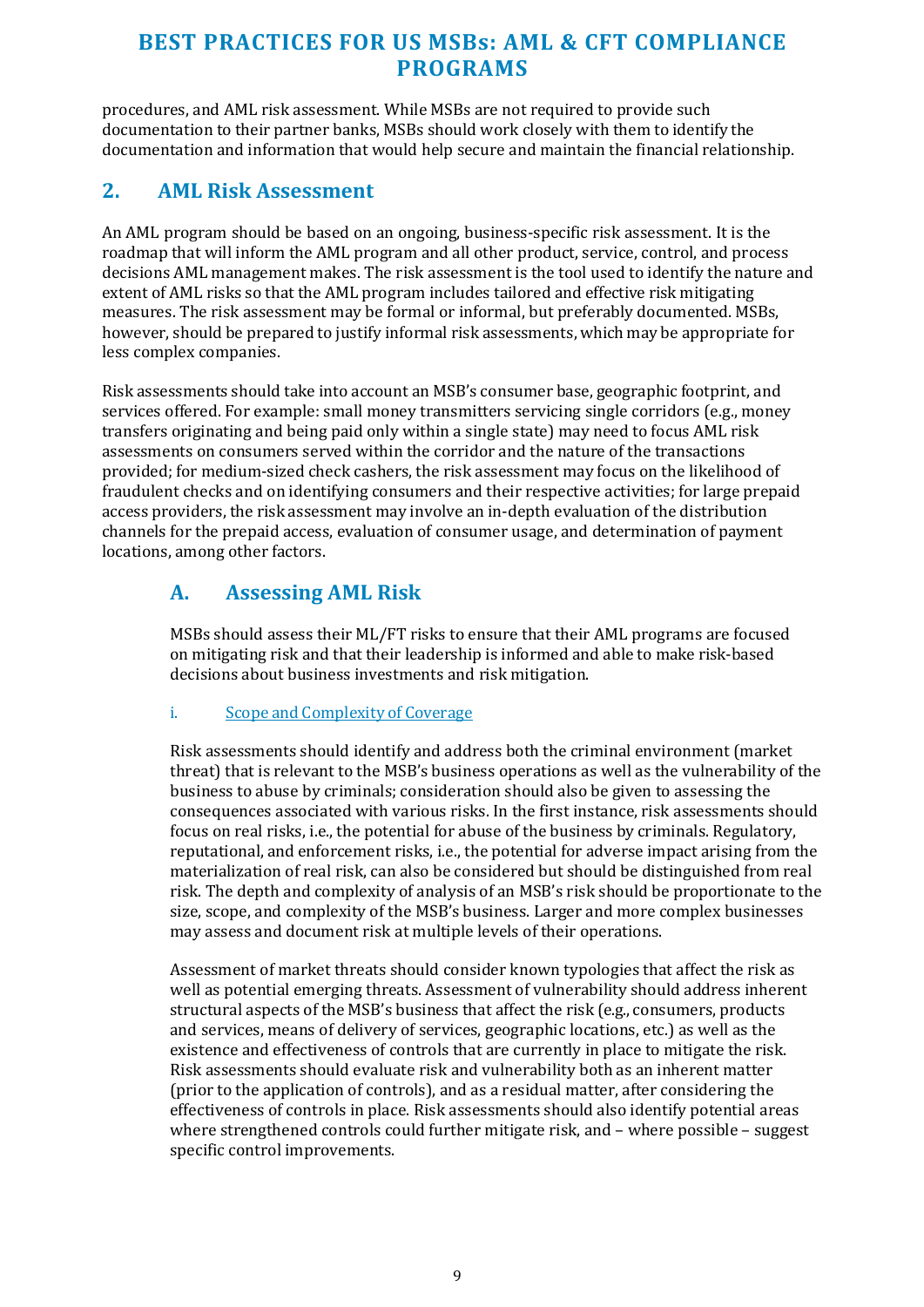#### ii. Methodology

Risk assessments should be based on both quantitative and qualitative information, from both internal and external sources. Criminal threat information may be found in government reports and other published sources, as well as derived from formal and informal interactions between the MSB and law enforcement and regulatory authorities. Vulnerability information can include business records, surveys, and interviews with the MSB's business, operations, and compliance personnel, as well as information from external sources such as regulatory bodies, independent auditors and consultants, international bodies such as the Financial Action Task Force ("FATF"), and even information provided by consumers. Information should be compiled into a structured analysis designed to clarify and differentiate the underlying drivers of risk, and to isolate areas where improved controls can mitigate risk. Risk elements should be scored and arrayed across a matrix to identify higher, medium, and lower risk exposure.

#### iii. Governance and Follow-Up

Risk assessments should be reviewed and approved by appropriate management, including the Board of Directors ("Board") or a Board committee as necessary, of the MSB. Recommendations for potential improvements in controls should be similarly considered and addressed, either through follow-up or through risk acceptance decisions by appropriate leadership (i.e., a decision by the business line to accept certain risk). MSBs should document various elements of the risk assessment process, including: the assessment methodology; working papers and the underlying basis for reaching conclusions; summaries of results used to communicate to business leaders, staff, and regulators; and identified areas for potential to strengthen controls; and risk acceptance decisions.

#### iv. Ongoing Updates

Risk assessments should be updated periodically to reflect material changes in the products offered, customer base, and geographies as well as the inherent risk and the control environment of these factors. The frequency of updates may be a function of the level of risk identified in previous assessments, as well as the degree of change in the risk environment during the intervening period. Evolving factors such as products offered, geographic risk, geopolitical events, and economic conditions may affect the frequency with which an MSB conducts its risk assessment. As a best practice, MSBs may conduct their formalized review periodically (e.g., annually) but adjust risk mitigating controls as necessary to address new or previously unknown AML risks.

<span id="page-9-0"></span>As part of these updates, MSBs should also consider the effectiveness of any newly implemented risk mitigating measures as well as changes in legislation and shifts in the regulatory landscape (including enforcement actions taken by regulatory agencies).

#### **3. AML Program "Pillars"**

The observations resulting from the risk assessment should inform and guide the MSB's development and implementation of its AML program. In doing so, the MSB's AML program should include measures to support the below program components, or "pillars."<sup>8</sup>

<sup>8</sup> FinCEN's 2015 and 2017 enforcement actions agains[t Ripple Labs Inc.](https://www.fincen.gov/sites/default/files/enforcement_action/2016-08-02/20150505.pdf) an[d BTC-e e](https://www.fincen.gov/sites/default/files/enforcement_action/2017-07-27/Assessment%20for%20BTCeVinnik%20FINAL2.pdf)xemplify how failing to establish an effective AML program can open MSBs to money laundering threats and regulatory violations.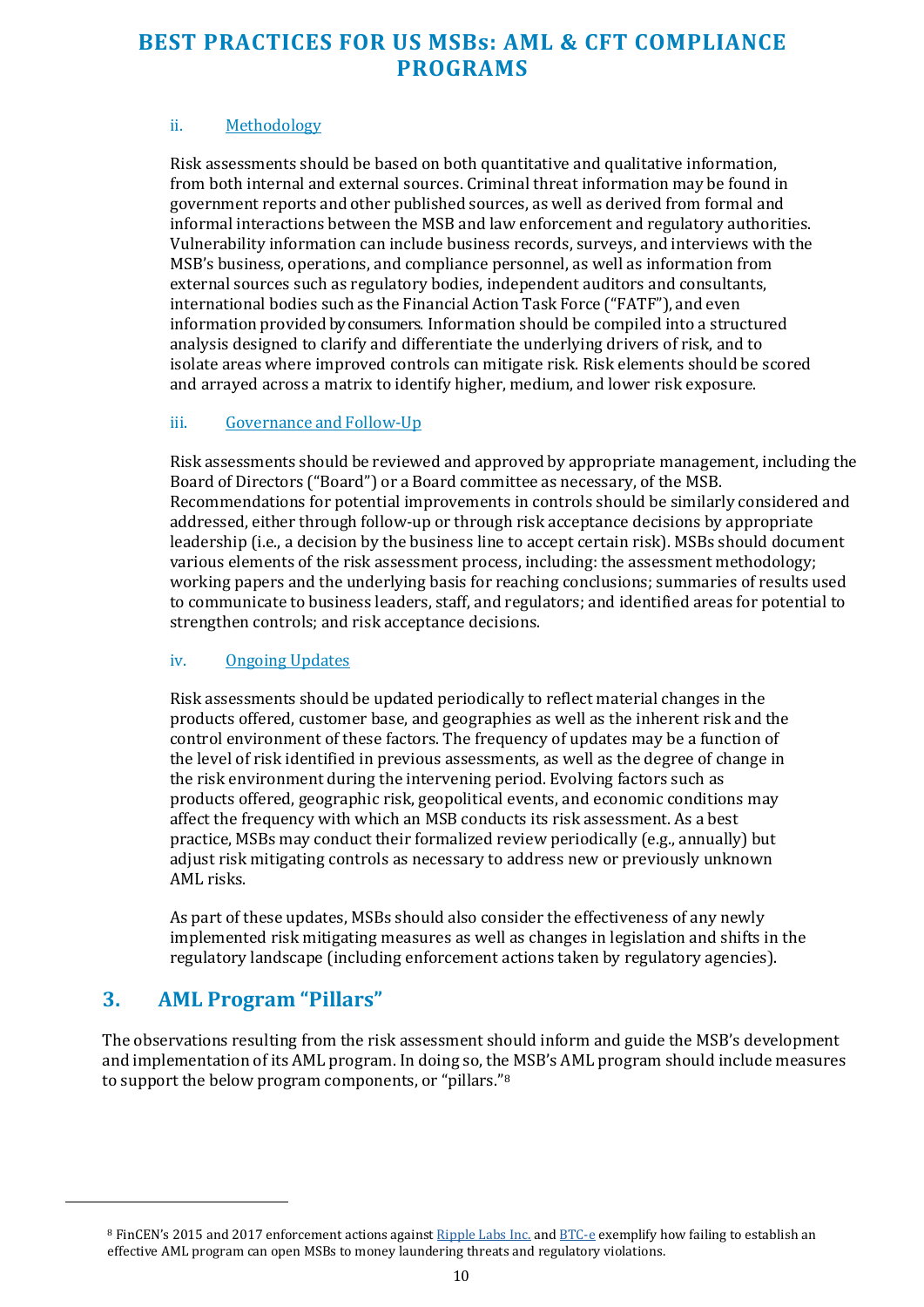## **A. BSA/AML Compliance Officer and Staffing**

Ultimate responsibility for an MSB's AML compliance resides with its most senior leadership, such as the Board. Owners, Boards, or representatives of senior management must appoint BSA/AML officers to oversee the MSB's day-to-day compliance. This designation is typically memorialized in Board meeting minutes, and notification of such designation to regulatory agencies may be required. Simply naming someone to this role is not enough. The BSA/AML Officer is ideally an individual who:

- Demonstrates certain minimum qualifications, which may even be prescribed by state regulations, such as expertise in BSA/AML regulations and professional experience, which may include recognized industry certifications and degrees;
- Has the capacity to coordinate, manage, and oversee day-to-day compliance with the BSA and its implementing regulations;
- Is empowered and has the appropriate level of authority, responsibility, and access to resources within the MSB, such as an appropriate budget and staffing;
- Understands how to implement appropriate risk mitigating controls for the company's product and service offerings, consumer base, and associated risks;
- Has the ability to influence the MSB's business teams and decisions;
- Communicates with regulators and fellow Compliance Officers and attends industry outreach events;
- Can confidently engage in discussions with examiners and auditors on the details of the MSB's AML program;
- Regularly informs the Board and senior management of AML compliance initiatives, potential issues, audit and examination report observations, and corrective actions;
- Has an independent reporting line in the company and her/his compensation structure does not create any conflicts of interest;
- Has ongoing support from senior management that ensures compliance efforts and her/his compensation are not negatively impacted by company profits or revenue interests (this would enable independent risk-based decisions); and
- Has a line of communication or is able to provide information to the Board or other executives.<sup>9</sup>

As an example of different scenarios, for medium sized providers of prepaid access, the BSA/AML Compliance Officer may also have other duties in addition to overseeing a compliance team focused on BSA/AML matters. For a larger money transmitter, the BSA/AML Compliance Officer may oversee a sizable team focused on BSA/AML matters. In all cases, the BSA/AML Compliance Officer should be able to dedicate the adequate time to oversee the program and should be of sufficient seniority to effect change within the organization.

<sup>9</sup> See generally, FinCEN's 2014 advisory on ["Promoting a Culture of Compliance"](https://www.fincen.gov/sites/default/files/advisory/FIN-2014-A007.pdf) which indicates that "[c]ompliance staff should be empowered with sufficient authority and autonomy to implement an institution's AML program. An institution's interest in revenue should not compromise efforts to effectively manage and mitigate BSA/AML deficiencies and risks, including submission of appropriate and accurate reports to FinCEN."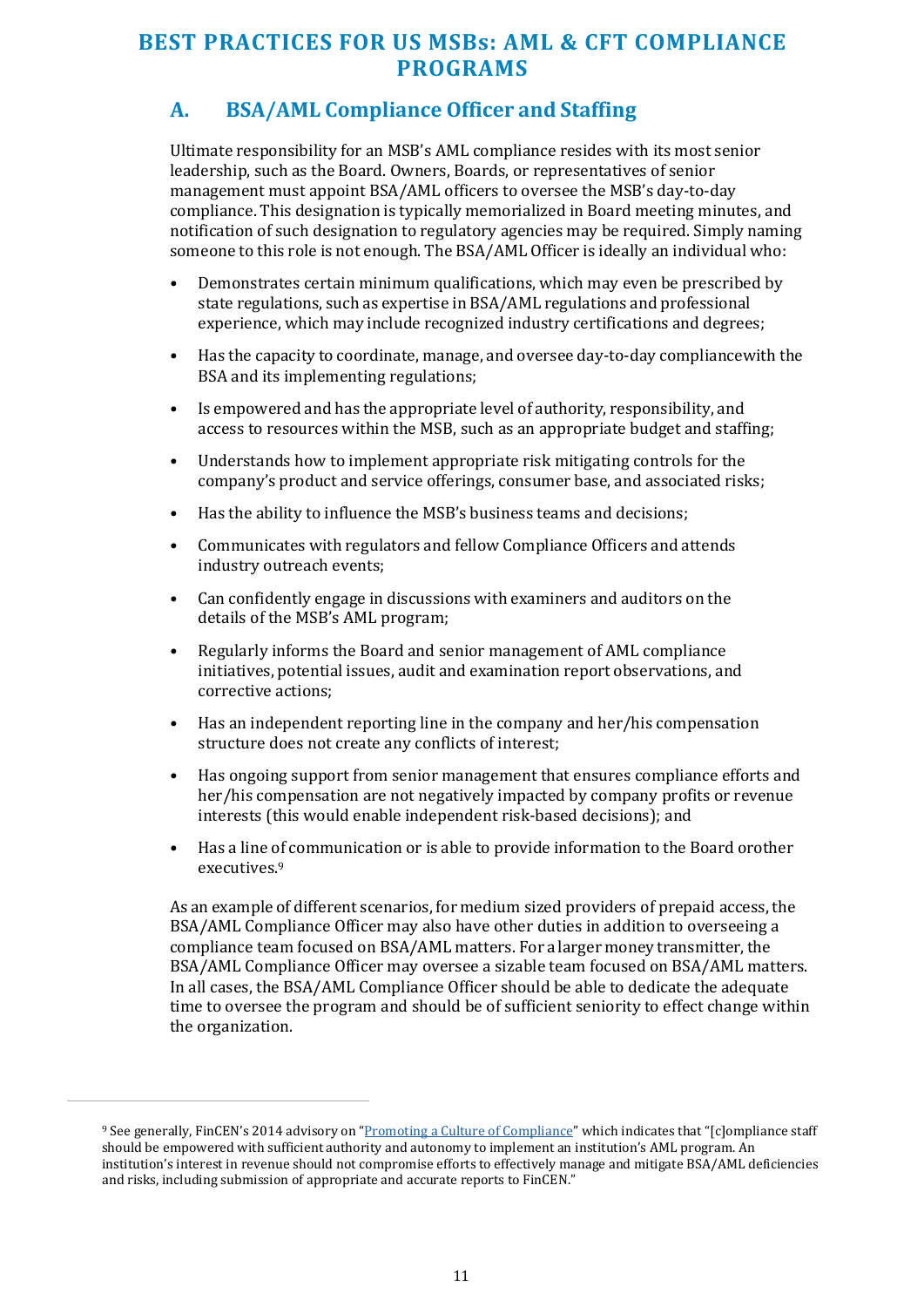#### **B. Internal Controls**

A system, or structure, of internal controls must be in place at each MSB. That system, based on the results of an ongoing risk assessment, creates the framework for an effective compliance program. As applicable, MSBs should consider developing internal control processes for:

- Appropriate involvement of the MSB's business line in risk management decisions and controls;
- Policies and procedures, including periodic reviews and updates;
- Consumer identification;
- Integrating automated data processing of attempted and completed transactions;
- Monitoring to identify reportable activity and transactions;
- Tools calibrated to the specific MSB model;
- Dual control and segregation of duties;
- Management information reporting;
- Regulatory reporting, including quality assurance and/or control processes;
- Responding to law enforcement and other information requests; and
- Recordkeeping and retention.

MSBs should keep in mind that regulators generally expect controls to be documented. It may not be enough to be able to verbally explain the control system or process without providing an accompanying procedure document against which examiners can test. It is also worth noting, the act of creating written procedures that do not reflect actual practices will also garner regulatory criticism.

#### **C. AML Training**

Documenting processes and requirements is an important step toward meeting requirements. The next logical step is to ensure all appropriate employees are trained to understand and adhere to these processes and requirements. As applicable, MSBs should consider:

- Requiring training for newly hired employees either before they begin working or within a very short period after commencing work;
- Requiring ongoing AML training for all employees regardless of role or title;
- Tailoring training content to job descriptions ensuring those with highest risk jobs receive more frequent and more targeted and detailed training;
- Updating training content to include changes in internal policies, regulations and lessons learned from recent enforcement actions;
- Ensuring that individuals who change jobs receive appropriate training within a reasonable period after assuming the new responsibilities;
- Providing access to specialized training and certifications for compliance officers and other staff, as appropriate;
- Creating Board and senior management specific training to convey the importance of a "culture of compliance" and to explain the contents of audit and examination reports that they will receive;
- Requiring ongoing/annual and relevant training rather than a one-time, one-size-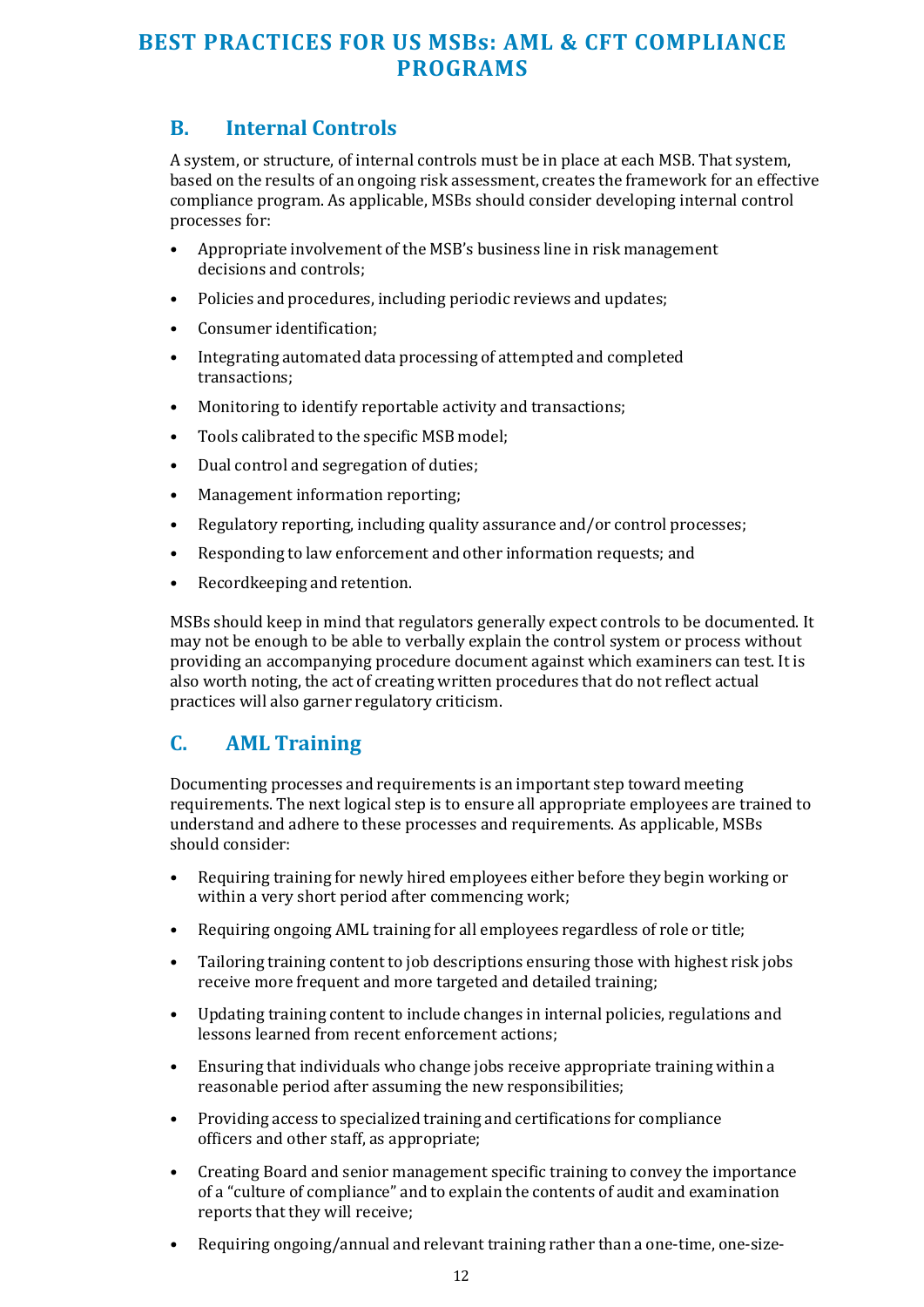fits-all training;

- Evaluating comprehension after training sessions and retraining if employees fail to grasp concepts;
- Offering targeted training when employees breach specific internal or regulatory requirements;
- Issuing reminders to employees and supervisors of employees when training is coming due;
- Retaining records of all training materials and attendance logs; and
- Where appropriate, connecting training completion to employee performance, bonus, and reward systems.

While not required, MSBs may consider computerized training, which can offer many advantages, such as more accurate training records and scheduling flexibility.

#### **D. Independent Testing**

The fourth pillar of a sound compliance program is the independent, or third party, review of the other program pillars. While the risk assessment the MSB performs should dictate the frequency with which independent testing is performed, MSBs should generally consider having annual testing, at minimum. If hiring a third party to conduct independent testing, an MSB should consider the third party's level of expertise, staffing, methodology, and reputation among other factors in making its hiring selection.

Regarding independent testing, there are several important points for MSBs to consider, including:

- Regulators will assess the competency, independence, and any potential conflicts of interest of the third party selected to perform testing;
- The reviewer, or testing team, must be truly independent, which may include an Internal Audit department;
- MSBs should carefully retain qualified third-party firms with expertise in the products and services particular to the MSB – to perform the independent review;
- MSBs should obtain and document Board/management selection and approval of the selected independent reviewer;
- Upon completion of the review, the final testing report should be addressed directly to the Board; and
- MSBs should consider new independent parties every few years to ensure a fresh perspective.

When vetting third party firms, MSBs should verify that the scope of the independent test includes:

- Review of the risk assessment;
- Transaction testing to verify adherence to reporting and recordkeeping;
- Review of monitoring systems;
- Review of sanctions monitoring systems, as appropriate;
- Testing of processes to identify unusual activity;
- <span id="page-12-0"></span>• Evaluation of adequacy of human and other resources;
- Determination of the adequacy of training materials and record retention;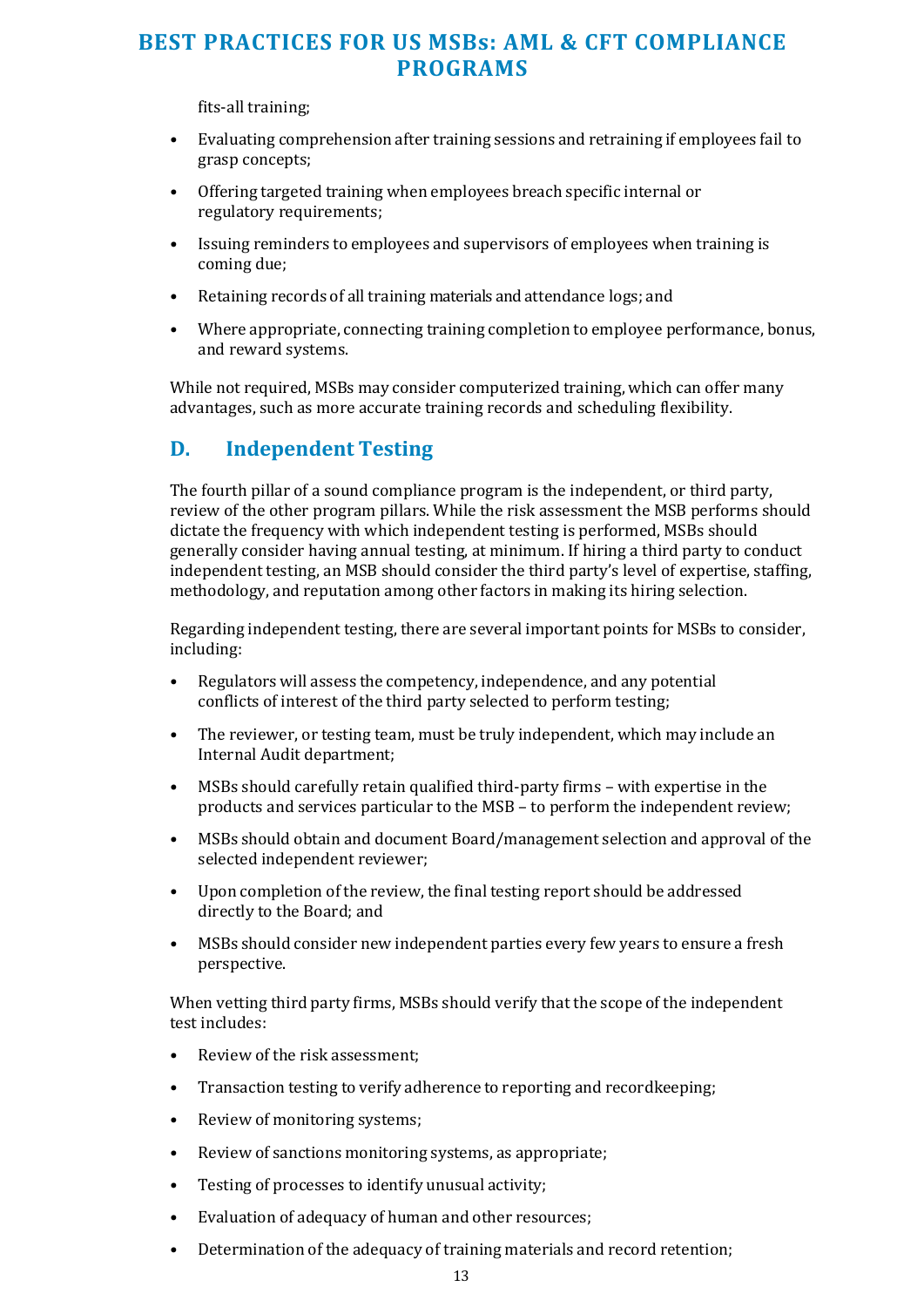- Assessment of management's efforts to remediate previously identified issues;
- Evaluation of the overall adequacy and effectiveness of the AML compliance program; and
- An executive summary and audit opinion.

When preparing for the independent testing process, MSBs should:

- Designate one or more knowledgeable point(s) of contact to interact with the auditors;
- Provide training to staff on the audit process, interacting with auditors, and the process for providing documents and answers to auditor questions;
- Track requests and retain records of all items provided;
- Request feedback throughout the review process as issues are identified and escalate material items to senior management immediately;
- Request that the auditors cite compliance and legal requirements for any identified issues when possible; and
- Following the review, develop specific action plans to resolve identified issues, assign ownership, and track findings through to resolution, since subsequent auditors will review remedial actions.

#### **Consumer Due Diligence and Beneficial Ownership Rule (Not Applicable to MSBs)**

While not applicable to MSBs, FinCEN's Customer Due Diligence Final Rule ("CDD"),<sup>10</sup> sometimes referred to as "the Fifth Pillar of AML Compliance," adds new obligations for covered institutions to understand the nature and purpose of customer relationships with the goal of developing customer risk profiles and, on a risk basis, maintain and update customer information, including information on the actual people (beneficial owners) of legal entity customers.

The CDD Rule does not currently apply to MSBs. However, with the potential that this requirement could pertain to MSBs in the future, it is worth considering its implications when building a compliance program and establishing due diligence policies and procedures.<sup>11</sup>

In addition, as detailed in Chapter IV, an MSB should perform appropriate due diligence on any prospective and current agents, including documenting agent ownership to a suggested minimum of 10% ownership level, or as required by regulation.12

## **4. Culture of Compliance (Line of Business Involvement)**

While compliance personnel of MSBs are the individuals responsible for designing and

<sup>10</sup> On May 5, 2016, FinCEN issued a final rule imposing a requirement that certain financial institutions—but not MSBs include in their AML programs risk-based customer due diligence procedures. The final rule became effective July 11, 2016 and required all covered institutions to comply by May 11, 2018.

<sup>11</sup> While many MSB operating models do not involve opening "accounts," if certain services (e.g., business to business payments, opening of accounts) are offered by an MSB, it is foreseeable that collection and verification of beneficial ownership could be required by FinCEN in the future; FinCEN has indicated it may extend CDD requirements to other financial institution types.

<sup>12</sup> Please refer to Chapter IV for further information on agent ownership due diligence.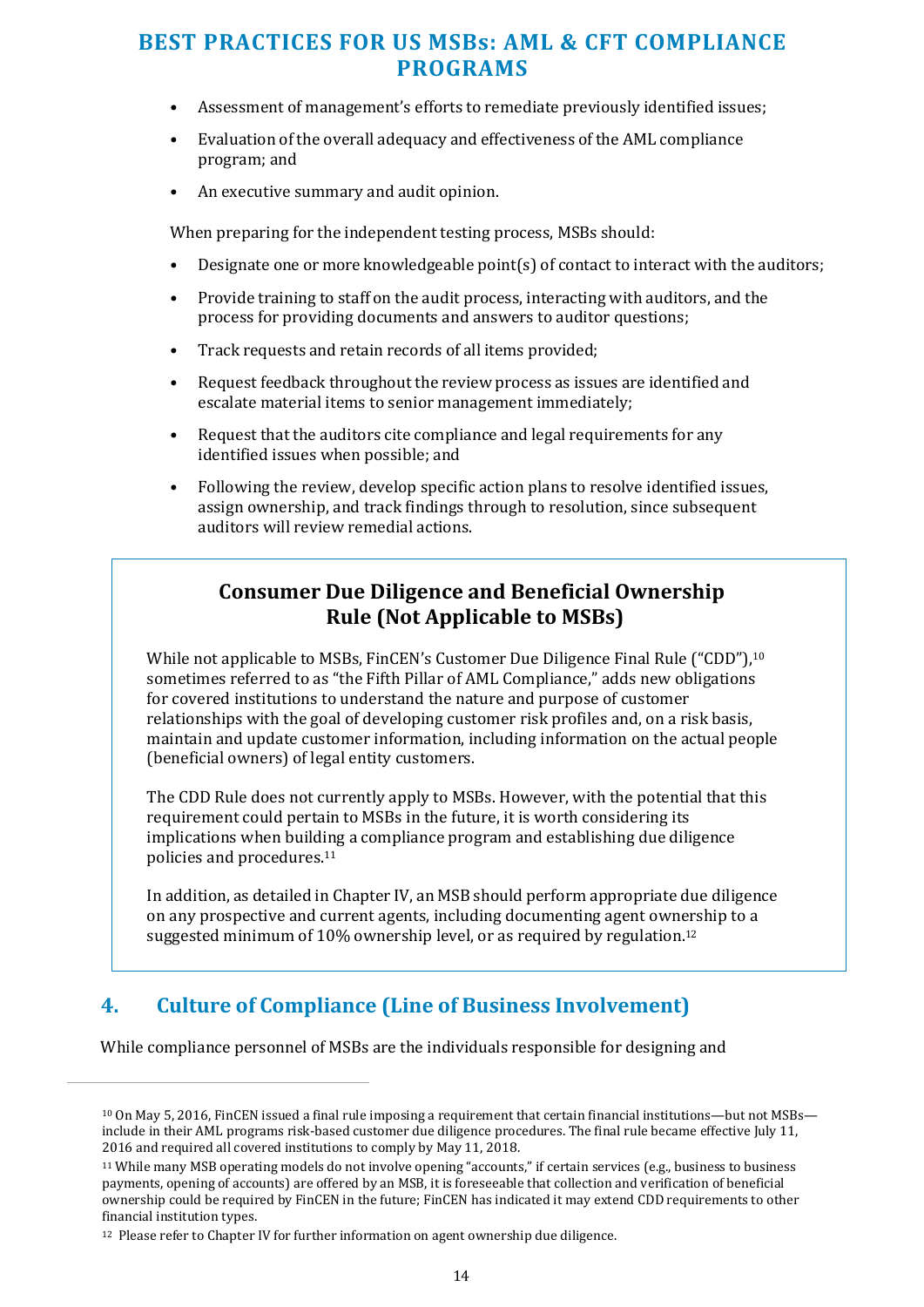implementing all pillars of a compliance program as described above, the success of the program depends on a strong companywide, senior level commitment to a culture of compliance. If the risk assessment is the framework upon which each pillar of a compliance program is built, a strong compliance culture is the insurance for the program.

In a 2014 Advisory,13 FinCEN explains that MSBs will successfully create cultures of compliance if:

- The leadership team is active and engaged in understanding compliance efforts;
- The desire to increase revenue does not supersede mitigating risks;
- Information is shared across various departments; and
- Adequate resources are devoted to compliance initiatives.

Best practices across financial institutions, including MSBs, employ a three-lines-of- defense model, where risk is managed and mitigated across the business lines and operational management (first line), the enterprise-wide or corporate risk management and compliance functions (second line), and internal audit (third line). As applicable, MSBs should clarify sustainable roles and responsibilities across the three lines of defense commensurate with the complexity and risk of their business models. The lines of defense should be differentiated, with specific roles and responsibilities, clearly articulated in the appropriate policies and procedures of the organization.

In smaller organizations without an internal audit department, the MSB should have policies and procedures that provide for the review of critical areas by an independent internal resource (e.g., a manager that is not in charge of those critical areas).

In short, Compliance departments do not exist without the business lines and vice versa. With this in mind, an MSB compliance officer should:

- Define and communicate cultural values and expectations;
- Be involved in new product discussions with the business staff prior to launch;
- Thoughtfully consider ways to serve the consumers of the MSB without ever sacrificing necessary controls;
- Create frequent opportunities for Compliance and business representatives to discuss successes, opportunities, challenges, and ways to support each group's initiatives; and
- Provide safe ways for employees to report bad news quickly.

<sup>13</sup> *See* FinCEN advisory FIN-2014-A007: ["Advisory to U.S. Financial Institutions on Promoting a Culture of Compliance"](https://www.fincen.gov/sites/default/files/shared/FIN-2014-A007.pdf) (August, 2014).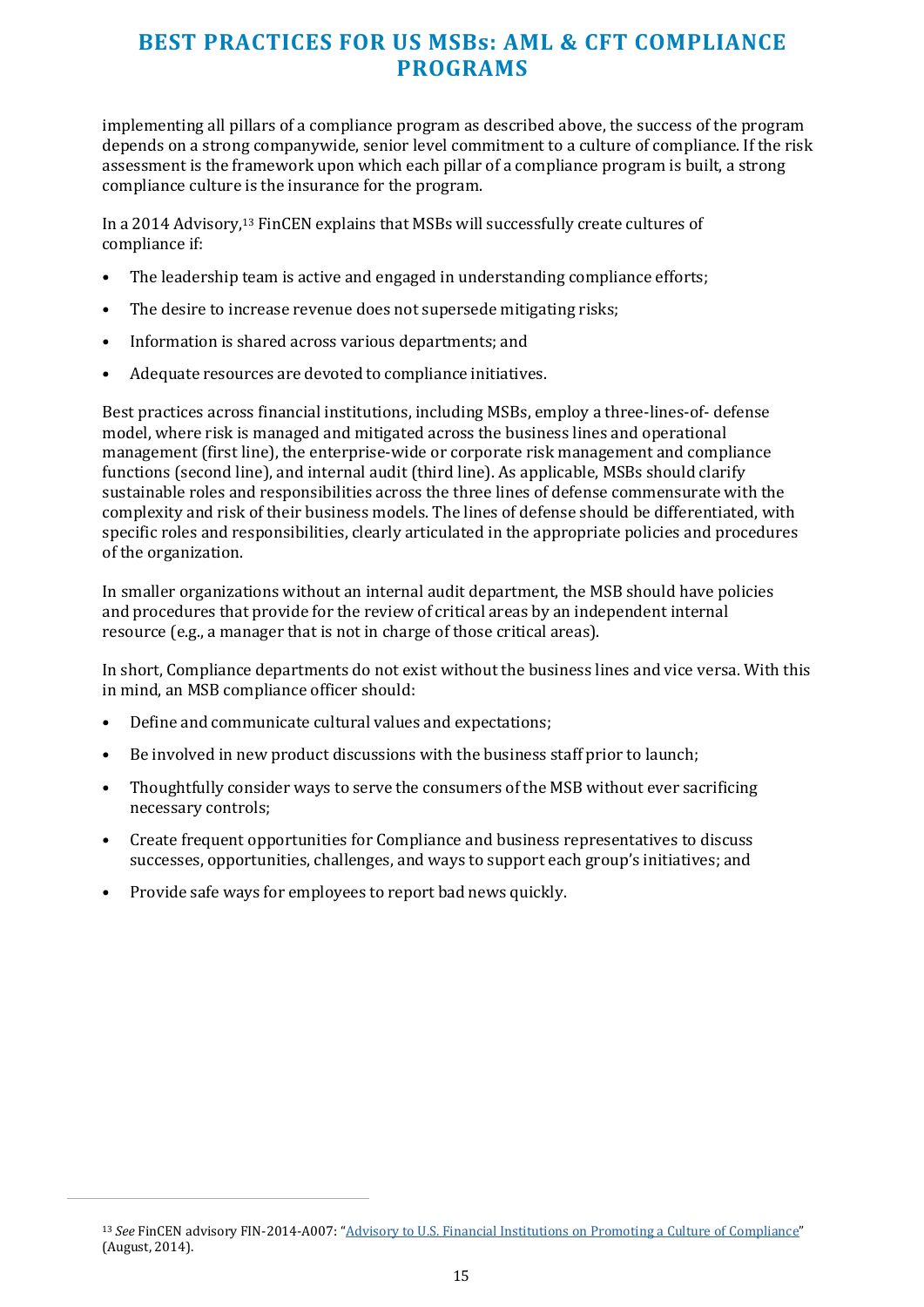## **Chapter Resources:**

- AML Program requirements for MSBs:
	- 31 CFR §§ 1022.200 and 1022.210 [\(https://www.ecfr.gov/cgi-bin/text-idx?SID=9fff79cd694](https://www.ecfr.gov/cgi-bin/text-idx?SID=9fff79cd694f8b9d0050e7f5f7453978&mc=true&node=pt31.3.1022&rgn=div5&sp31.3.1022.b) [f8b9d0050e7f5f7453978&mc=true&node=pt31.3.1022&rgn=div5#sp31.3.1022.b\)](https://www.ecfr.gov/cgi-bin/text-idx?SID=9fff79cd694f8b9d0050e7f5f7453978&mc=true&node=pt31.3.1022&rgn=div5&sp31.3.1022.b).
- Customer Due Diligence Rule:
	- 31 CFR § 1010.230 "Beneficial ownership requirements for legal entity customers" [\(https://www.ecfr.gov/cgi-bin/text-idx?SID=54d4cd9f7a0e00ebe61750bfd0d9e00a&mc](https://www.ecfr.gov/cgi-bin/text-idx?SID=54d4cd9f7a0e00ebe61750bfd0d9e00a&mc=true&node=se31.3.1010_1230&rgn=div8) [=true&node=se31.3.1010\\_1230&rgn=div8\)](https://www.ecfr.gov/cgi-bin/text-idx?SID=54d4cd9f7a0e00ebe61750bfd0d9e00a&mc=true&node=se31.3.1010_1230&rgn=div8).
	- FinCEN's "Customer Due Diligence Requirements for Financial Institutions" Final Rule [\(https://www.gpo.gov/fdsys/pkg/FR-2016-05-11/pdf/2016-10567.pdf\)](https://www.gpo.gov/fdsys/pkg/FR-2016-05-11/pdf/2016-10567.pdf).
- Promoting a Culture of Compliance in Financial Institutions:
	- 2014 FinCEN advisory FIN-2014-A007 [\(https://www.fincen.gov/sites/default/files/](https://www.fincen.gov/sites/default/files/shared/FIN-2014-A007.pdf) [shared/FIN-2014-A007.pdf\)](https://www.fincen.gov/sites/default/files/shared/FIN-2014-A007.pdf).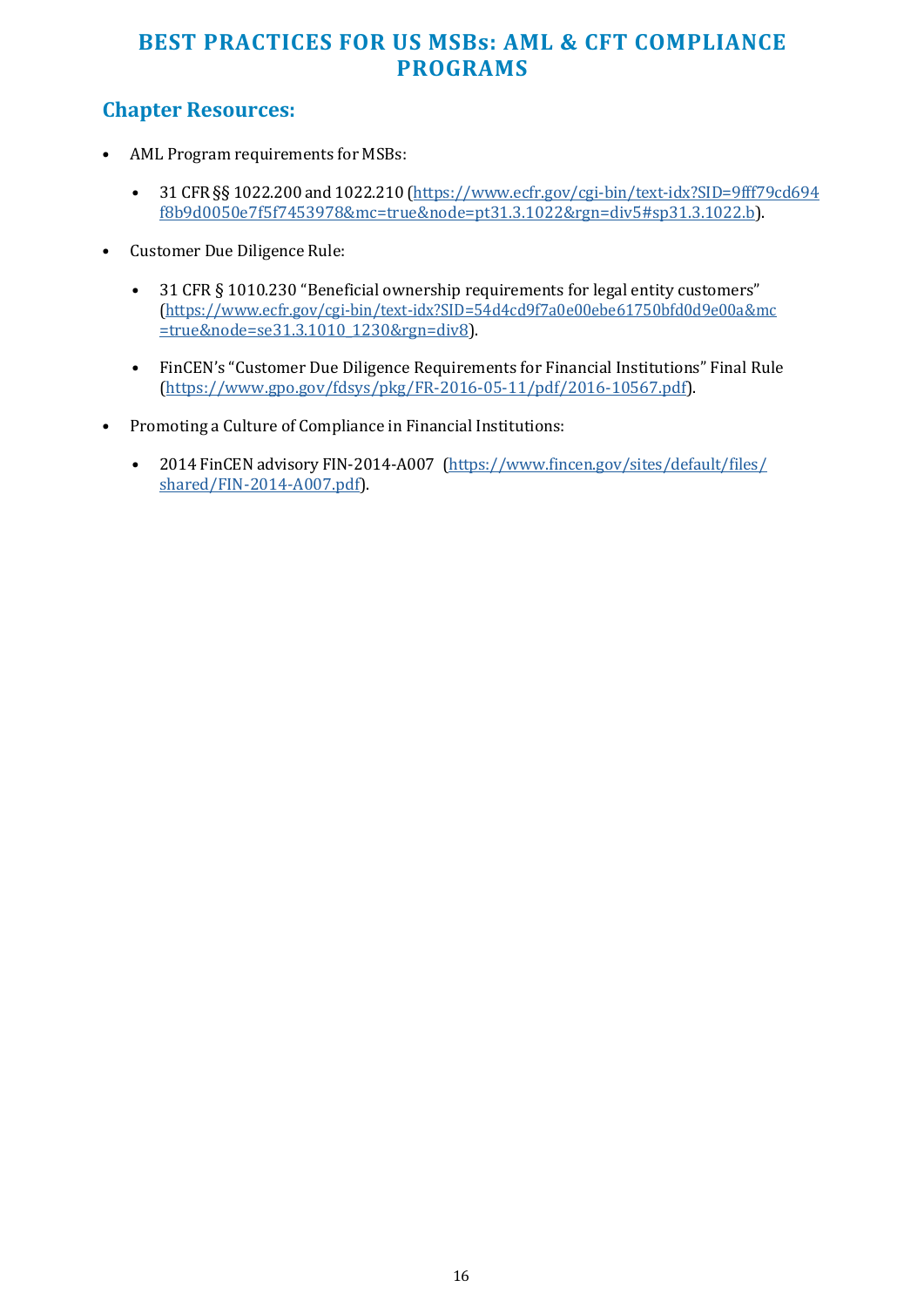## **Chapter III Know Your Customer/Transactor**

- <span id="page-16-0"></span>**1. Overview**
- **2. Definitions**
- **3. Standards for Information Collection**
- **4. Defining Occasional Transactors and Regular Consumers with an Ongoing Business Relationship**
- **5. Establishing Due Diligence and Enhanced Due Diligence Standards**
- **6. Implementing Controls Based on Consumer Activity or Profile**

#### **1. Overview**

MSBs operate a variety of business models that may be categorized by two relationship types: transaction-based relationships, and account-based relationships. These two relationship types may be further divided into subcategories: in-person transactions, non-in-person transactions, occasional transactions, and ongoing relationships (see illustrative chart below).

|                            | Transaction-based relationships Account-based relationships  |                                            |
|----------------------------|--------------------------------------------------------------|--------------------------------------------|
| In-person transactions     | (e.g., cash-funded money<br>transfers)                       | (e.g., cash-reloadable pre-paid<br>access) |
| Non-in-person transactions | (e.g., bank account-funded money<br>transfers/bill payments) | (e.g., virtual wallet<br>moneytransfers)   |
| Occasional transactions    | (e.g., check cashing)                                        | (e.g., virtual wallet<br>moneytransfers)   |
| Ongoing relationships      | (e.g., reloadable pre-paid access)                           | (e.g., virtual wallet<br>moneytransfers)   |

## **2. Definitions**

Transactor – Any person directly obtaining products or services on his/her own behalf or on behalf of another.

## **3. Standards for Information Collection**

MSBs collect consumer information for various business purposes, including to identify the consumers, transactors, receivers, or payees, as well as for regulatory purposes, such as compliance with the "Funds Recordkeeping" and "Travel" rules.14, 15 In addition to using this information to facilitate payments, MSBs should use this information, as appropriate, to address fraud, sanctions screening, money laundering risks, and obligations to ensure consumer protection.

<sup>14</sup> *See* 31 CFR § 1010.410(e)-(f).

<sup>15</sup> On October 27, 2020, FinCEN proposed lowering the threshold for the Funds Recordkeeping and Travel rules from \$3,000 to \$250 for international transactions and for certain transactions involving convertible virtual currencies. MSBs should track any potential changes to the stemming from thi[s notice of proposed rulemaking.](https://www.federalregister.gov/documents/2020/10/27/2020-23756/threshold-for-the-requirement-to-collect-retain-and-transmit-information-on-funds-transfers-and)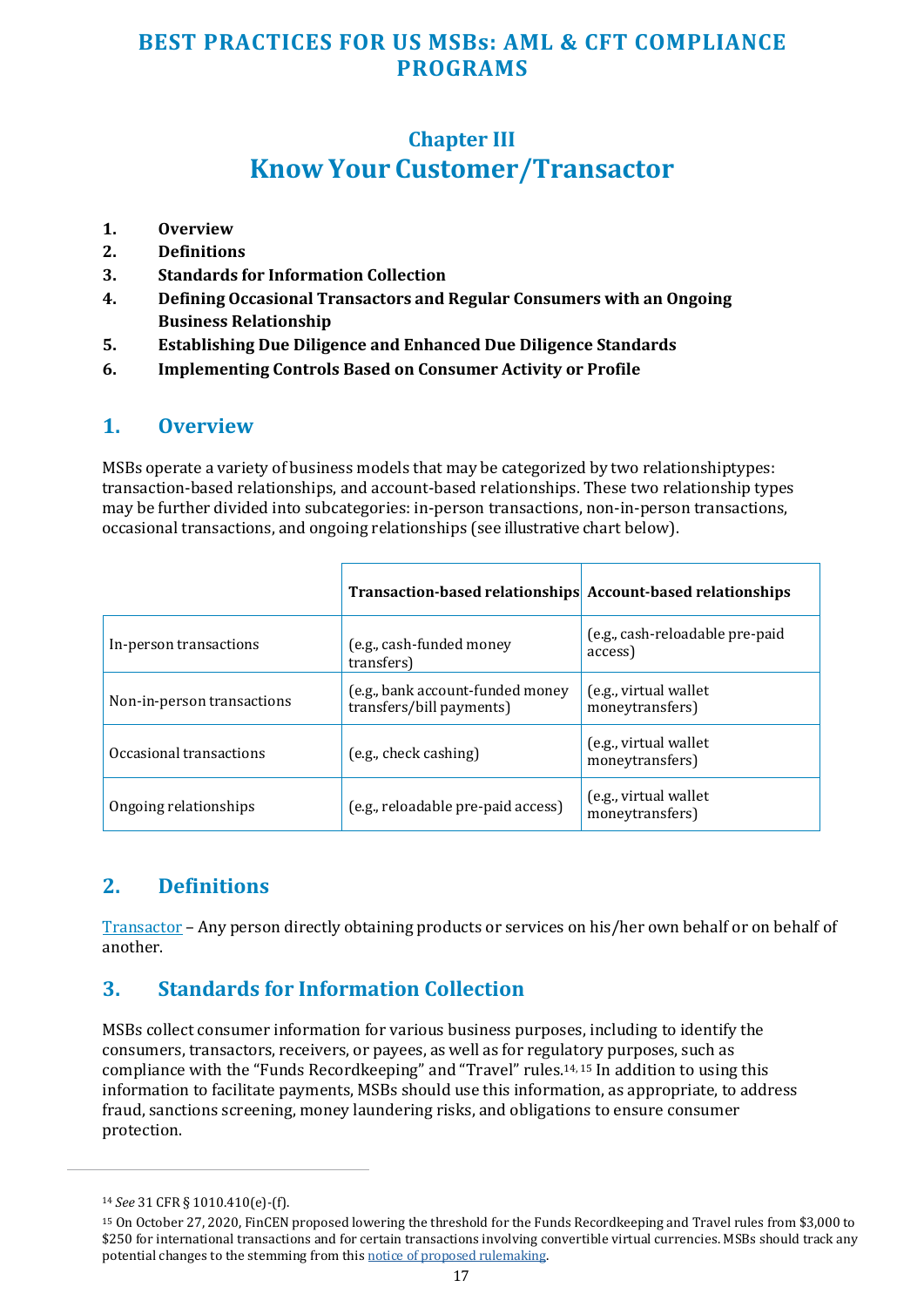<span id="page-17-0"></span>Based on its risk assessment and its business model, and even when not required by regulatory requirements, an MSB should consider collecting the following minimum information:

- The complete name of the transactor;
- The address of the transactor;
- The complete name of the recipient of the transaction; and
- An identification reference or number for the transaction.

MSBs should collect and review additional information based on the risk factors associated with the transaction, including:

- Contact information for the transactor;
- Contact information for the recipient;
- Identifying information for the transactor or recipient:<sup>15</sup>
- Occupation of the transactor and source of funds for the transaction;
- Purpose of the transaction; and
- Account numbers, if applicable.

#### **4. Defining Occasional Transactors and Regular Consumers with an Ongoing Business Relationship**

MSBs should independently determine if their business models target occasional transactions or account-based relationships. MSBs that engage in a transactional model are characterized by consumers that utilize the MSB on a "per transaction basis" and may or may not conduct repeat business with the MSB; whereas, MSBs that engage in an account model gather consumer information and establish a common account repeatedly used by the consumer.

In both models, a consumer could be an occasional or single use transactor or the consumer could use the services of the MSB on a regular basis. To have an effective monitoring program, an MSB must develop risk-based tools that are reasonably designed for its respective business model (see Chapter V). MSBs should be able to segment their client base according to the types of interactions with consumers.

Below are examples of actions MSBs may take without necessarily establishing an ongoing business relationship for customers:<sup>16</sup>

- Establishing a profile for consumer-enabled transactions;
- Enacting a consumer loyalty program;
- Utilizing features that "recall" information to expedite the processing of transactions; and
- Establishing profiles intended for limited or one-time use.

#### **5. Establishing Due Diligence and Enhanced Due Diligence Standards**

MSBs should establish scenarios that will trigger consumer due diligence and enhanced consumer due diligence. These triggering events should be risk-based, incremental, and tailored to the individual MSB. Triggering scenarios may vary based on the types of

<sup>&</sup>lt;sup>16</sup> For in-person transactions, this includes a review of government-issued identification or other acceptable document and for non-in-person transactions, it may include review of government-issued identification or public records.

<sup>&</sup>lt;sup>17</sup> The ability to regularly identify consumers through an identifier or account may enable more accurate monitoring and better controls to reduce risk.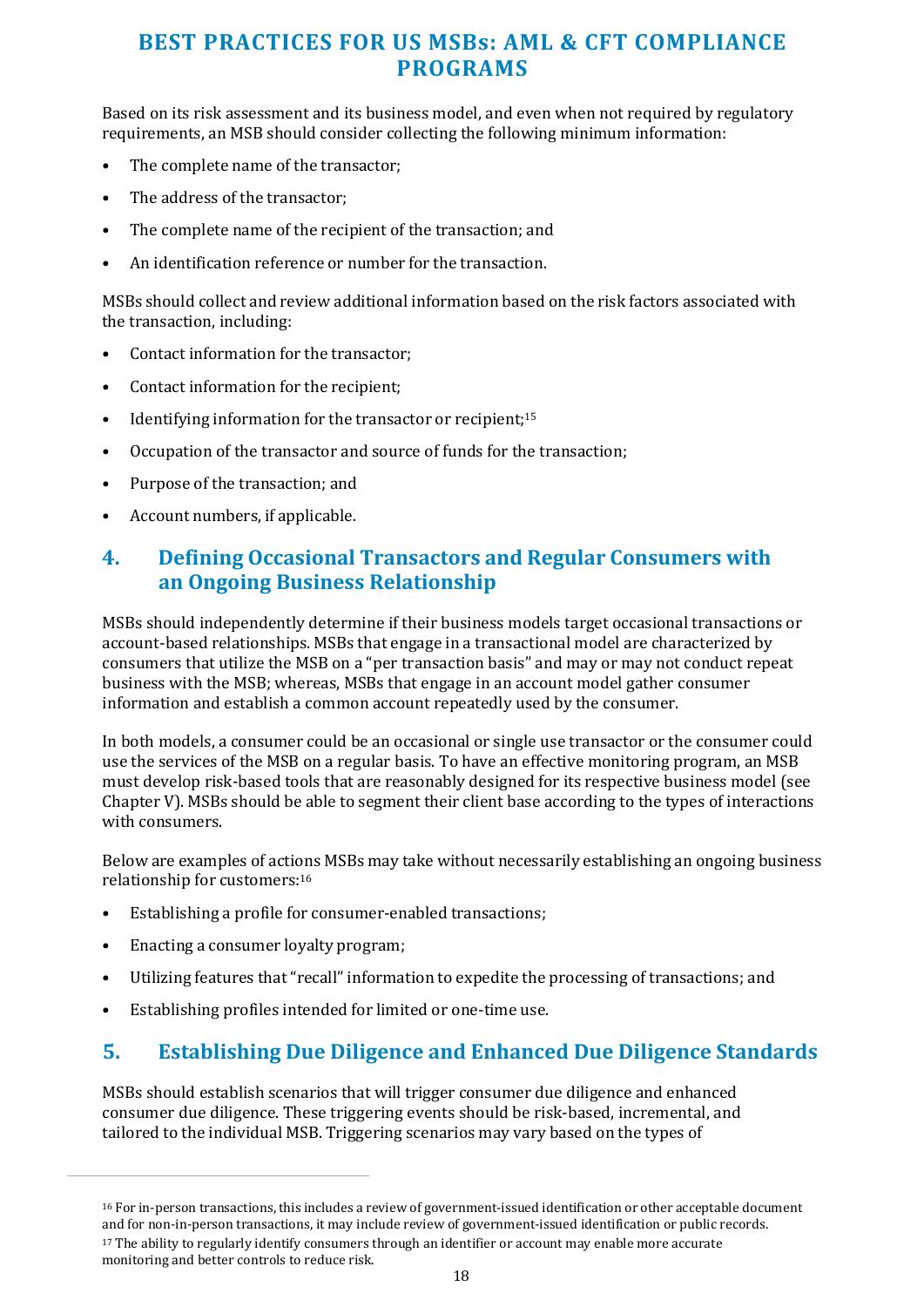<span id="page-18-0"></span>transactions or accounts offered.

Examples of potential due diligence include:

- Request that consumers provide or self-certify additional information upon a triggering event (e.g., when transaction over a certain amount);
- Additional document collection for transactions involving higher risk jurisdictions;
- Collection of the purpose for single transactions exceeding specified values; and
- Recordation of additional identifying information after series of transactions.

Examples of potential enhanced due diligence may include:

- Documentation of the source of funds and purpose of the transaction with supporting documentation, if appropriate;
- Utilization of third-party verification services to identify consumers;
- Comparison of transaction patterns to those of other similar consumers; and
- Consumer interviews to gather additional information.

#### **6. Implementing Controls Based on Consumer Activity or Profile**

MSBs are required to conduct transaction and consumer monitoring. This monitoring may be implemented in various ways based on the MSB's business model and may include:

- Requiring additional information for transactions to certain jurisdictions;
- Conducting verification for consumers identified to be Politically Exposed Persons  $("PEPs")$ , $^{17}$  and
- Limiting transactions or account types based on consumer profiles, such as:
	- o Consumers exceeding aggregated transaction values;
	- o Consumers located in specific jurisdictions;
	- o Consumers conducting rapid receive and send transactions without clear justification; and
	- o Consumers conducting transactions that match defined typologies.

#### **Chapter Resources:**

- FinCEN's Fund Recordkeeping and Travel Rules:
	- 31 CFR § 1010.410(e)-(f) [\(https://www.ecfr.gov/cgi-bin/text](https://www.ecfr.gov/cgi-bin/text-idx?SID=dd6ac369c3926f973e618edc945b7984&mc=true&node=pt31.3.1010&rgn=div5#se31.3.1010_1410)[idx?SID=dd6ac369c3926f973e618edc945b7984&mc=true&node=pt31.3.1010&rgn=div5](https://www.ecfr.gov/cgi-bin/text-idx?SID=dd6ac369c3926f973e618edc945b7984&mc=true&node=pt31.3.1010&rgn=div5#se31.3.1010_1410) [#se31.3.1010\\_1410\)](https://www.ecfr.gov/cgi-bin/text-idx?SID=dd6ac369c3926f973e618edc945b7984&mc=true&node=pt31.3.1010&rgn=div5#se31.3.1010_1410).
	- FinCEN Advisory Issue 7: "Funds 'Travel' Regulations: Questions & Answers" (January, 1997) [\(https://www.fincen.gov/sites/default/files/advisory/advissu7.pdf\)](https://www.fincen.gov/sites/default/files/advisory/advissu7.pdf).
- Definition of a Politically Exposed Person:
	- Recommendation 12 of the Financial Action Task Force (June, 2013) [\(http://www.fatf](http://www.fatf-gafi.org/media/fatf/documents/recommendations/Guidance-PEP-Rec12-22.pdf)[gafi.org/media/fatf/documents/recommendations/Guidance-PEP-Rec12-22.pdf\)](http://www.fatf-gafi.org/media/fatf/documents/recommendations/Guidance-PEP-Rec12-22.pdf).

<sup>18</sup> The FATF'[s Recommendation 12 d](http://www.fatf-gafi.org/media/fatf/documents/recommendations/Guidance-PEP-Rec12-22.pdf)efines PEPs as individuals who are or have been entrusted with prominent public functions by a foreign country, for example Heads of State or of government, senior politicians, senior government, judicial or military officials, senior executives of state owned corporations, and important political party officials. This definition includes family members who are related to a PEP either directly (consanguinity) or through marriage or similar (civil) forms of partnership, as well as "close associates" who are individuals closely connected to a PEP, either socially or professionally.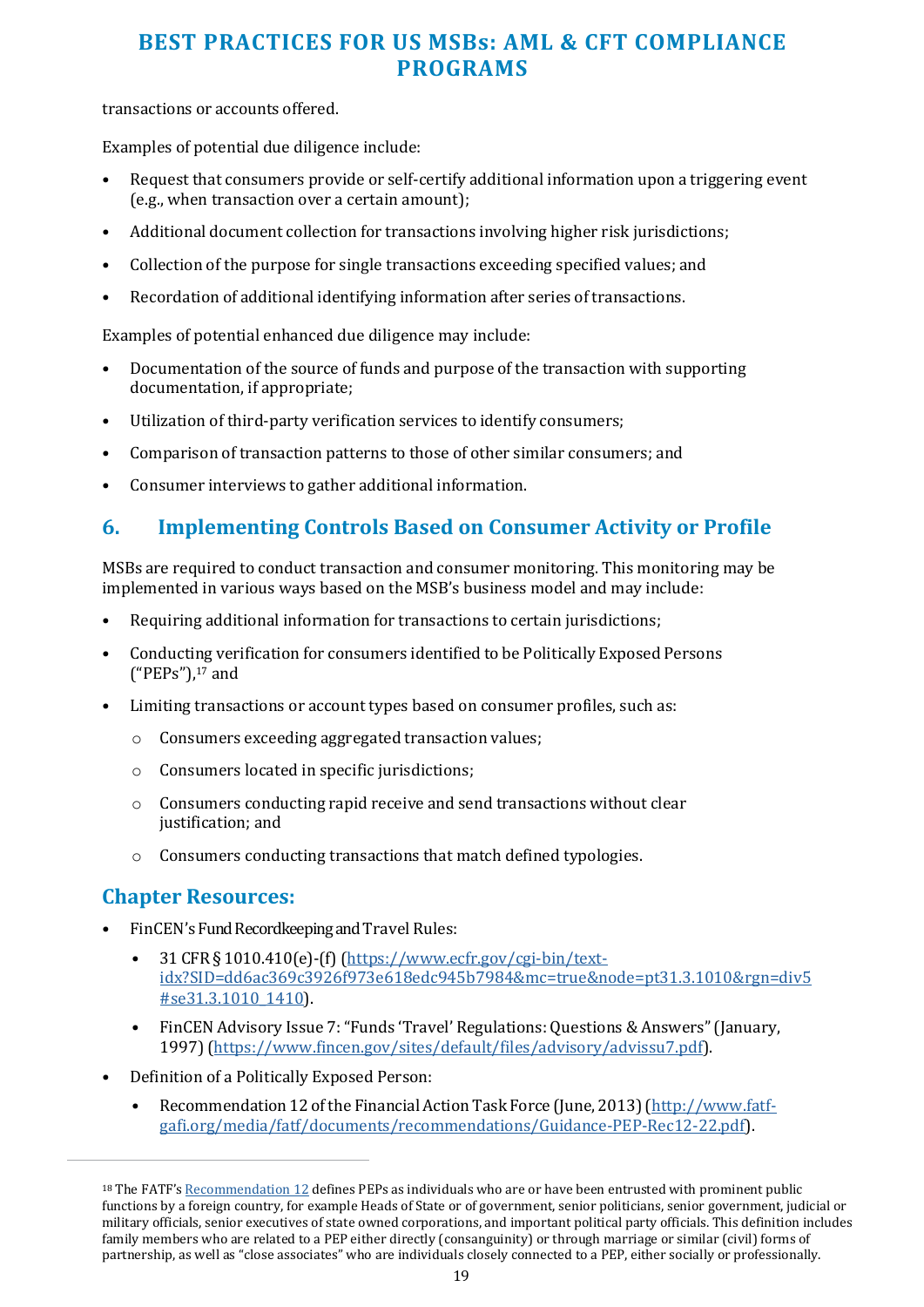## **Chapter IV**

## **Know Your Agent and Counterparties**

- <span id="page-19-0"></span>**1. Overview**
- **2. Definitions**

#### **3. Agent and Counterparty Oversight Programs**

- A. Standards for Agent and Counterparty Due Diligence
- B. Agent and Counterparty Oversight and Visitation
	- i. Standards for a Risk-Based Approach of Agent and Counterparty **Oversight**
	- ii. Standards for Agent Visitation and Evaluation
	- iii. Agent Training
- C. Agent Visitation, Re-Authorization and Terminations
	- i. Agent Visitation/Re-authorization Schedule
	- ii. Agent Visitation/Re-authorization Standards
	- iii. Methodology for the Prioritization of Agent Visitations
	- iv. Agent Termination

#### **1. Overview**

As part of an overall AML program an MSB should establish risk-based policies, procedures, and practices to identify agents and counterparties with which it conducts business. These agents and counterparties include, but are not limited to: direct agents, network agents, sub-agents, intermediaries, processors, and referrals. These policies, procedures, and practices should be implemented in accordance with applicable laws and regulations as well as industry guidance, including the *Financial Action Task Force Guidance on a Risk-Based Approach for Money Service Businesses, 2009* and *FinCEN Interpretive Guidance 2004-01- Anti-Money Laundering Program Requirements for Money Services Businesses with Respect to Foreign Agents or Foreign Counterparties.* 

#### **2. Definitions**

Agent – Any person, excluding officers, directors, or employees of a principal MSB, who acts on behalf of a principal MSB to facilitate the origination or payment of any money services business activity. Example: an electronics retailer or a supermarket store chain selling money orders on behalf of a principal MSB.

Counterparty – A person or entity who has a direct relationship with an MSB to provide products or services to the MSB. Example: a depository institution that provides account and financial services to an MSB.

Direct Agent – A type of agent who has a direct contractual relationship with a principal MSB. Example: a large grocery retailer that directly contracts with an MSB to provide MSB services to the public on behalf of the MSB.

Intermediary – A person who has a direct relationship with a principal MSB to facilitate a money services business transaction and does not directly offer MSB services to the public on behalf of the agent.

Network/Master Agent – An agent that has a direct contractual relationship with a principal MSB and is able to enter into another contractual relationship with a subordinate third-party to allow access to the principal MSB's services. Example: a parent corporation that contracts with multiple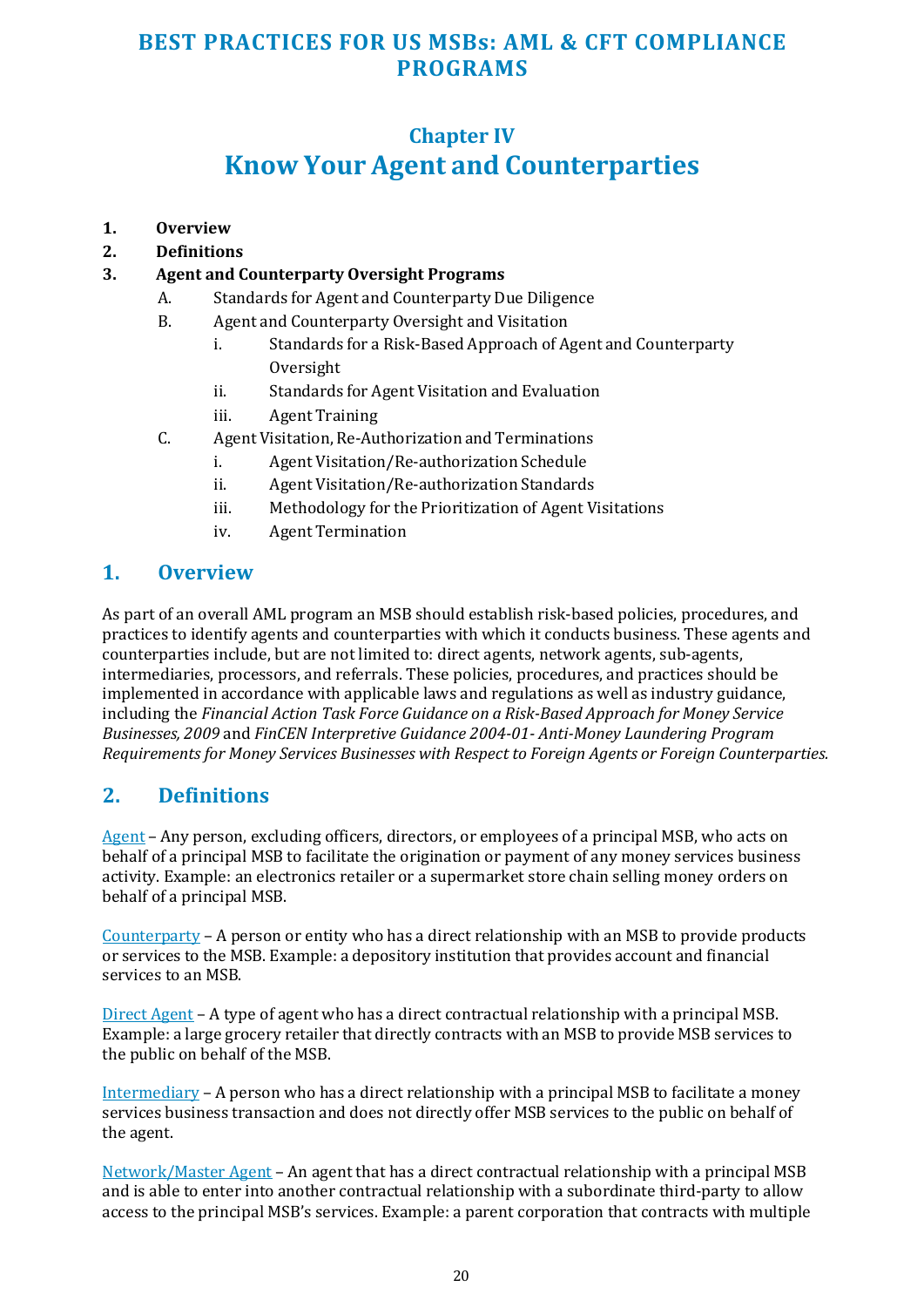subordinate store chains that, in turn, offer MSB services at their locations (i.e., sub-agents). The MSB services are those that the parent corporation contracted from the principal MSB.

Principal MSB – Any person who directly, or through agents, facilitates the origination, transfer, or disbursement of any money services business activity.

Processor – Any person who facilitates the purchase of, or payment of a bill for, a good or service through a clearance and settlement system by agreement with the creditor or seller. Example: a company that accepts and transmits funds, by contractual agreement, from the public to merchants exclusively for payment of goods and services.

Referral – Any person, not acting in an agent capacity, but in a contractual relationship that refers business to an agent or principal MSB.

Sub-Agent – An agent that has a contractual relationship with a network agent. Example: a supermarket store chain offering MSB services its parent corporation contracted from a principal MSB.

#### **3. Agent and Counterparty Oversight Programs**

#### **A. Standards for Agent and Counterparty Due Diligence**

MSBs should establish standards for conducting due diligence on their agents and counterparties in accordance with their risk assessments. This due diligence should be conducted using a risk-based approach and should take into consideration the requirements outlined in FinCEN's *Bank Secrecy Act/Anti-Money Laundering Examination Manual for Money Services Businesses.*18 MSBs should collect and validate the following information on counterparties:

- Name of institution;
- Address of institution;
- Confirmation of license or registration, if required by law;
- Ownership structure identified to the level of 10% owners;
- Names of owners (government-owned or publicly traded companies exempted); and
- Name of Compliance Officer or Compliance point of contact.

In addition to this information, MSBs may also need to gather the following:

- Attestation of an Anti-Money Laundering Program;
- Jurisdictions in which the counterparty operates; and
- Products and services the counterparty provides.

This information collection may be addressed in a variety of ways based on the type and size of the MSB. In addition to conducting due diligence, this information may be useful in performing sanction screening of agents and counterparties. For a small check casher, the relationship may be documented in a physical file indicating the ownership structure that is reviewed on regular basis. For many smaller MSBs, these counterparties and agents may share similar ownership or close familial relationships. For a mid-sized

<sup>19</sup> *See* FinCEN'[s Bank Secrecy Act/Anti-Money Laundering Examination Manual for Money Services Businesses](https://www.fincen.gov/sites/default/files/shared/MSB_Exam_Manual.pdf) (2008).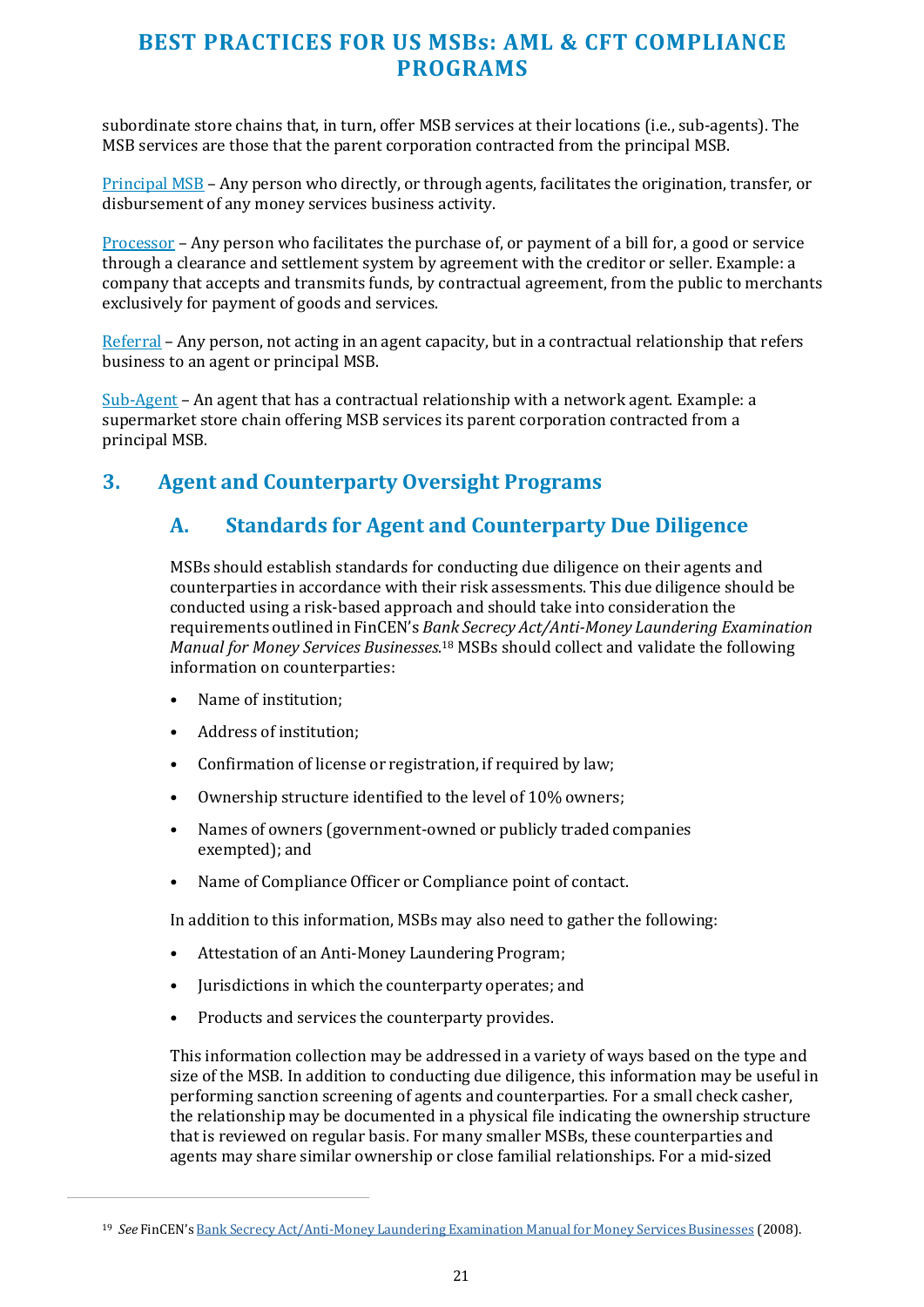provider of prepaid access, this may include documenting its counterparties, including collecting due diligence information. The Wolfsberg Due Diligence Questionnaire,19 may assist in ascertaining that the counterparties have AML and sanctions screening policies. For larger money transmitters, information collection processes may include developing a consolidated list of agents and documenting the jurisdictions in which those agents are located and operate.

#### **B. Agent and Counterparty Oversight and Visitation Programs**

#### i. Standards for a Risk-Based Approach of Agent and Counterparty Oversight

In addition to conducting appropriate due diligence for onboarding new agents and counterparties, MSBs should conduct ongoing oversight for agents and counterparties as appropriate based on their risk assessments. This oversight will be different depending on the relationship between the MSB and the counterparty. MSBs should conform to the standards in FinCEN's *Bank Secrecy Act/Anti-Money Laundering Examination Manual for Money Services Businesses*<sup>20</sup> and guidance on compliance obligations for MSB principals<sup>21</sup> and should have policies and procedures for the following:<sup>22</sup>

- Monitoring transactional activity of the agent or counterparty;
- Risk rate agent or counterparties to identify those that may pose higher risk;
- Monitoring and review of adverse media related to the agent entity or its owners, or counterparties;
- Identifying all transactions completed or attempted by agents or counterparties for monitoring purposes;
- Establishing procedures and systems to detect agents or counterparties that may pose elevated risk for financial crime or fraudulent activity;
- Identifying and differentiating activity by individual consumers across various locations, products, and subsidiaries;
- Implementing additional controls for agents or counterparties that demonstrate higher risk activity or are in higher risk corridors;
- Regularly reviewing the due diligence on the agents or counterparties;
- Appropriate training of agents; and
- Confirming that agents or counterparties are properly registered to conduct business.

For smaller money transmitters, this oversight may include manual review of transactions during a defined time period and evaluating the transactions for unusual behavior or transactions. For mid-sized issuers or sellers of money orders, oversight may include developing agent exception reports to evaluate potentially unusual activity due to agent complicity or consumer activity. For larger dealers in foreign exchange, this oversight may involve implementing automated systems to identify agent locations that service consumers that conduct regular transactions and the types of transactions that may be inconsistent with expected activity.

<sup>20</sup> *See The Wolfsberg Group Anti-Money Laundering Questionnaire* (June, 2018), *[The Wolfsberg Group Anti-Money Laundering](https://www.wolfsberg-principles.com/sites/default/files/wb/pdfs/Wolfsberg%27s_FCCQ_220218_v1.0.pdf)  [Questionnaire](https://www.wolfsberg-principles.com/sites/default/files/wb/pdfs/Wolfsberg%27s_FCCQ_220218_v1.0.pdf)* (June, 2018), *an[d The Wolfsberg Correspondent Banking Due Diligence Questionnaire](https://www.wolfsberg-principles.com/wolfsbergcb)* (June, 2018). <sup>21</sup> See supra note 9.

<sup>&</sup>lt;sup>22</sup> FIN-2016-G001 "Guidance on Existing AML Program Rule Compliance Obligations for MSB Principals with Respect to Agent [Monitoring"](https://www.fincen.gov/sites/default/files/shared/FIN-2016-G001.pdf) (March, 2016).

<sup>&</sup>lt;sup>23</sup> FinCEN's 2017 [enforcement action a](https://www.fincen.gov/sites/default/files/enforcement_action/2017-01-19/WUFSI%20Assessment%20of%20Civil%20Money%20Penalty-%201-19%20-%202017.pdf)gainst Western Union Financial Services, Inc. illustrates the need to establish appropriate controls to monitor and guard against illicit activity that may be occurring at agent locations.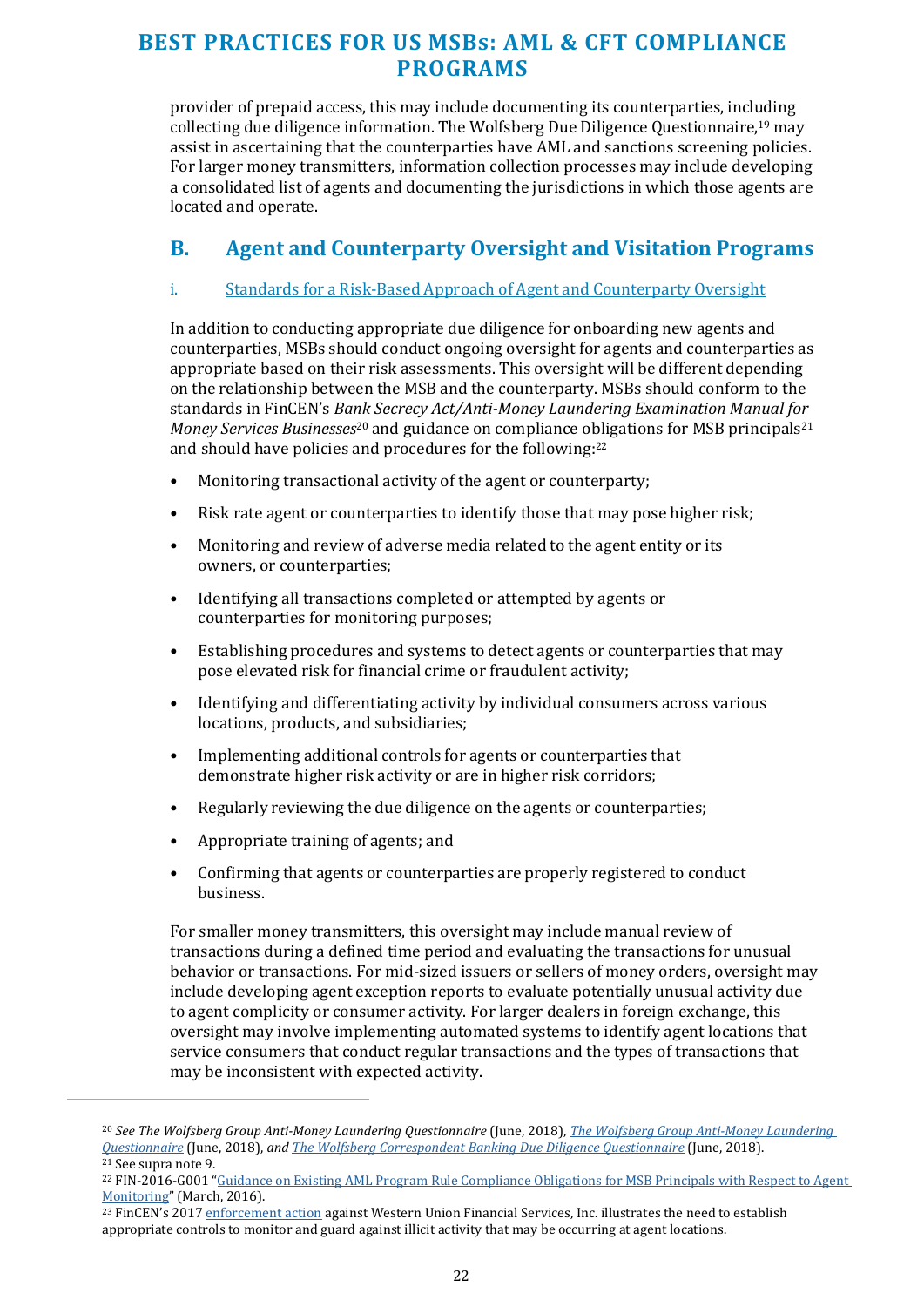#### ii. Standards for Agent Visitation and Evaluation

In addition to oversight of agents and counterparties, MSBs have a distinct obligation to conduct oversight of agents, including both network agents and sub-agents. At a minimum, principal MSBs should:

- Monitor the transactional activity of individual agents compared to its entire agent population;
- Evaluate agent activity based on consumer fraud complaints;
- Determine higher risk corridors and implement appropriate controls to address the potential risk;
- Conduct additional due diligence on agents that exceed established parameters;
- Review agents periodically to ensure compliance with policy and procedures;
- Understand activity on individual consumers to monitor for agent complicity in illicit transactions; and
- Establish a process to conduct periodic, risk-based onsite agent visits.

The following examples are included for illustrative purposes only: For smaller sellers of prepaid access, agent evaluation and visitation may include regularly scheduled agent site visits as part of ongoing business activities. For mid-sized money transmitters, this may include developing controls to ensure consistent data entry to enhance agent activity reviews. For larger check cashers, this may involve additional due diligence on agent activity not reflective of expected levels for the business type.

#### iii. Agent Training

MSBs operating under the principal-agent model should develop policies and procedures for their agents to receive appropriate, periodic training. MSBs should ensure the training of its agents covers pertinent federal and state laws and regulations, relevant money laundering and terrorism financing risks and typologies, AML/CFT obligations, and the AML/CFT expectation of agents based on their role.

#### **C. Agent Visitation, Re-authorization, and Terminations**

A principal MSB is responsible for the on-going management of its relationship with agents. In general, principal MSBs should visit and review the relationship with its agents based on the risk that they pose to the principal MSB for potential illicit activity. Therefore, each Principal MSB should establish policies and procedures and a schedule for agent visitation/ re-authorization and reviewing its agent relationship based on the risks posed by its agents. Agent visitations and re-authorization should be risk based and may permit offsite or automated policy approvals for agents that are acting within expected parameters. Following a risk-based approach, higher risk agents may merit more frequent visitation or evaluation. FinCEN's *Bank Secrecy Act/Anti-Money Laundering Examination Manual for Money Services Businesses* indicates that periodic visits or reviews of agents' locations may be an indicator of lower overall risk.<sup>23</sup>

<sup>24</sup> See supra note 9.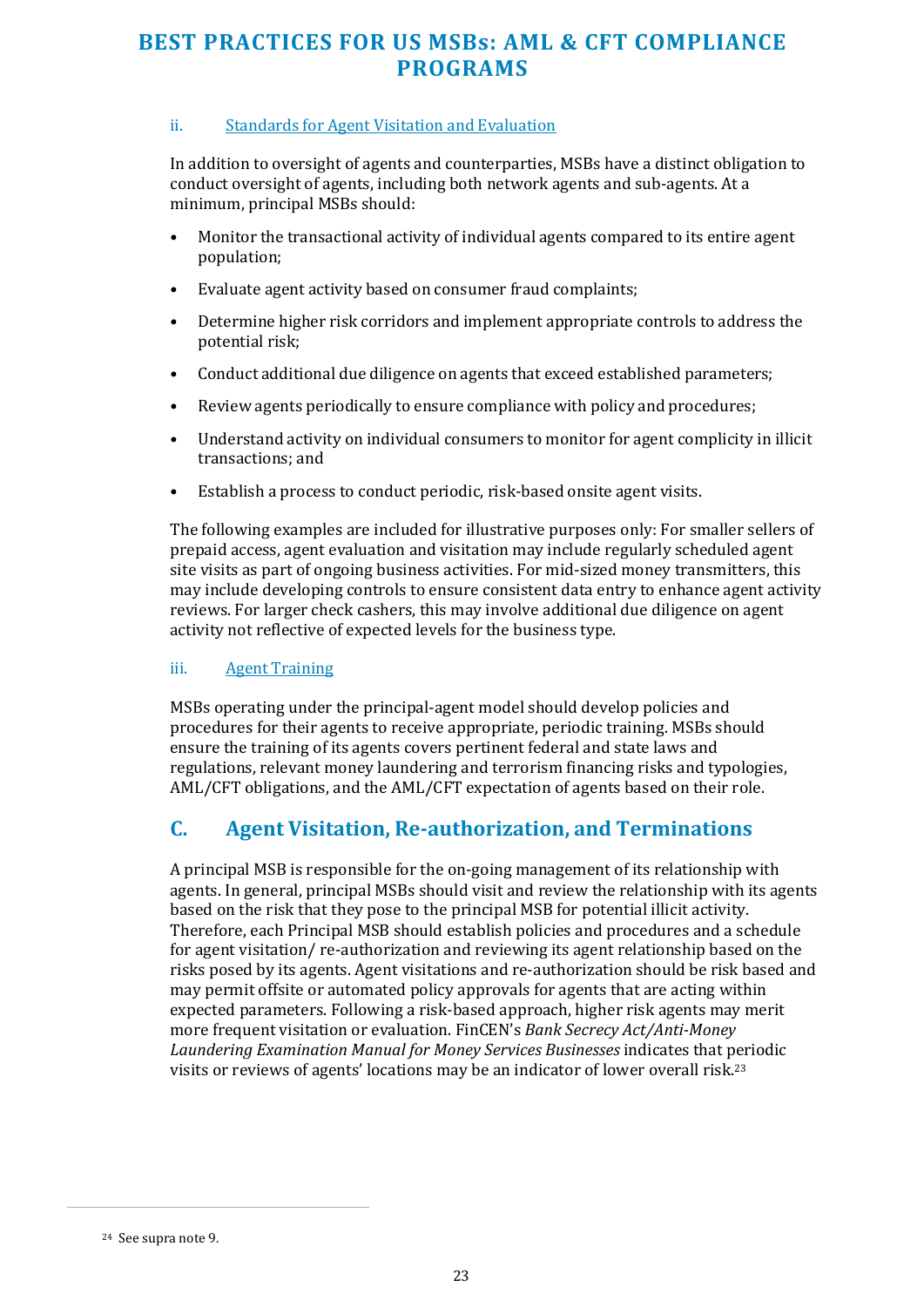#### i. Agent Visitation/Evaluation Schedule

A principal MSB must establish an agent visitation/evaluation program designed to address risk at its agents and ensure ongoing compliance with its policy and procedures on a risk basis. A principal MSB should implement policies or procedures that establish the timeframes and/or parameters for visitations, evaluations, and re-authorizations. A principal MSB can establish criteria and guidelines for agent locations that permit systemic or policy driven re-authorizations that evaluate its agents no less frequently than once every five years. This evaluation process should result in more frequent site visits to the highest risk agents, usually no less often than once per year.

MSBs should establish a process to differentiate risk levels among agents based on factors such as:

- Number of transactions that resulted in Suspicious Activity Reports ("SARs");
- Other unusual transactions;
- Referrals of potentially suspicious agent activity to internal Financial Intelligence Units ("FIUs") or other equivalent teams;
- Volume of activity;
- Geographic risk indicators;
- Agent history;
- Program actions; and
- Other relevant factors.

#### ii. Agent Visitation/Re-authorization Standards

As applicable, MSBs should establish standard practices for agent visitation/reauthorization in the event that an agent does not qualify for policy-driven or systematic re-authorization. These standards should include the following:

- Review of the due diligence information gathered at agent onboarding;
- Review of the transactional activity conducted by the agent, even if reviewed on a risk basis through other monitoring controls;
- Evaluation and monitoring of the agent's consumers; and
- Confirmation of an ongoing compliance program and adherence to the principal MSB's policy and procedures.

#### iii. Methodology for the Prioritization of Agent Visitations

MSBs should define their methodology to prioritize agent visitations based on a variety of risk-based factors. These factors include, but are not limited to:

- Overall transaction volume activity;
- Geographic risk indicators;
- Number of transactions that resulted in SARs;
- Other unusual transactions;
- Referrals to the FIU/Compliance Staff;
- Number of transactions that resulted in customer fraud; and
- Agent compliance history.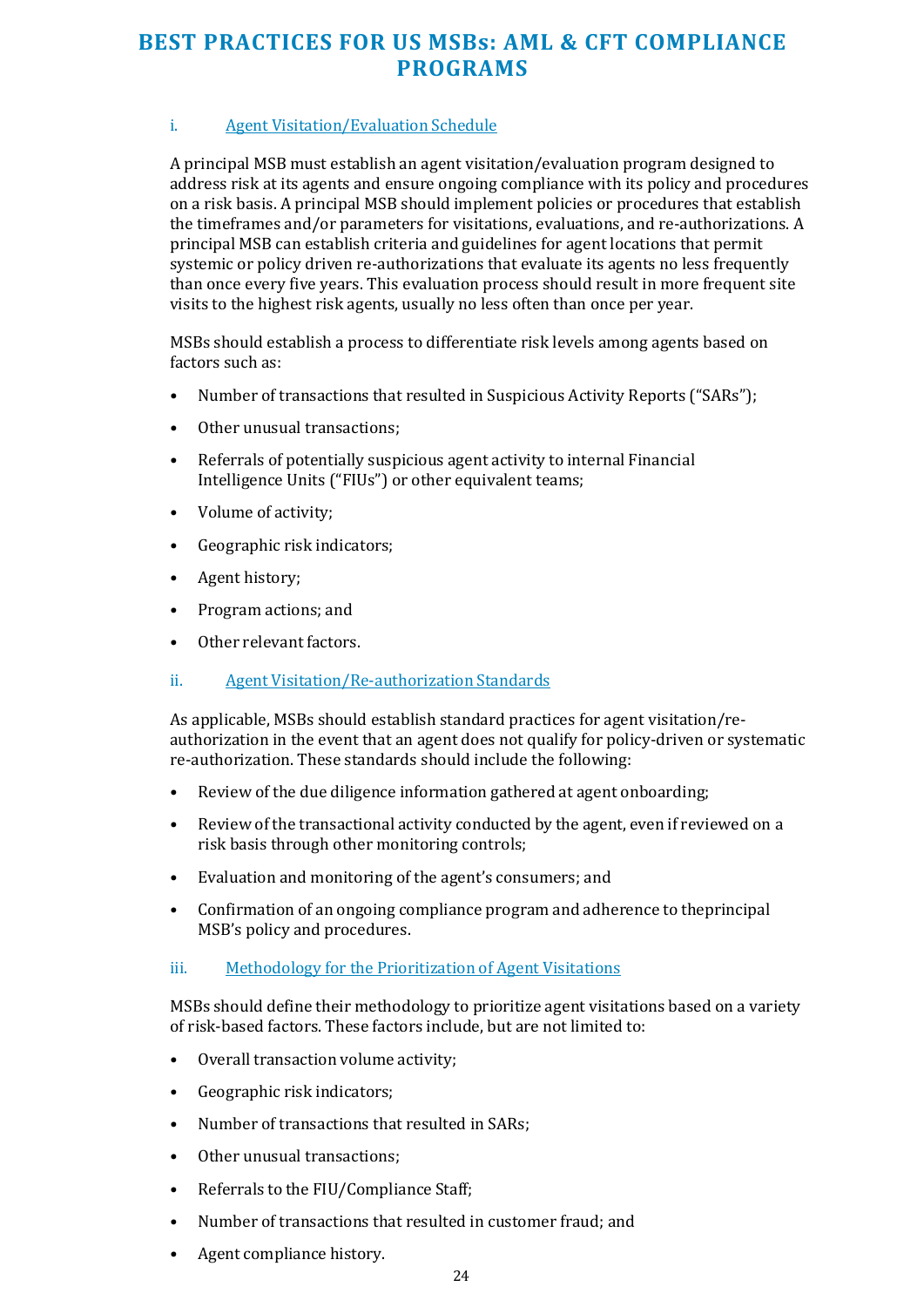After MSBs establish this methodology for agent visitation, the MSBs should prioritize the frequency and type of visitations based on the risks presented by the various locations. The visitations may be conducted either onsite or performed remotely by the MSB or contracted third party, but the interaction must be well documented to provide the MSB with a sufficient understanding of the practices and activity conducted at the agent location and to serve as evidence to regulators and independent testing parties.

#### iv. Agent Terminations

MSBs should define procedures and standards for terminating agent relationships. These procedures should prescribe standards and timelines for terminating agent relationships, must clearly indicate the reason for termination and must be commensurate with the risks agents pose to the principal MSB.

#### **Chapter Resources:**

- Guidance regarding establishing a risk-based approach:
	- FATF Guidance on the Risk-Based Approach for Money Services Businesses (June, 2009) [\(http://www.fatf-gafi.org/documents/documents/fatfguidanceontherisk-basedap](http://www.fatf-gafi.org/documents/documents/fatfguidanceontherisk-basedapproachformoneyservicesbusinesses.html) [proachformoneyservicesbusinesses.html\)](http://www.fatf-gafi.org/documents/documents/fatfguidanceontherisk-basedapproachformoneyservicesbusinesses.html).
	- FinCEN Interpretive Guidance 2004-01 "Anti-Money Laundering Program Requirements for Money Services Businesses with Respect to Foreign Agents or Foreign Counterparties." (Dec., 2014) [\(https://www.fincen.gov/sites/default/federalregister\\_notice/31cfr12142004.pdf\)](https://www.fincen.gov/sites/default/files/federal_register_notice/31cfr12142004.pdf).
- Conducting due diligence on MSB agents and counterparties:
	- FinCEN's Bank Secrecy Act/Anti-Money Laundering Examination Manual for Money Services Businesses (2008) [\(https://www.fincen.gov/sites/default/files/shared/MSB\\_](https://www.fincen.gov/sites/default/files/shared/MSB_Exam_Manual.pdf) [Exam\\_Manual.pdf\)](https://www.fincen.gov/sites/default/files/shared/MSB_Exam_Manual.pdf).
	- 31 CFR § 1010.230 "Beneficial ownership requirements for legal entity customers" [\(https://www.ecfr.gov/cgi-bin/text-idx?SID=54d4cd9f7a0e00ebe61750bfd0d9e00a&mc](https://www.ecfr.gov/cgi-bin/text-idx?SID=54d4cd9f7a0e00ebe61750bfd0d9e00a&mc=true&node=se31.3.1010_1230&rgn=div8) [=true&node=se31.3.1010\\_1230&rgn=div8\)](https://www.ecfr.gov/cgi-bin/text-idx?SID=54d4cd9f7a0e00ebe61750bfd0d9e00a&mc=true&node=se31.3.1010_1230&rgn=div8).
	- The Wolfsberg Group Anti-Money Laundering Questionnaire (June, 2018).
	- The Wolfsberg Group Financial Crime Compliance Questionnaire (June, 2018) [\(https://www.wolfsberg-principles.com/sites/default/files/wb/pdfs/Wolfsberg%27s\\_](https://www.wolfsberg-principles.com/sites/default/files/wb/pdfs/Wolfsberg%27s_FCCQ_220218_v1.0.pdf) [FCCQ\\_220218\\_v1.0.pdf\)](https://www.wolfsberg-principles.com/sites/default/files/wb/pdfs/Wolfsberg%27s_FCCQ_220218_v1.0.pdf).
	- The Wolfsberg Correspondent Banking Due Diligence Questionnaire (June, 2018) [\(https://www.wolfsberg-principles.com/wolfsbergcb\)](https://www.wolfsberg-principles.com/wolfsbergcb).
- Monitoring Agents:
	- FinCEN's Guidance FIN-2016-G001 "Guidance on Existing AML Program Rule Compliance Obligations for MSB Principals with Respect to Agent Monitoring" (March, 2016) [\(https://www.fincen.gov/resources/statutes-regulations/guidance/guidance-](https://www.fincen.gov/resources/statutes-regulations/guidance/guidance-existing-aml-program-rule-compliance-obligations) [existing-aml](https://www.fincen.gov/resources/statutes-regulations/guidance/guidance-existing-aml-program-rule-compliance-obligations)[program-rule-compliance-obligations\)](https://www.fincen.gov/resources/statutes-regulations/guidance/guidance-existing-aml-program-rule-compliance-obligations).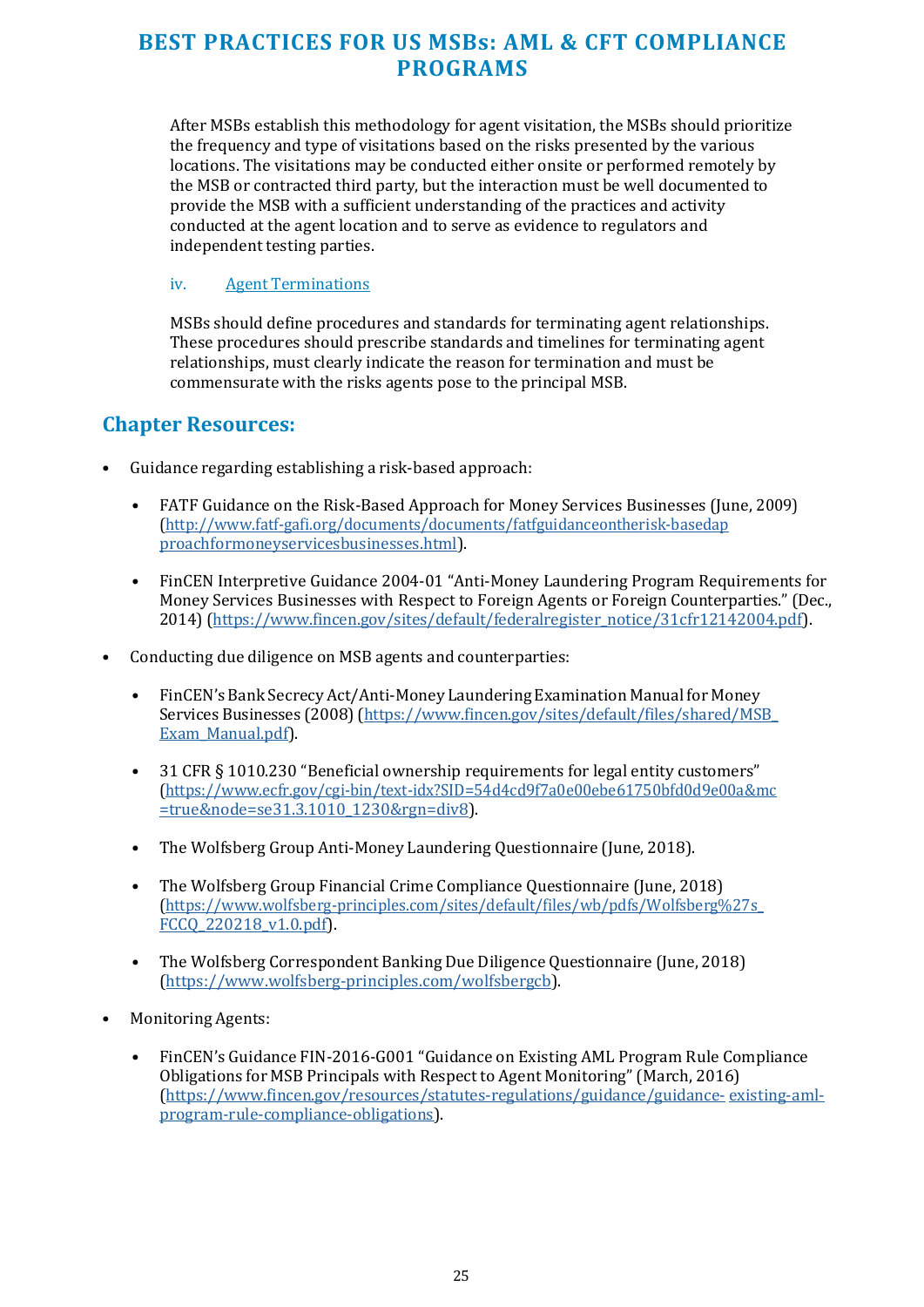## **Chapter V Reporting and Monitoring**

- <span id="page-25-0"></span>**1. Overview**
- **2. Definitions**

#### **3. Report Categories**

- A. Objective Reports
	- i. Standards for Filing Currency Transaction Reports ("CTRs")
	- ii. Standards for Submitting Registrations of Money Services Business ("RMSBs")
	- iii. Standards for Filing Foreign Bank Account Reports ("FBARs")
	- iv. Standards for Reports of International Transportation of Currency or Monetary Instruments ("CMIRS")
- B. Subjective Reports
	- i. Standards for Filing Suspicious Activity Reports ("SARs")
- C. Sanctions

#### **4. Monitoring**

- A. Control Categories
	- i. Data Collection Controls for Originators and Receivers
	- ii. Screening Controls/Sanctions
	- iii. Enhanced Data Integrity Controls
	- iv. Originator Limit Controls
	- v. Receiver Limit Controls
	- vi. Behavioral Suspension and Queueing Controls
	- vii. Transaction Surveillance Controls
	- viii. Exception Reports
	- ix. Risk Models

#### **1. Overview**

An adequate BSA/AML program must provide for a system of internal controls reasonably designed to prevent, detect, and report potential illicit activity. Regulatory reporting is a visible demonstration of an effective program. In this regard, in addition to relying on independent reviews and internal controls, MSBs can use similar industry peers' AML monitoring and reporting volumes as possible indicators of their AML program's maturity.<sup>24</sup>

In the United States, a reporting program includes two report categories: objective reporting and subjective reporting

#### **2. Definitions**

Objective Report – A regulatory report documenting activity that reaches a specific threshold or involves specified jurisdictions. This activity may involve a single transaction or an aggregation of multiple transactions.

<sup>&</sup>lt;sup>25</sup> MSBs may use FinCEN's Suspicious Activity Report Statistics [\(www.fincen.gov/reports/sar-stats\)](http://www.fincen.gov/reports/sar-stats) as a resource to obtain information on suspicious activity reporting statistics.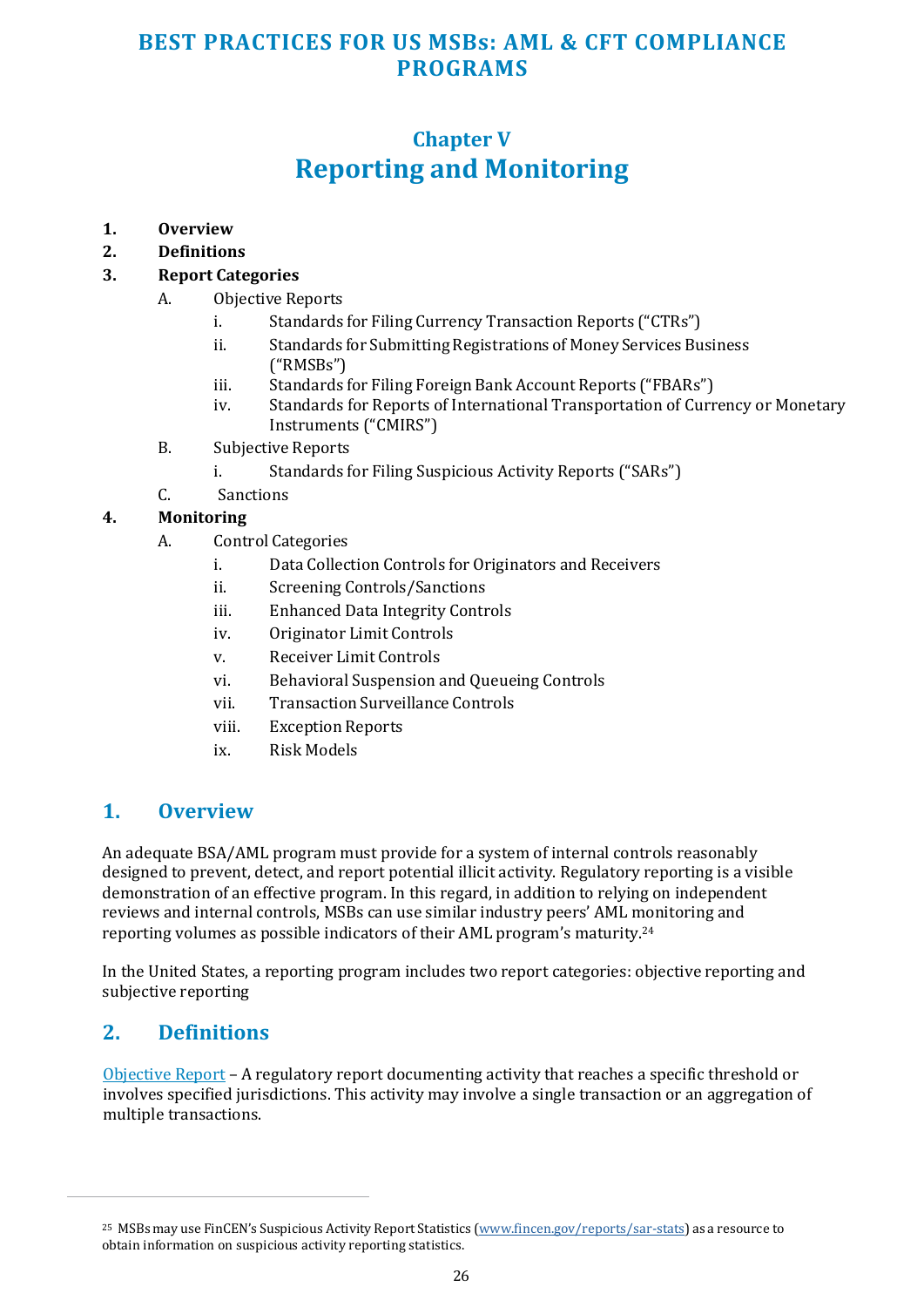<span id="page-26-0"></span>Subjective Report – A regulatory report on activity that, in addition to meeting any established minimum threshold, requires an analyst's review and a decision whether to report activity as unusual or possibly suspicious.

#### **3. Report Categories**

#### **A. Objective Reports**

MSBs have objective reporting requirements when certain thresholds are met or when defined activities occur. As applicable, FinCEN regulations require US MSBs to file four objective report types:

- FinCEN Currency Transaction Reports ("CTRs");
- FinCEN Registrations of Money Services Business ("RMSBs");
- Foreign Bank Account Reports ("FBARs"); and
- Reports of International Transportation of Currency or Monetary Instruments ("CMIRs").
- i. Standards for Filing Currency Transaction Reports ("CTRs")

MSBs must file CTRs within 15 calendar days of transactions in currency conducted by or on behalf of a person that exceed \$10,000 in one day.25 CTR filing requirements requires verifying and recording identification. In addition to developing policies and procedures to address the preparation, filing and retention of CTRs MSBs should:

- Ensure systems aggregate activity to identify multiple connected reportable transactions across all product types, locations, and business lines;<sup>26</sup>
- Consider both cash in and cash out;
- Include any fees associated with the transaction totals;
- Establish policies and procedures to comply with identification requirements;<sup>27</sup>
- Implement Quality Assurance processes to verify report accuracy and timeliness before filing;
- Retain and review records, system-generated reports, and money transmission logs of the transaction or transactions conducted by a customer at single or multiple locations that – including fees – are greater than \$10,000 in currency;
- Ensure analysts can refer potential suspicious activity (e.g., structuring) identified during CTR review;
- Submit rules and systems to periodic independent testing;
- Train staff responsible for E-Filing to respond to and potentially escalate submission error notices;
- Review recent enforcement actions and apply lessons learned to reporting processes; and
- Implement a process to document and retain decisions not to file.

<sup>26</sup> *See* 31 CFR §§ 1010.306 and 1010.311.

<sup>27</sup> *See* 31 CFR § 1010.313.

<sup>28</sup> *See* 31 CFR § 1010.312.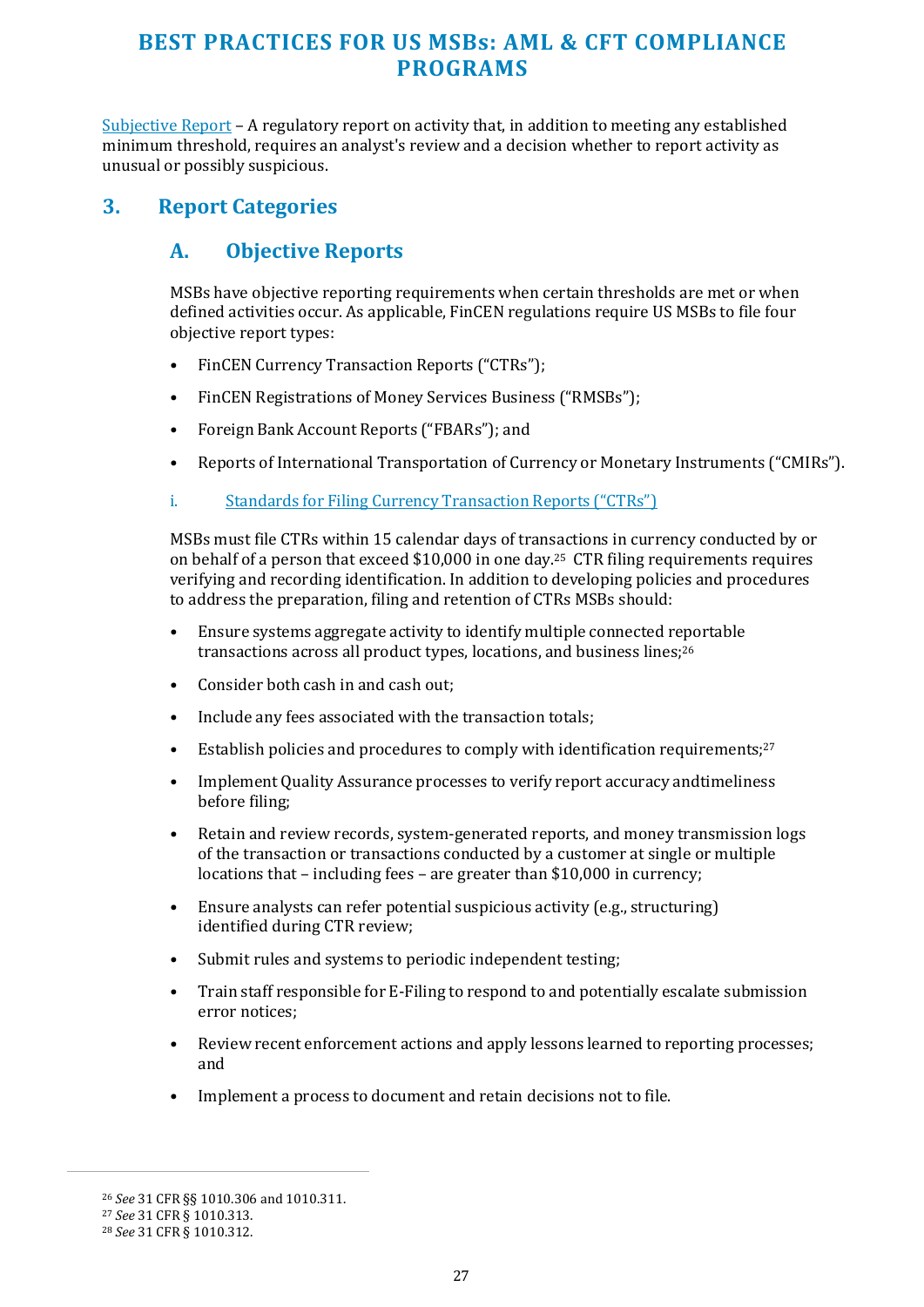#### ii. Standards for Submitting Registrations of Money Services Business ("RMSBs")

Registration with FinCEN as an MSB is required for businesses engaged in activities described in 31 CFR § 1010.100(ff). Companies should consider, as appropriate:

- Seeking and documenting a legal opinion determining the requirement to register;
- Although renewal registration is only required every other year, consider renewing on an annual basis to avoid missed submissions;
- Retain a copy of all the information contained within the actual registration instead of just retaining the confirmation of registration; and
- Keep in one file all required supporting documents (the entire registration form, the annual estimate of volume, ownership of the business, and the complete agent list) rather than relying on these pieces of information to be on file "somewhere" in the company.

#### iii. Standards for Filing Foreign Bank Account Reports ("FBARs")

MSBs with financial interest or signature authority over an account in a foreign country that exceeds \$10,000 at any time during the calendar year are required to file Foreign Bank Account Reports (FBARs) annually.28, 29 Companies should:

- Train individuals in corporate Treasury departments who will be responsible for tracking and completing the FBAR;
- Ensure that owners with signature authority complete the FBAR annually;
- Understand that there is no penalty for overreporting and no penalty for individuals who report when they did not need to, so it is best to interpret terms such as "Persons," "Accounts," and "Authorities" as broadly as possible; and
- Assemble a team that includes representatives from Treasury, Human Resources, Legal, and Tax to administer the FBAR process.
- iv. Standards for Reports of International Transportation of Currency or Monetary Instruments ("CMIRs")

In general, the BSA requires that a CMIR be filed when currency, or other monetary instruments, in an aggregate amount exceeding \$10,000 is physically transported, mailed, or shipped from the United States to any place outside the United States or into the United States.30 While limitations apply,31 the BSA has not exempted MSBs from CMIR filing requirements. Accordingly, an MSB should:

- Review its functions, products, and services to determine whether any of its operations require the filing of a CMIR and
- Establish policies and procedures to, and train individuals in corporate Treasury departments who will be responsible for, tracking and completing in a timely fashion the CMIR.

<sup>29</sup> *See* 31 CFR § 1010.350.

<sup>30</sup> On December 16, 2016, FinCEN released information on a new annual due date for FBAR filings. The due date is now April 15 to coincide with the Federal income tax filing deadline.

<sup>31</sup> *See* 31 CFR § 1010.340 and the CMIR General Instructions.

<sup>32</sup> 31 CFR § 1010.340(d) indicates that a transfer of funds through normal banking procedures, which does not involve the physical transportation of currency or monetary instruments, is not required to be reported.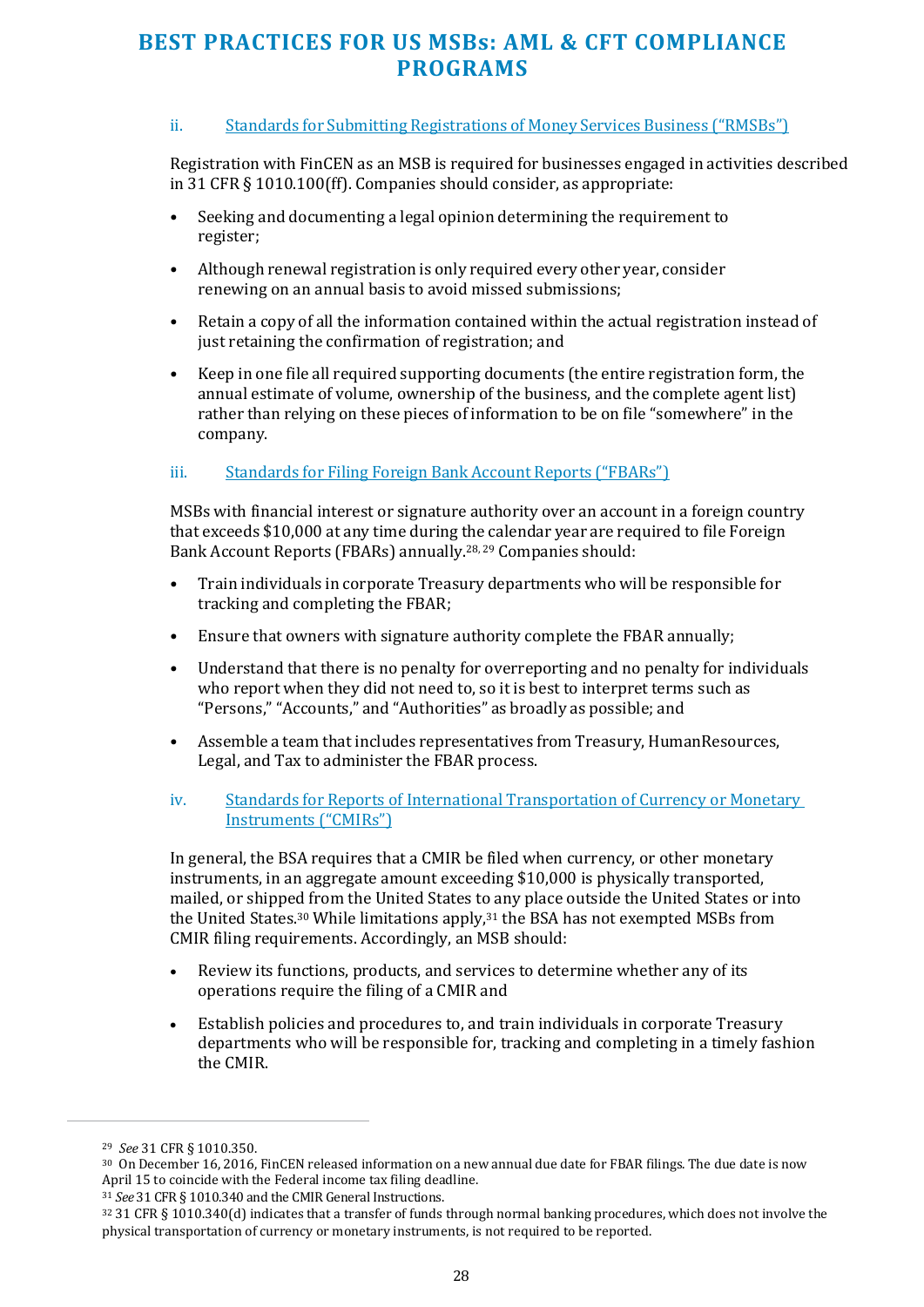## **B. Subjective Reports**

#### i. Standards for Filing Suspicious Activity Reports ("SARs")

To assist government and law enforcement agencies in combating terrorist financing, money laundering, and other financial crimes, MSBs must electronically report to FinCEN any suspicious transaction relevant to a possible violation of law or regulation within 30 calendar days of knowing, suspecting, or having reason to suspect that an activity/transaction is suspicious. $32,33$  31 CFR  $\S$ § 1010.314 and 1022.320 outline when activity and transactions would be reported as suspicious.

Certain factors, such as the dollar amount of activity and the type of service(s) provided by the MSB, dictate the specific SAR filing requirements. MSBs should adhere to FinCEN's standards outlined in the *Bank Secrecy Act/Anti-Money Laundering Examination Manual for Money Services Businesses* and should implement policies and procedures to:

- Allow and encourage referrals of unusual activity from all teams within the company as well as from agents;
- Create clear, minimum standard language to be included in all SAR narratives, including FinCEN's key terms outlined in SAR Advisories;
- Manage/limit access by identifying individuals with a need to access SARs;
- Include the date of detection in the narrative;
- Create a well-defined SAR review process or team;
- Implement a Quality Assurance processes to verify report accuracy and timeliness before filing;
- Perform periodic testing of completed filings to ensure reports are completed accurately and timely;
- Train staff responsible for E-Filing to respond to and potentially escalate submission error notices;
- Communicate potential complicit agent activity to teams responsible for corrective action, escalations, and agent terminations;
- Report SARs and suspicious activity to senior management;
- Store SARs and SAR-related information in restricted access/password-protected files;
- Perform periodic user access reviews;
- Review recent enforcement actions and apply lessons learned to reporting processes; and
- Implement a process to document and retain decisions not to file.

#### **C. Sanctions**

MSBs also have the obligation to comply with laws and regulations administered by the US Department of the Treasury's Office of Foreign Assets Control ("OFAC"). OFAC administers a series of laws that impose economic sanctions against individuals, companies, and countries to further US foreign policy and national security objectives.<sup>34</sup> This means that MSBs (like any other US person and financial institution) are not permitted by law (administered through OFAC) to conduct business with a sanctioned

<sup>33</sup> *See* 31 CFR § 1022.320.

<sup>&</sup>lt;sup>34</sup> Please see the FinCEN's FAOs Regarding the FinCEN SAR for information on how to electronically file SARs.

<sup>35</sup> *See* ["OFAC Regulations for the Financial Community."](https://home.treasury.gov/policy-issues/office-of-foreign-assets-control-sanctions-programs-and-information)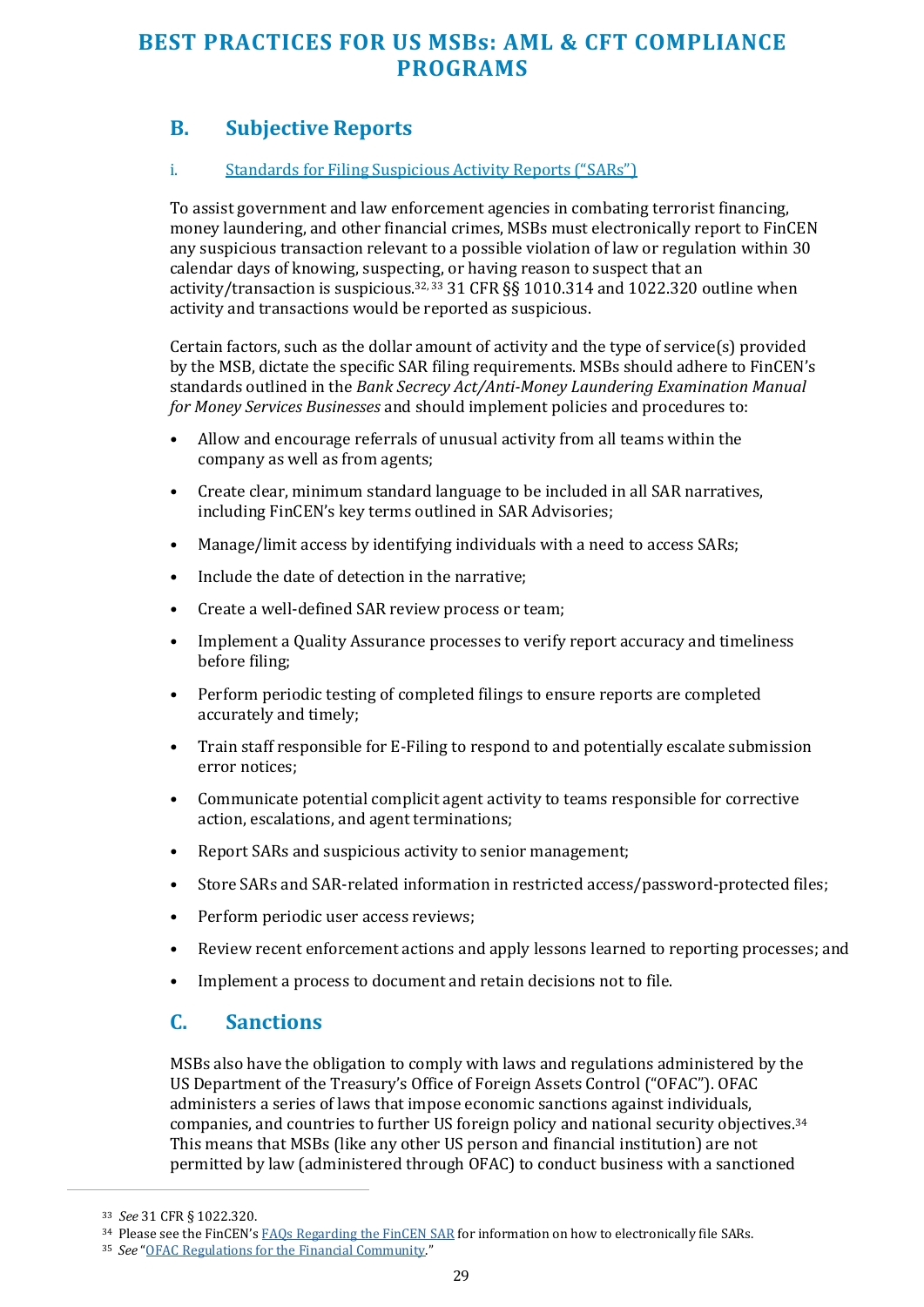party. It is important to note that compliance with OFAC's rules and regulations is governed under strict liability. In addition, each MSB is responsible for the transactions processed through its systems and it cannot reallocate its liability to a third party. Thus, an MSB should have effective policies and procedures and sanctions screening program to seek to ensure compliance with OFAC's rules and regulations.

As part of their sanctions compliance obligations, upon identifying transactions that may involve a sanctioned party, MSBs must, as required, block or reject the transaction, and subsequently report such transactions in accordance with applicable sanctions rules and regulations.35 Certain rules and regulations may require that an MSB segregate funds into a separate, interest-bearing account ("blocked account"), and may require that the MSB file immediate and annual reports providing an accounting of the blocked property held in its blocked account.36 The transfer of blocked funds held at one depository institution to another depository institution will require OFAC authorization in the form of a specific OFAC license.<sup>37</sup>

MSBs may seek government advice before making a final determination on whether to block or reject a transaction, such as in cases where the MSB is unable to determine whether there is a true match to a sanctions list. MSBs, however, should not conduct/complete a transaction if they are unsure the involved parties are not sanctioned by OFAC. MSBs must implement procedures and controls for reporting blocked and rejected transactions in accordance with the applicable government sanctions programs, and for other required reporting such as an annual reporting of blocked funds.<sup>38</sup>

- i. Standards for Filing Reject and Block Reports with OFAC
- Develop clear, minimum standard language for reject and block reports that would be filed with OFAC within 10 business days;<sup>39</sup>
- Obtain and retain a copy of internal screening records in accordance with recordkeeping requirements;<sup>40</sup>
- Keep all required supporting documentation in a centralized location and in accordance with recordkeeping requirements;<sup>41</sup>
- Maintain an ongoing tracker for all filed reports to document transaction, transactor, and recipient information, as well as, any internal screening data that can assist with the MSB's risk assessment;
- Communicate potential complicit insider/internal/agent activity to teams responsible for corrective action, escalations, and terminations;
- Document and retain any remedial actions taken, such interdicting parties involved with the rejected and/or blocked payment, corrective action taken, procedural updates and/or system fixes; and
- Perform periodic testing of completed report filings to ensure reports are completed accurately and timely.

<sup>36</sup> *See* 31 CFR § Part 501 – Reporting, Procedures and Penalties Regulations.

<sup>37</sup> *See* 31 CFR § Part 501.603 – Reports on blocked property.

<sup>38</sup> *See* 31 CFR § Part 501.801 – Licensing.

<sup>39</sup> *See* 31 CFR §§ Part 501.603 – Reports on blocked property and 501.604 – Reports by US financial institutions on rejected funds transfers.

<sup>40</sup> *See* 31 CFR §§ Part 501.603 – Reports on blocked property and 501.604 – Reports by US financial institutions on rejected funds transfers.

<sup>41</sup> *See* 31 CFR § Part 501.601 – Records and recordkeeping requirements.

<sup>42</sup> Id.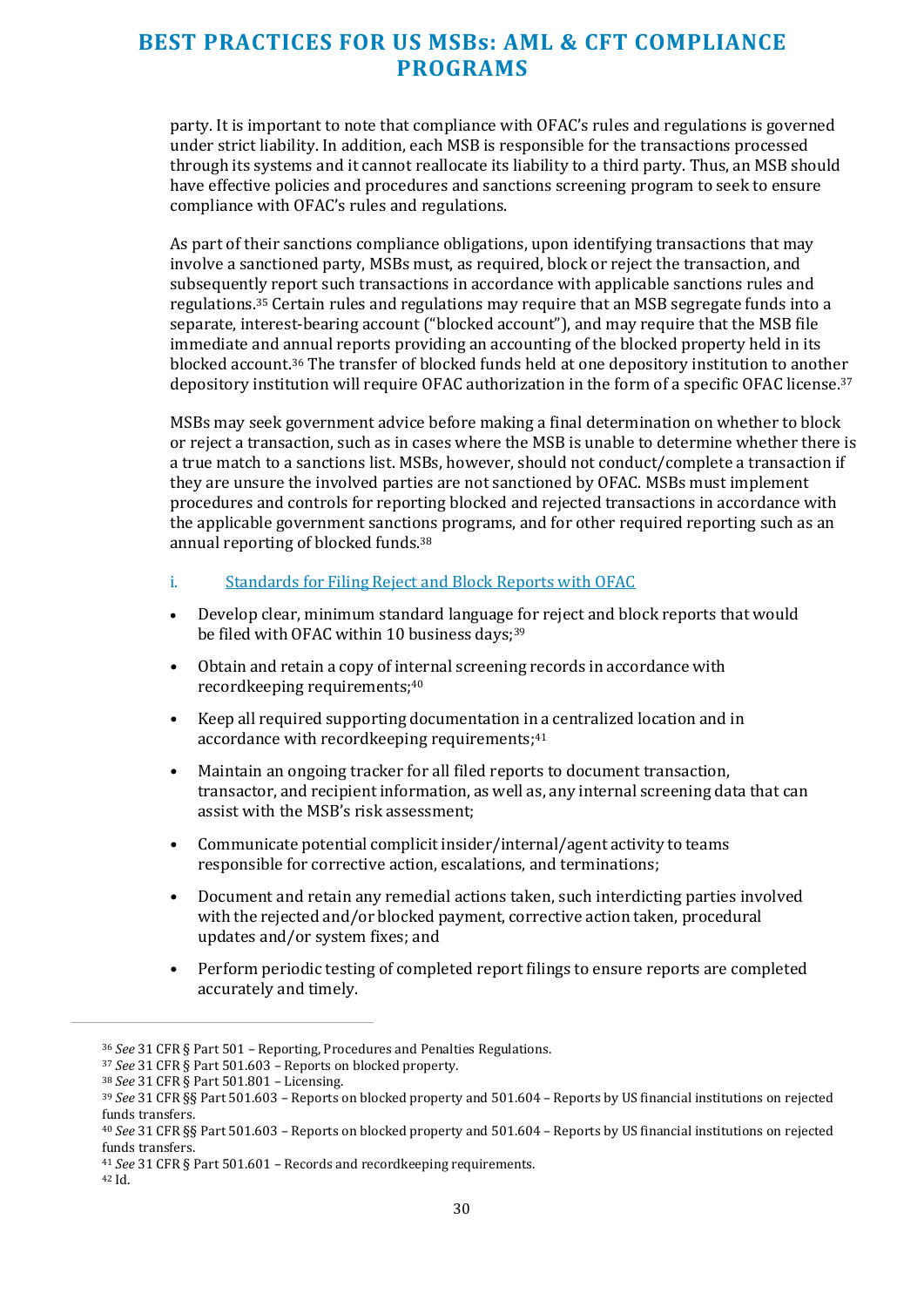#### <span id="page-30-0"></span>ii. Standards for Blocking Property

- Under certain sanctions programs, MSBs are required to block (i.e., freeze) the property and assets of specific governments, entities, or individuals. The definition of property and assets is often broad and is specifically defined within each sanctions program;
- Similarly, under certain sanctions programs, the blocked property would need to be placed in an interest-bearing account at a depository financial institution and cannot be moved, cancelled, or amended without authorization from OFAC:<sup>42</sup> and
- Complete monthly reconciliation of the interest-bearing account(s) to ensure proper accounting of blocked property and accurate recordkeeping.

#### iii. Standards for Filing Annual Report of Blocked Property to OFAC

- 31 CFR § 501.603 requires persons holding property blocked per OFAC sanctions and regulations to provide OFAC, by September 30 of every year, with a comprehensive list of all blocked property held as of June 30 of that year (known as an Annual Report of Blocked Property ("ARBP"));
- Property that has been unblocked by a general or specific OFAC license, but that has not been returned to its owner, is should not be considered blocked property or reported to OFAC in the ARBP;
- The annual reports must be filed by the MSB (not by the depository institution where the MSB's interest bearing account is held) using Form TD F 90-22.50 via email to [OFACReporting@treasury.gov,](mailto:OFACReporting@treasury.gov) and the MSB should retain record of any filing/submission confirmation provided by OFAC;
- Perform periodic testing of completed filings to ensure reports are completed accurately and timely; and
- Keep all required supporting documentation in a centralized location and in accordance with recordkeeping requirements.<sup>43</sup>

#### **4. Monitoring**

MSBs have an obligation to design a risk-based program to monitor for suspicious activity as defined in 31 CFR § 1022.320. Similar to other financial institutions, MSBs must develop a riskbased program based on the size and complexity of their business. These systems may be automatic or manual dependent on the risks the MSB is attempting to mitigate.

#### **A. Control Categories**

Generally, there are nine types of transaction monitoring controls for MSBs to consider when mitigating AML/CFT and fraud risks.

#### i. Data Collection Controls for Originators and Receivers

Data collection controls are designed to ensure that MSBs collect appropriate information to process the transaction and that this information is in an acceptable format. In many cases, MSBs will collect this information as part of the normal course of business. Appropriate data collection controls facilitate all other controls.

<sup>&</sup>lt;sup>43</sup> Please refer to each specific sanctions programs for requirements about placing blocked property in interest-bearing accounts. For example, refer to 31 CFR § 560.213 for Iranian transactions and sanctions regulations. 44 31 CFR § 501.603 requires records to be kept no less than five years after the date of the transaction.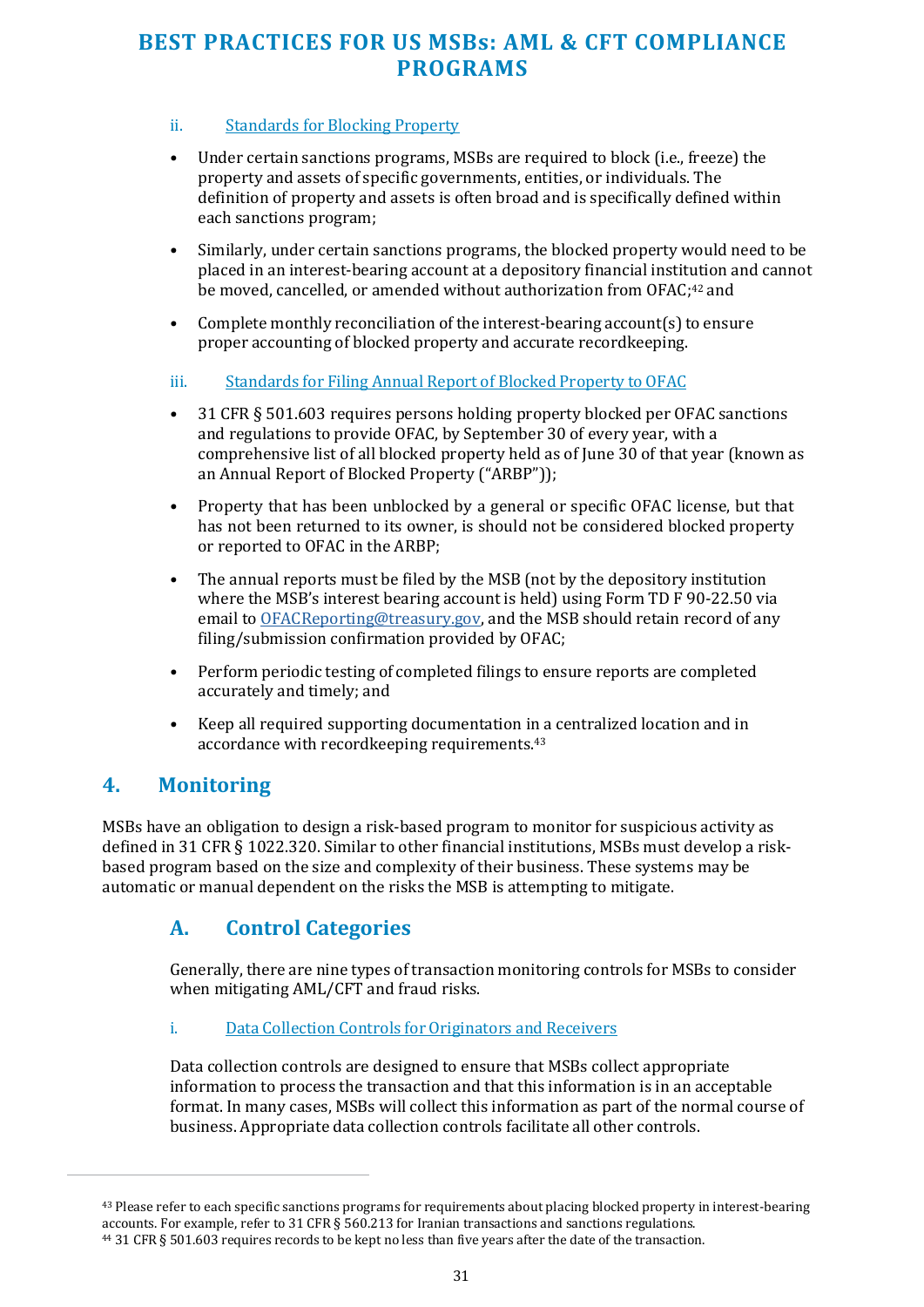As applicable, based on the MSB's risk assessment, the following information should generally be collected for most MSB transactions:

- Complete name of the transactor;
- Location (e.g., physical address) of the transactor;
- Amount of the transaction;
- If applicable, name of receiver; and
- An identification reference or number for the transaction.
- ii. Screening Controls/Sanctions

Screening controls are rules designed to identify and appropriately restrict or prohibit transactions involving parties with whom it is impermissible to conduct business, or parties with whom MSBs have chosen not to conduct business. These parties may include:

- 1. Parties included in government sanctions lists (e.g., OFAC); or
- 2. Parties with which the MSB has made a risk decision (e.g., AML, Fraud, Credit, PEP) to prevent these parties from completing transactions.

Screening controls may be automated or manual, based on the type of business in which the MSB engages. Where possible, sanctions screening should be conducted prior to a transaction being processed/accepted.44 Additionally, potential sanctions matches should be resolved prior to transactions being cancelled and funds returned to the transactor.

Mirroring OFAC's sanctions list search tool, MSBs should consider using "fuzzy logic" as part of their sanction screening tools.45 Fuzzy logic uses character and string matching as well as phonetic matching. This logic traditionally deploys comprehensive parameters to take into account linguistic differences.

#### iii. Enhanced Data Integrity Controls

Enhanced Data Integrity Controls are designed to ensure the data collected at the time of the transaction is in the correct format and reasonably accurate. These controls can be applied in a manual or automatic fashion to various information and customized to jurisdictions and other variables as needed.

#### iv. Originator Limit Controls

Because the portfolio of products offered by MSBs differs from traditional banking products, and MSBs themselves offer a wide range of products, the controls or restrictions put in place by MSBs may be different from those implemented by other financial institutions to manage the distinct risks. For these reasons, MSBs may opt to place jurisdictional and transaction limits on their products. Those limits may be triggered at the point of sale and be supported by system restrictions that prevent exceeding established limits. Limits should consider single transactions as well as transactions in aggregate.

<sup>45</sup> The 2015 enforcement action taken by OFAC against PayPal, Inc. exemplifies the need to conduct sanctions screening prior to a transaction being processed or accepted by an MSB. 46 See OFAC's Sanctions List Search Tool [\(https://www.treasury.gov/resource-center/sanctions/SDN-](https://www.treasury.gov/resource-center/sanctions/SDN-List/Pages/fuzzy_logic.aspx)[List/Pages/fuzzy\\_logic.aspx\)](https://www.treasury.gov/resource-center/sanctions/SDN-List/Pages/fuzzy_logic.aspx).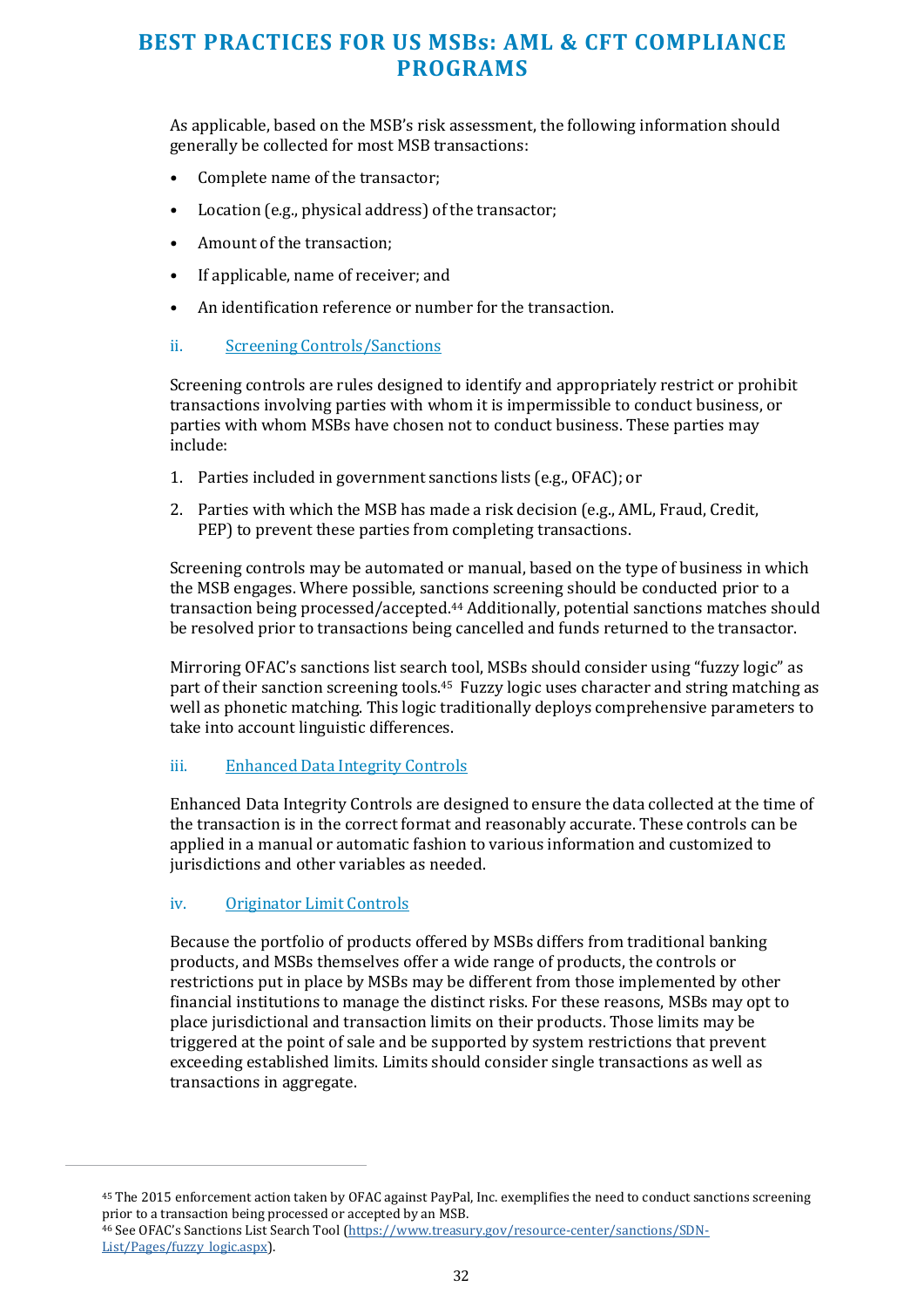Originator Limit Controls may stop transactions or provide notification to the consumers. These may include:

- Single transaction rules based on the data elements entered during the transaction and/or the dollar amount of the transaction that result in the transaction being stopped at the point of sale.
- Aggregate transaction rules based on the data elements entered during the transaction and/or the dollar amount of the transactions that result in the transaction being stopped at the point of sale.

Data elements may include specific jurisdictions, thresholds, timeframes, product types, consumer biographical information or location.

#### v. Receiver Limit Controls

Receiver Limit Controls are single or aggregate transaction rules that may stop transactions or provide notification to the consumer.

#### vi. Behavioral Suspension and Queueing Controls

Behavioral Suspension and Queuing Controls are single or aggregate transaction rules that suspend a transaction and place it in a queue for further investigation and/or a consumer interview.

#### vii. Transaction Surveillance Controls

Transaction Surveillance Controls are single or aggregate transaction rules that include completed transactions and may include attempted transactions. These rules may require reporting to local regulators based on jurisdictional regulations or risk-based analysis.

#### viii. Exception Reports

Exception Reports identify unusual transaction patterns based on variable risk factors within jurisdictions or groups of consumers, such as previous investigative results, law enforcement information, and geo-political events.

#### ix. Risk Models

Risk Models are models that deploy a risk-based approach in assessing indicators of AML/CFT/Fraud risk. Models may utilize a variety of statistical frameworks, including predictive and prescriptive scoring methods, whereby risk factors are evaluated to provide a probability of a subject's risk or a stack risk rank of a population. Such models allow for several risk factors to be evaluated simultaneously and provide for robust outlier detection to identify, evaluate, and decision risk within a specific population.

#### **Chapter Resources:**

- Currency Transaction Reports (CTRs) requirements:
	- 31 CFR § 1010.311 [\(https://www.ecfr.gov/cgi-bin/R?gp=&SID=54d4cd9f7a0e00ebe61750b](https://www.ecfr.gov/cgi-bin/retrieveECFR?gp&SID=54d4cd9f7a0e00ebe61750bfd0d9e00a&mc=true&n=pt31.3.1010&r=PART&ty=HTML&se31.3.1010_1311) [fd0d9e00a&mc=true&n=pt31.3.1010&r=PART&ty=HTML#se31.3.1010\\_1311\)](https://www.ecfr.gov/cgi-bin/retrieveECFR?gp&SID=54d4cd9f7a0e00ebe61750bfd0d9e00a&mc=true&n=pt31.3.1010&r=PART&ty=HTML&se31.3.1010_1311).
- MSB registration requirements:
	- 31 CFR § 1010.100 (ff) and 1022.380 [\(https://www.ecfr.gov/cgi-bin/=0c48a68807544cc3b04](https://www.ecfr.gov/cgi-bin/text-idx?SID=0c48a68807544cc3b04f009e37b08a00&mc=true&node=se31.3.1010_1100&rgn=div8) [f009e37b08a00&mc=true&node=se31.3.1010\\_1100&rgn=div8\)](https://www.ecfr.gov/cgi-bin/text-idx?SID=0c48a68807544cc3b04f009e37b08a00&mc=true&node=se31.3.1010_1100&rgn=div8).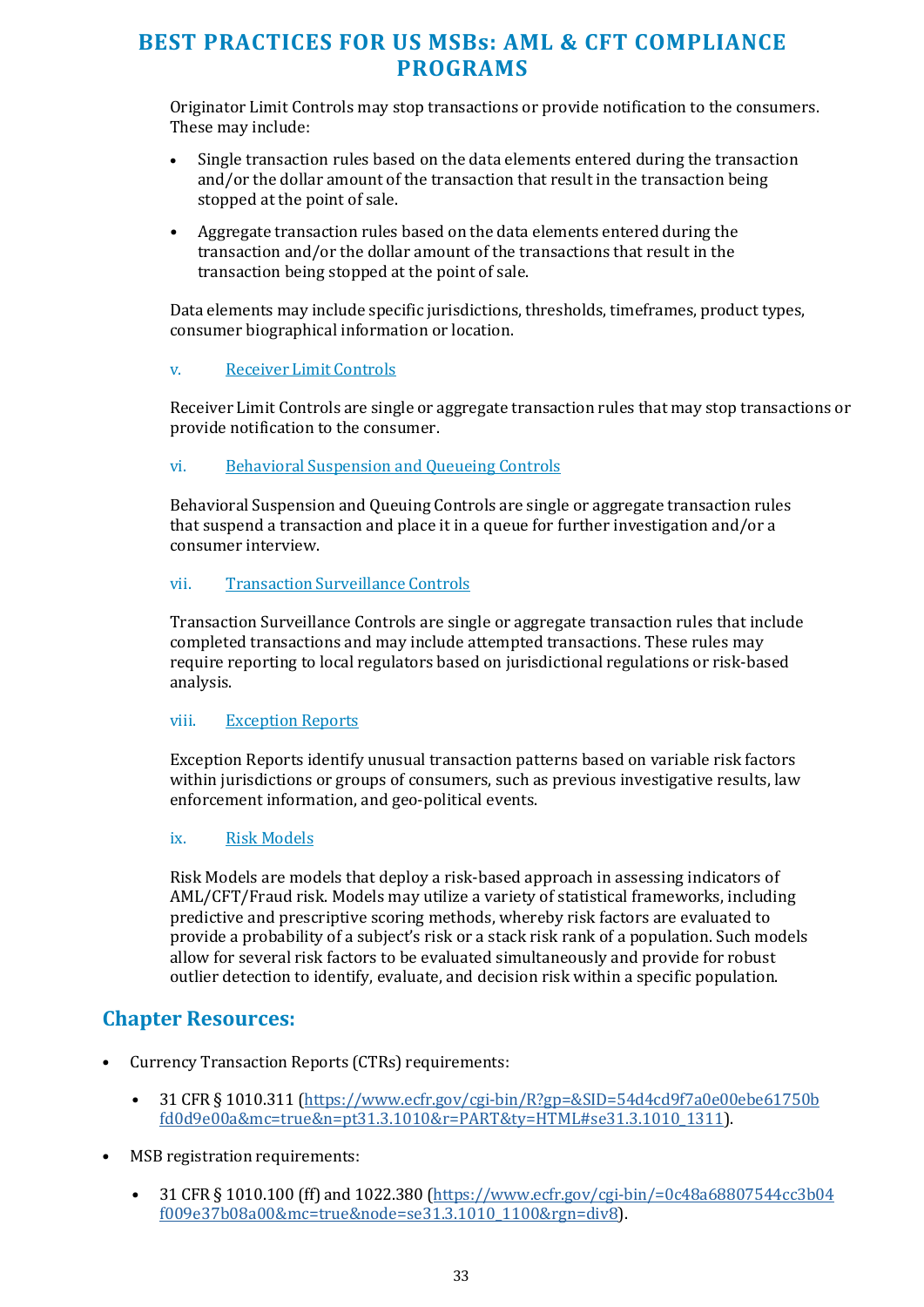- Reports of foreign financial accounts (FBAR) requirements:
	- 31 CFR § 1010.350 [\(https://www.ecfr.gov/cgi-bin/R?gp=&SID=0c48a68807544cc3b04f00](https://www.ecfr.gov/cgi-bin/retrieveECFR?gp&SID=0c48a68807544cc3b04f009e37b08a00&mc=true&n=pt31.3.1010&r=PART&ty=HTML&se31.3.1010_1350) [9e37b08a00&mc=true&n=pt31.3.1010&r=PART&ty=HTML#se31.3.1010\\_1350\)](https://www.ecfr.gov/cgi-bin/retrieveECFR?gp&SID=0c48a68807544cc3b04f009e37b08a00&mc=true&n=pt31.3.1010&r=PART&ty=HTML&se31.3.1010_1350).
	- Annual deadline to file FBARs [\(https://www.fincen.gov/sites/default/files/2016-](https://www.fincen.gov/sites/default/files/2016-12/New%20FBAR%20Due%20Date%20Announcement%20%28FINAL%2012-16-16%29.pdf) [12/New%20FBAR%20Due%20Date%20Announcement%20%28FINAL%2012-16-](https://www.fincen.gov/sites/default/files/2016-12/New%20FBAR%20Due%20Date%20Announcement%20%28FINAL%2012-16-16%29.pdf) [16%29.pdf\)](https://www.fincen.gov/sites/default/files/2016-12/New%20FBAR%20Due%20Date%20Announcement%20%28FINAL%2012-16-16%29.pdf).
- Suspicious Activity Reports (SARs) requirements:
	- 31 CFR § 1010.314 [\(https://www.ecfr.gov/cgi-bin/R?gp=&SID=0c48a68807544cc3b04f009](https://www.ecfr.gov/cgi-bin/retrieveECFR?gp&SID=0c48a68807544cc3b04f009e37b08a00&mc=true&n=pt31.3.1010&r=PART&ty=HTML&se31.3.1010_1314) [e37b08a00&mc=true&n=pt31.3.1010&r=PART&ty=HTML#se31.3.1010\\_1314\)](https://www.ecfr.gov/cgi-bin/retrieveECFR?gp&SID=0c48a68807544cc3b04f009e37b08a00&mc=true&n=pt31.3.1010&r=PART&ty=HTML&se31.3.1010_1314).
	- 31 CFR § 1022.320 [\(https://www.ecfr.gov/cgi-bin/text-idx?SID=0c48a68807544cc3b04f00](https://www.ecfr.gov/cgi-bin/text-idx?SID=0c48a68807544cc3b04f009e37b08a00&mc=true&node=pt31.3.1022&rgn=div5&se31.3.1022_1320) [9e37b08a00&mc=true&node=pt31.3.1022&rgn=div5#se31.3.1022\\_1320\)](https://www.ecfr.gov/cgi-bin/text-idx?SID=0c48a68807544cc3b04f009e37b08a00&mc=true&node=pt31.3.1022&rgn=div5&se31.3.1022_1320).
	- FinCEN's Bank Secrecy Act/Anti-Money Laundering Examination Manual for Money Services Businesses (2008) [\(https://www.fincen.gov/sites/default/files/shared/MSB\\_Exam\\_Manual.pdf\)](https://www.fincen.gov/sites/default/files/shared/MSB_Exam_Manual.pdf).
	- Frequently Asked Questions Regarding the FinCEN SAR [\(https://www.fincen.gov/](https://www.fincen.gov/frequently-asked-questions-regarding-fincen-suspicious-activity-report-sar) [frequently-asked-questions-regarding-fincen-suspicious-activity-report-sar\)](https://www.fincen.gov/frequently-asked-questions-regarding-fincen-suspicious-activity-report-sar).
- Suspicious Activity Reports (SARs) Statistics:
	- FinCEN's SAR Stats [\(www.fincen.gov/reports/sar-stats\)](http://www.fincen.gov/reports/sar-stats).
- Sanctions:
	- OFAC Regulations for the Financial Community [\(https://www.treasury.gov/resource](https://www.treasury.gov/resource-center/sanctions/Documents/facbk.pdf)[center/sanctions/Documents/facbk.pdf\)](https://www.treasury.gov/resource-center/sanctions/Documents/facbk.pdf).
	- OFAC's Sanctions List Search Tool [\(https://www.treasury.gov/resource-center/sanctions/](https://www.treasury.gov/resource-center/sanctions/SDN-List/Pages/fuzzy_logic.aspx) [SDN-List/Pages/fuzzy\\_logic.aspx\)](https://www.treasury.gov/resource-center/sanctions/SDN-List/Pages/fuzzy_logic.aspx).
	- 31 CFR § Part 501 Reporting, Procedures and Penalties Regulations [\(https://www.ecfr.gov/cgi-bin/text](https://www.ecfr.gov/cgi-bin/text-idx?SID=0c48a68807544cc3b04f009e37b08a00&mc=true&node=pt31.3.501&rgn=div5)[idx?SID=0c48a68807544cc3b04f009e37b08a00&mc=true&node=pt31.3.501&rgn=div5\)](https://www.ecfr.gov/cgi-bin/text-idx?SID=0c48a68807544cc3b04f009e37b08a00&mc=true&node=pt31.3.501&rgn=div5).
	- 31 CFR § Part 501.601 Records and recordkeeping requirements [\(https://www.ecfr.gov/](https://www.ecfr.gov/cgi-bin/text-idx?SID=0c48a68807544cc3b04f009e37b08a00&mc=true&node=pt31.3.501&rgn=div5&se31.3.501_1601) [cgi-bin/text-idx?SID=0c48a68807544cc3b04f009e37b08a00&mc=true&node=pt31.3.5](https://www.ecfr.gov/cgi-bin/text-idx?SID=0c48a68807544cc3b04f009e37b08a00&mc=true&node=pt31.3.501&rgn=div5&se31.3.501_1601) 01&rgn=div5#se31.3.501 1601).
	- 31 CFR § Part 501.603 Reports on blocked property [\(https://www.ecfr.gov/cgi-bin/text](https://www.ecfr.gov/cgi-bin/text-idx?SID=0c48a68807544cc3b04f009e37b08a00&mc=true&node=pt31.3.501&rgn=div5&se31.3.501_1603)[idx?SID=0c48a68807544cc3b04f009e37b08a00&mc=true&node=pt31.3.501&rgn=div5](https://www.ecfr.gov/cgi-bin/text-idx?SID=0c48a68807544cc3b04f009e37b08a00&mc=true&node=pt31.3.501&rgn=div5&se31.3.501_1603) [#se31.3.501\\_1603\)](https://www.ecfr.gov/cgi-bin/text-idx?SID=0c48a68807544cc3b04f009e37b08a00&mc=true&node=pt31.3.501&rgn=div5&se31.3.501_1603).
	- 31 CFR § 501.604 Reports by US financial institutions on rejected funds transfers [\(https://www.ecfr.gov/cgi-bin/text-idx?SID=0c48a68807544cc3b04f009e37b08a00&mc](https://www.ecfr.gov/cgi-bin/text-idx?SID=0c48a68807544cc3b04f009e37b08a00&mc=true&node=pt31.3.501&rgn=div5&se31.3.501_1604) [=true&node=pt31.3.501&rgn=div5#se31.3.501\\_1604\)](https://www.ecfr.gov/cgi-bin/text-idx?SID=0c48a68807544cc3b04f009e37b08a00&mc=true&node=pt31.3.501&rgn=div5&se31.3.501_1604).
	- 31 CFR § Part 501.801 Licensing [\(https://www.ecfr.gov/cgi-bin/text-idx?SID=0c48a6880](https://www.ecfr.gov/cgi-bin/text-idx?SID=0c48a68807544cc3b04f009e37b08a00&mc=true&node=pt31.3.501&rgn=div5&se31.3.501_1801) [7544cc3b04f009e37b08a00&mc=true&node=pt31.3.501&rgn=div5#se31.3.501\\_1801\)](https://www.ecfr.gov/cgi-bin/text-idx?SID=0c48a68807544cc3b04f009e37b08a00&mc=true&node=pt31.3.501&rgn=div5&se31.3.501_1801).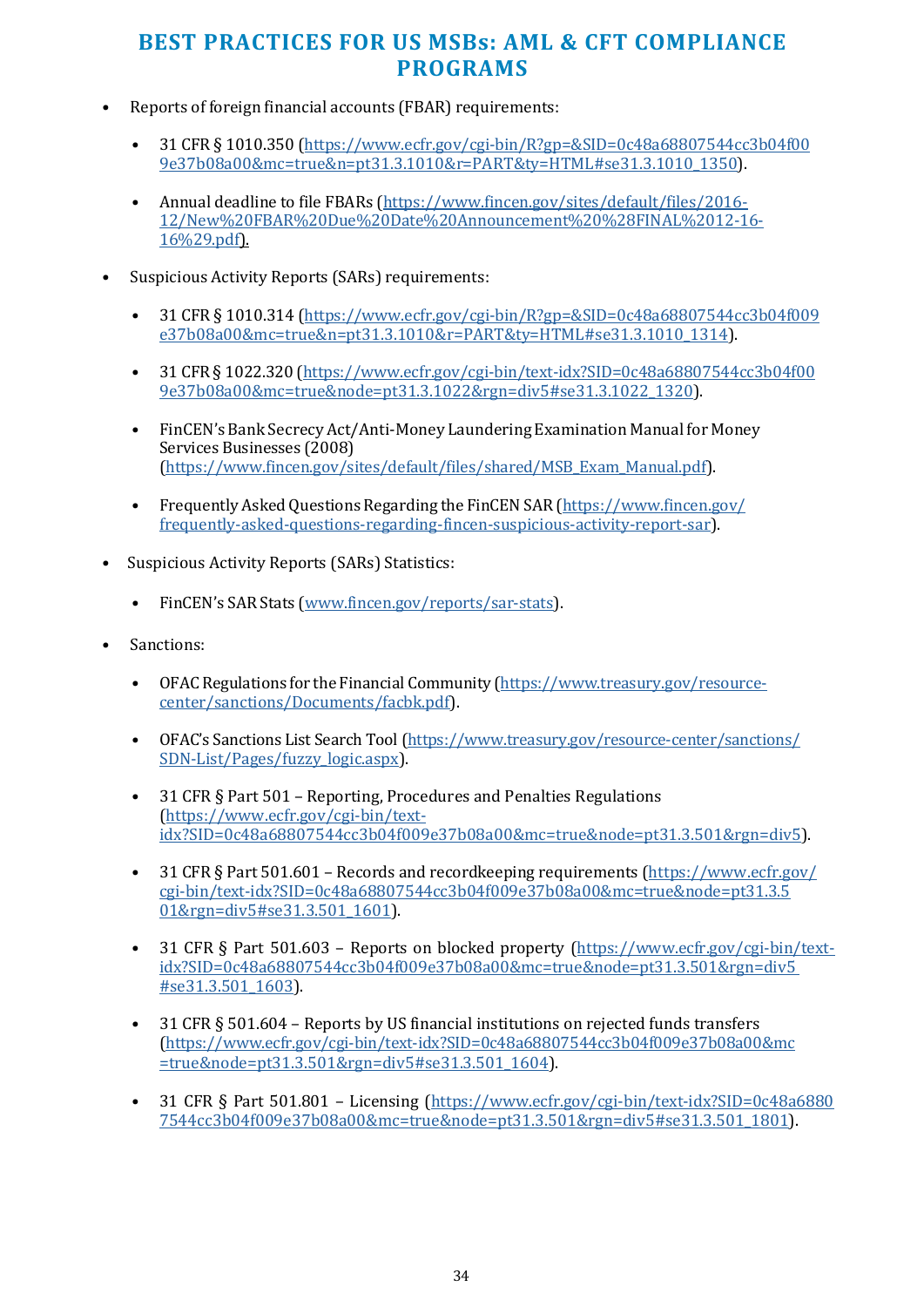## **Chapter VI Information Sharing**

#### <span id="page-34-0"></span>**1. Overview**

- **2. Section 314 of the USA PATRIOT Act** 
	- A. 314(a)
	- B. 314(b)
- **3. Regulatory Information Sharing**
- **4. Law Enforcement Information Sharing**
- **5. Internal Information Sharing**
- **6. Sections 314(a) and (b) SAR Disclosure Limitations**

#### **1. Overview**

Section 314 of the USA PATRIOT Act of 2001 establishes mechanisms for cooperative sharing of information between financial institutions, law enforcement agencies, and regulators. The regulations provide safe harbor from liability to institutions participating in the information sharing program under Section 314(b).

The ability to share information assists agencies to deter, detect, and investigate activities potentially related to money laundering and terrorist financing.

In addition to using information sharing tools to communicate with external parties (law enforcement, regulatory agencies, and other financial institutions), MSBs should implement ways for internal departments to share information.

## **2. Section 314 of the USA PATRIOT Act**

#### **A. Section 314(a) of the USA PATRIOT Act and 31 CFR § 1010.520**

FinCEN has asked certain MSBs to participate in this type of information sharing, and all MSBs should at least be aware of the process as regulators may inquire about it during examinations. Larger MSBs receive, every other week, email notifications, as well as occasional ad hoc notifications from FinCEN's Secure Information Sharing System ("SISS"). If an MSB is asked to participate in this information sharing, it should:

- Register to participate using FinCEN's SISS website;<sup>46</sup>
- Determine the appropriate point(s) of contact at the company to receive and respond to notifications, and ensure there is more than one person aware of and trained on the process and requirements;
- Develop written procedures that address:
	- o Search parameters such as types of records and timeframes;
	- o Positive match reporting deadlines;
	- o 314(a) search impacts on account closures, interdictions, and Suspicious Activity Reporting;
	- o Confidentially requirements; and

<sup>47</sup> Available a[t https://www.fincen.gov/314a/Login.](https://www.fincen.gov/314a/Login)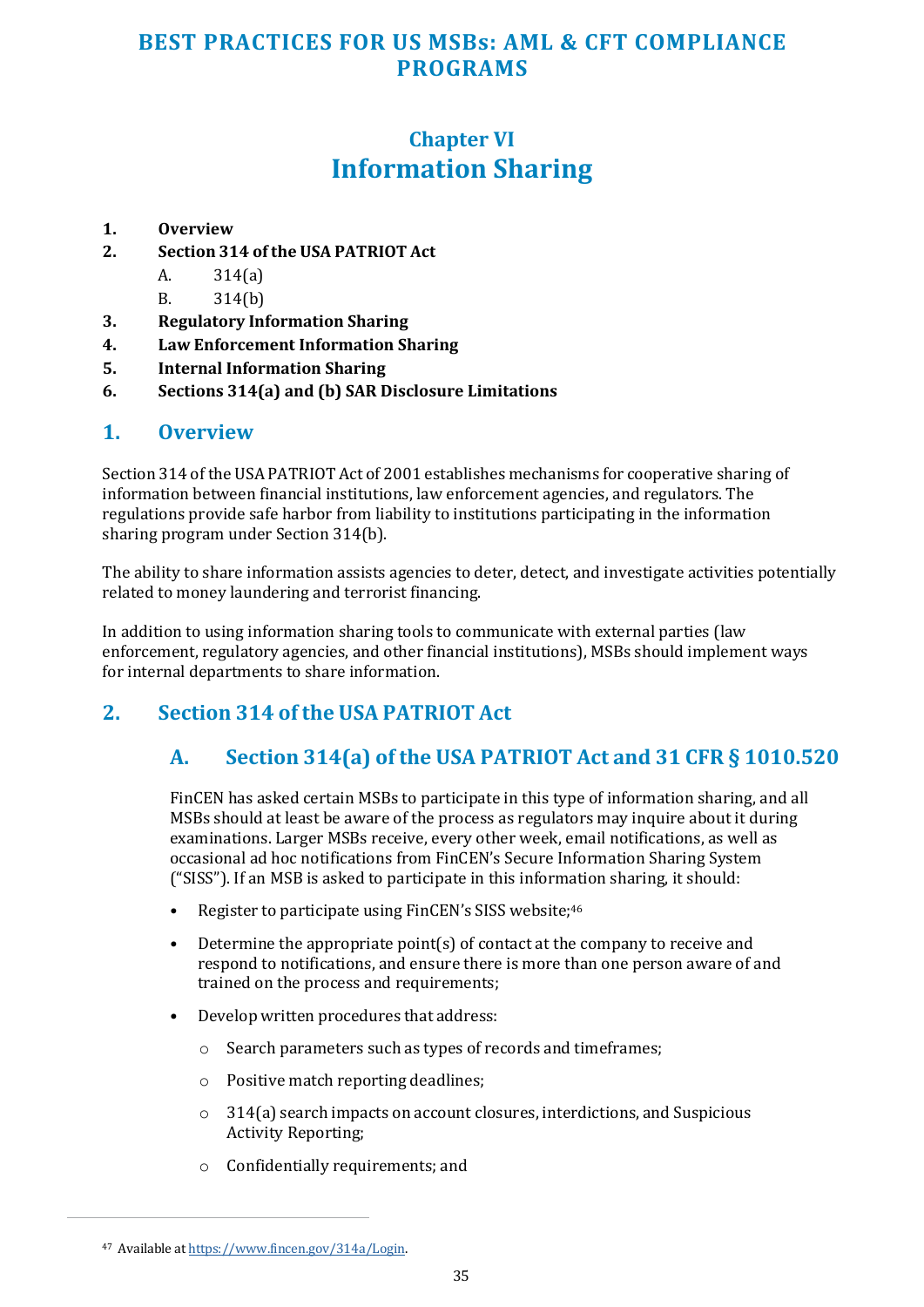- o Recordkeeping requirements.
- <span id="page-35-0"></span>• Create a log to serve as evidence to examiners and auditors that searches are performed, and matches reported on time.

Once a request is received, MSBs should ensure they:

- Perform a one-time search of the required records; and
- Report any positive matches to FinCEN within 14 days.

#### **B. Section 314(b) of the USA PATRIOT Act and 31 CFR § 1010.540**

Section 314(b) of the USA PATRIOT Act provides financial institutions with the ability to share information with one another, under a safe harbor that offers protections from liability, in order to better identify and report potential money laundering or terrorist activities.<sup>47</sup>

Section 314(b) information sharing is voluntary. However, FinCEN strongly encourages participation, and in November 2016 published a "Section 314(b) Fact Sheet" highlighting the benefits of sharing among financial institutions, which was more recently updated in December 2020.<sup>48</sup>

MSBs should discuss and document the management decision to participate and then implement policies and procedures to ensure:

- The MSB registers initially and annually thereafter on FinCEN's SISS designating a point of contact to participate;<sup>49</sup>
- Both the requesting financial institution and responding financial institution have registered with FinCEN prior to sharing any information and evidence is retained that this is verified with each request received;
- The information exchanged is related only to money laundering or terrorist financing suspicions;
- Processes are developed for deciding when and if to file a SAR relative to requests;
- Facts related to actual SAR filing decisions are not shared with other participating institutions;
- Confidentiality is maintained;
- Overseas information sharing with non-US financial institutions is not permitted;50 and
- Records are retained for at least 5 years.<sup>51</sup>

<sup>48</sup> See FinCEN'[s Section 314\(b\) Fact Sheet](https://www.fincen.gov/sites/default/files/shared/314bfactsheet.pdf) (December, 2020).

<sup>49</sup> Id.

<sup>50</sup> MSBs may register a[t https://www.fincen.gov/314b/Register.](https://www.fincen.gov/314b/Register) 

<sup>51</sup> FinCEN'[s Section 314\(b\) Fact Sheet s](https://www.fincen.gov/sites/default/files/shared/314bfactsheet.pdf)pecifies that only financial institutions subject to an AML program requirement under FinCEN regulations, and any association of such financial institutions, are eligible to share information under Section 314(b). <sup>52</sup> FinCEN's regulations establish recordkeeping requirements related to various types of records, including for records that document an MSB's compliance with the BSA. In general, FinCEN's regulations require financial institutions to maintain records for at least 5 years. Accordingly, as a best practice, MSBs may consider retaining information shared under Section 314(b) for a 5-year period.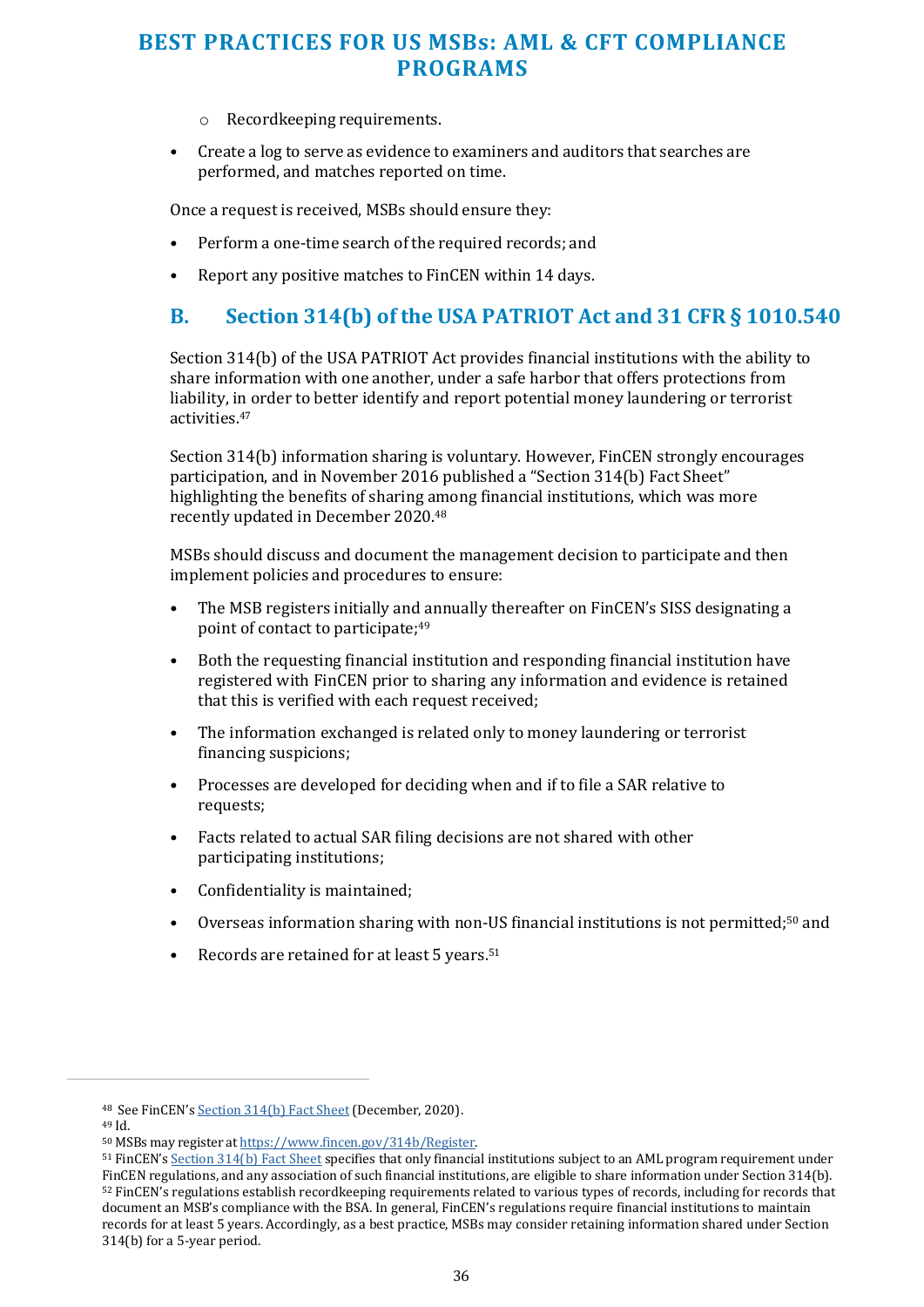## **3. Regulatory Information Sharing**

FinCEN has the authority to issue a summons for information to MSBs.52 If an agency like FinCEN requests data, MSBs should be prepared to respond to these requests and MSBs should have established processes for responding to such requests.

#### **4. Law Enforcement Information Sharing**

Law enforcement agencies may also request information from MSBs, such as SAR supporting documentation, under their authorities as part of conducting an investigation. FinCEN has clarified that the BSA provides protection from civil liability for all reports of suspicious transactions made to appropriate authorities, including supporting documentation, regardless of whether such reports are mandatory.53 Thus, MSBs should have appropriate policies and procedures for complying on a timely manner with requests from appropriate law enforcement to provide information.<sup>54</sup>

Similarly, law enforcement agencies may request MSBs to continue providing services to certain individuals or entities despite exhibiting potential suspicious activity. Ultimately, the decision to provide services should be made by the MSB in accordance with its own standards and guidelines. Although there is no requirement that an MSB maintain a particular relationship, MSBs should be mindful that complying with such a request may further law enforcement efforts to combat money laundering, terrorist financing, and other crimes. If a law enforcement agency requests that a financial institution maintain a particular account, the financial institution should ask for a written request detailing the specifics of such request, such as its expiration.<sup>55</sup>

## **5. Internal Information Sharing**

Within each MSB, there are often multiple departments or teams with access to information that could be useful to the Compliance Department staff and to detecting suspicious activity. MSBs should take steps to ensure that all available information is shared with Compliance. Appropriate Compliance staff should have direct access to as much information as possible, as this information can play an important role in determining risk and identifying potentially illicit activity.

Employees across the company should receive BSA/AML training that provides:

- Understanding of the types of activity each employee could witness that could be considered unusual; and
- Ways to refer potentially suspicious activity to Compliance.

The types of departments to consider for purposes of internal information sharing include:

- Fraud groups;
- Agents;
- Sales teams;
- Customer service representatives;
- Information Technology teams (especially their knowledge of cyber-events);

<sup>55</sup> *See* FinCEN's "Providing Suspicious Activity Reports to Appropriate Law Enforcement,[" SAR Activity](https://www.fincen.gov/sites/default/files/shared/sar_tti_09.pdf) [Review:](https://www.fincen.gov/sites/default/files/shared/sar_tti_09.pdf)  [Trends, Tips & Issues, Issue 9,](https://www.fincen.gov/sites/default/files/shared/sar_tti_09.pdf) p.43 (Oct., 2005); FIN-2007-G003: ["Suspicious Activity Report Supporting](https://www.fincen.gov/sites/default/files/shared/Supporting_Documentation_Guidance.pdf) [Documentation"](https://www.fincen.gov/sites/default/files/shared/Supporting_Documentation_Guidance.pdf) (June, 2007); and Appendix F of th[e BSA/AML Examination Manual for MSBs](https://www.fincen.gov/sites/default/files/shared/MSB_Exam_Manual.pdf) (2008). <sup>56</sup> For further information please refer to FinCEN's guidance FIN-2007-G002: ["Requests by Law Enforcement for](https://www.fincen.gov/sites/default/files/shared/Maintaining_Accounts_Guidance.pdf) [Financial Institutions to Maintain Accounts"](https://www.fincen.gov/sites/default/files/shared/Maintaining_Accounts_Guidance.pdf) (June, 2007).

<sup>53</sup> *See* 31 CFR §§ 1010.911, 1010.912, and 1010.913.

<sup>54</sup> *See* 31 U.S.C. § 5318(g)(3) and FinCEN's guidance FIN-2007-G003: ["Suspicious Activity Report SupportingDocumentation"](https://www.fincen.gov/sites/default/files/shared/Supporting_Documentation_Guidance.pdf) (June, 2007).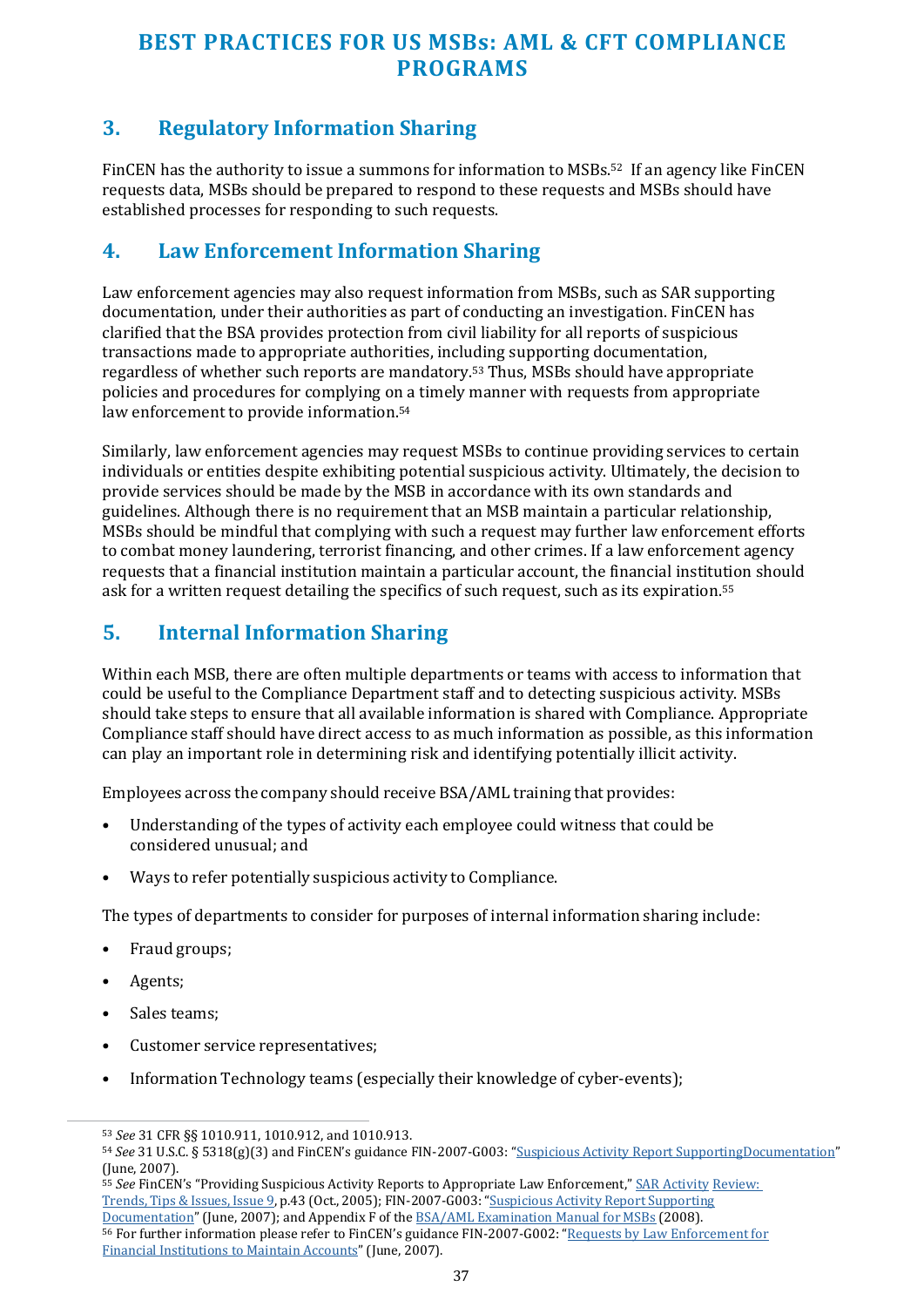- Affiliates; and
- Legal departments.

## **6. Sections 314(a) and (b) SAR Disclosure Limitations**

MSBs should have processes in place to determine whether a SAR should be filed in relation to information requests. However, regardless of the source of request for information, the MSB is prohibited from disclosing whether a SAR has been filed relative to any related investigations. Sections 314(a) and (b) of the USA PATRIOT Act do not authorize MSBs to share SARs or to disclose the existence or nonexistence of a SAR.56 If an MSB learns of an unauthorized SAR disclosure, FinCEN should be notified.

#### **Chapter Resources:**

- Section 314(a) of the USA PATRIOT Act:
	- 31 CFR § 1010.520 "Information sharing between government agencies and financial institutions" [\(https://www.ecfr.gov/cgi-bin/text-idx?SID=b16a3a75156d69185d127b970cb](https://www.ecfr.gov/cgi-bin/text-idx?SID=b16a3a75156d69185d127b970cbed9fd&mc=true&node=pt31.3.1010&rgn=div5&se31.3.1010_1520) [ed9fd&mc=true&node=pt31.3.1010&rgn=div5#se31.3.1010\\_1520\)](https://www.ecfr.gov/cgi-bin/text-idx?SID=b16a3a75156d69185d127b970cbed9fd&mc=true&node=pt31.3.1010&rgn=div5&se31.3.1010_1520).
	- Registering to participate in 314(a) information sharing and FinCEN's SISS [\(https://www.fincen.gov/314a/Login\)](https://www.fincen.gov/314a/Login).
- Section 314(b) of the USA PATRIOT Act:
	- 31 CFR § 1010.540 "Voluntary information sharing among financial institutions" [\(https://](https://www.ecfr.gov/cgi-bin/text-idx?SID=b16a3a75156d69185d127b970cbed9fd&mc=true&node=pt31.3.1010&rgn=div5&se31.3.1010_1540) [www.ecfr.gov/cgi-bin/text-idx?SID=b16a3a75156d69185d127b970cbed9fd&mc=true&no](https://www.ecfr.gov/cgi-bin/text-idx?SID=b16a3a75156d69185d127b970cbed9fd&mc=true&node=pt31.3.1010&rgn=div5&se31.3.1010_1540) [de=pt31.3.1010&rgn=div5#se31.3.1010\\_1540\)](https://www.ecfr.gov/cgi-bin/text-idx?SID=b16a3a75156d69185d127b970cbed9fd&mc=true&node=pt31.3.1010&rgn=div5&se31.3.1010_1540).
	- Registering to participate in 314(b) information sharing and FinCEN's SISS [\(https://www.fincen.gov/314b/Register\)](https://www.fincen.gov/314b/Register).
	- FinCEN's Section 314(b) Fact Sheet (December, 2020) [\(https://www.fincen.gov/sites/default/files/shared/314bfactsheet.pdf\)](https://www.fincen.gov/sites/default/files/shared/314bfactsheet.pdf).
- Providing information to government agencies:
	- 31 CFR §§ 1010.911, 1010.912 and 1010.913 "Summons" [\(https://www.ecfr.gov/cgi](https://www.ecfr.gov/cgi-bin/text-idx?SID=b16a3a75156d69185d127b970cbed9fd&mc=true&node=pt31.3.1010&rgn=div5&sp31.3.1010.i)[bin/text](https://www.ecfr.gov/cgi-bin/text-idx?SID=b16a3a75156d69185d127b970cbed9fd&mc=true&node=pt31.3.1010&rgn=div5&sp31.3.1010.i)[idx?SID=b16a3a75156d69185d127b970cbed9fd&mc=true&node=pt31.3.1010&rgn=div5#](https://www.ecfr.gov/cgi-bin/text-idx?SID=b16a3a75156d69185d127b970cbed9fd&mc=true&node=pt31.3.1010&rgn=div5&sp31.3.1010.i) [sp31.3.1010.i\)](https://www.ecfr.gov/cgi-bin/text-idx?SID=b16a3a75156d69185d127b970cbed9fd&mc=true&node=pt31.3.1010&rgn=div5&sp31.3.1010.i).
	- FinCEN's guidance FIN-2007-G003: "Suspicious Activity Report Supporting Documentation" (June, 2017) [\(https://www.fincen.gov/sites/default/files/shared/Supporting\\_Documentation\\_Gui](https://www.fincen.gov/sites/default/files/shared/Supporting_Documentation_Guidance.pdf) [dance.pdf\)](https://www.fincen.gov/sites/default/files/shared/Supporting_Documentation_Guidance.pdf).
	- FinCEN's "Providing Suspicious Activity Reports to Appropriate Law Enforcement," SAR Activity Review: Trends, Tips & Issues, Issue 9, p.43 (Oct., 2005) [\(https://www.fincen.gov/](https://www.fincen.gov/sites/default/files/shared/sar_tti_09.pdf) [sites/default/files/shared/sar\\_tti\\_09.pdf\)](https://www.fincen.gov/sites/default/files/shared/sar_tti_09.pdf).
	- FinCEN's guidance FIN-2007-G002: "Requests by Law Enforcement for Financial Institutions to Maintain Accounts" (June, 2007) [\(https://www.fincen.gov/sites/default/files/shared/Maintaining\\_Accounts\\_Guidance.pdf\)](https://www.fincen.gov/sites/default/files/shared/Maintaining_Accounts_Guidance.pdf).
	- Appendix F of the BSA/AML Examination Manual for MSBs (2008) [\(https://www.fincen.gov/sites/default/files/shared/MSB\\_Exam\\_Manual.pdf\)](https://www.fincen.gov/sites/default/files/shared/MSB_Exam_Manual.pdf).

<sup>57</sup> Please refer to sections 3 and 4 of this chapter for information regarding authorized sharing of SARs with appropriate law enforcement and regulatory agencies.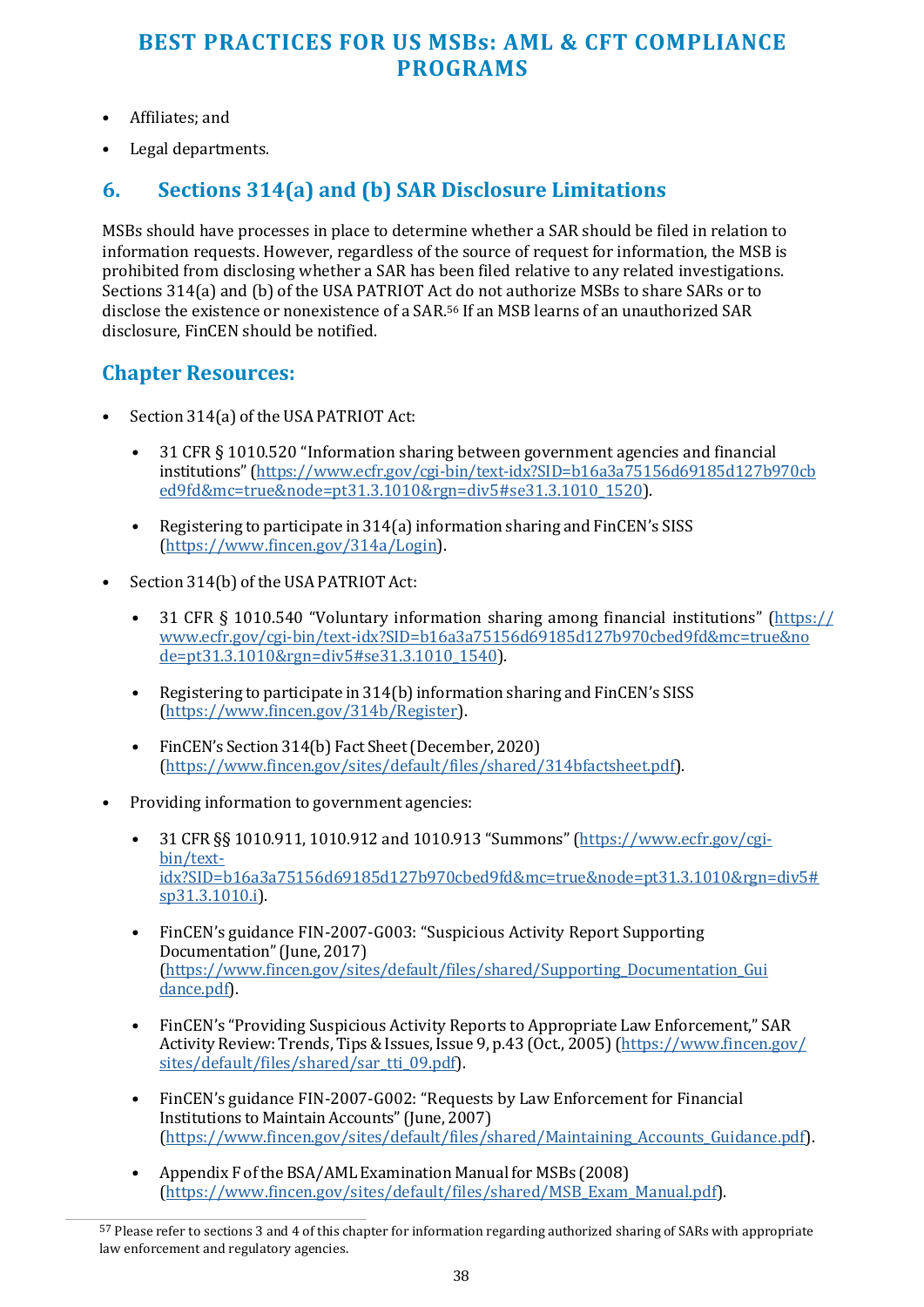## **Chapter VII Licensing Requirements**

#### <span id="page-38-0"></span>**1. FinCEN Registration**

#### **2. State Licensing**

- A. Applying for a State License
- B. Maintaining a State License

#### **1. FinCEN Registration**

MSBs are required to register with FinCEN and ensure at all times that their registration remains current. Certain events trigger re-registration, and registration must be renewed every two years. Entities that are MSBs solely because they are an agent of another MSB are not required to register.<sup>57</sup>

Foreign-located person doing business in the United States as an MSB must also register with FinCEN and designate a person who resides in the United States to be an agent to accept service of legal process.<sup>58</sup>

MSBs, including foreign-located MSBs, must comply with regulations under the BSA, including the maintenance of an adequate AML program.

#### **2. State Licensing**

State licensing requirements vary considerably by state and should be analyzed based on the product types and business structure. Some states may require multiple licenses for a single MSB, and some may not require any, depending on the facts and circumstances of a given company's products and operations.

The types of activities generally requiring state licensure include:

- Check cashing:
- Transmitting/receiving funds for transmission;
- Exchanging currency (including virtual currency);
- Selling or issuing prepaid access or stored value; and
- Selling or issuing of monetary or payment instruments, such as travelers checks or money orders.

If an MSB is engaged in these activities, an evaluation of licensing requirements in each state should be conducted. License types may include currency exchanger, money transmitter, check casher, check seller, or virtual currency/BitLicense. A company may need a license in a state even if it does not meet the federal definition of an MSB. State definitions of the above activities are often different from those in the BSA, because state statutes are generally grounded in consumer protection and safety and soundness, whereas the BSA's focus is on the prevention of money laundering.

<sup>58</sup> *See* 31 CFR § 1022.380.

<sup>59</sup> See 31 CFR § 1022.380(a)(2).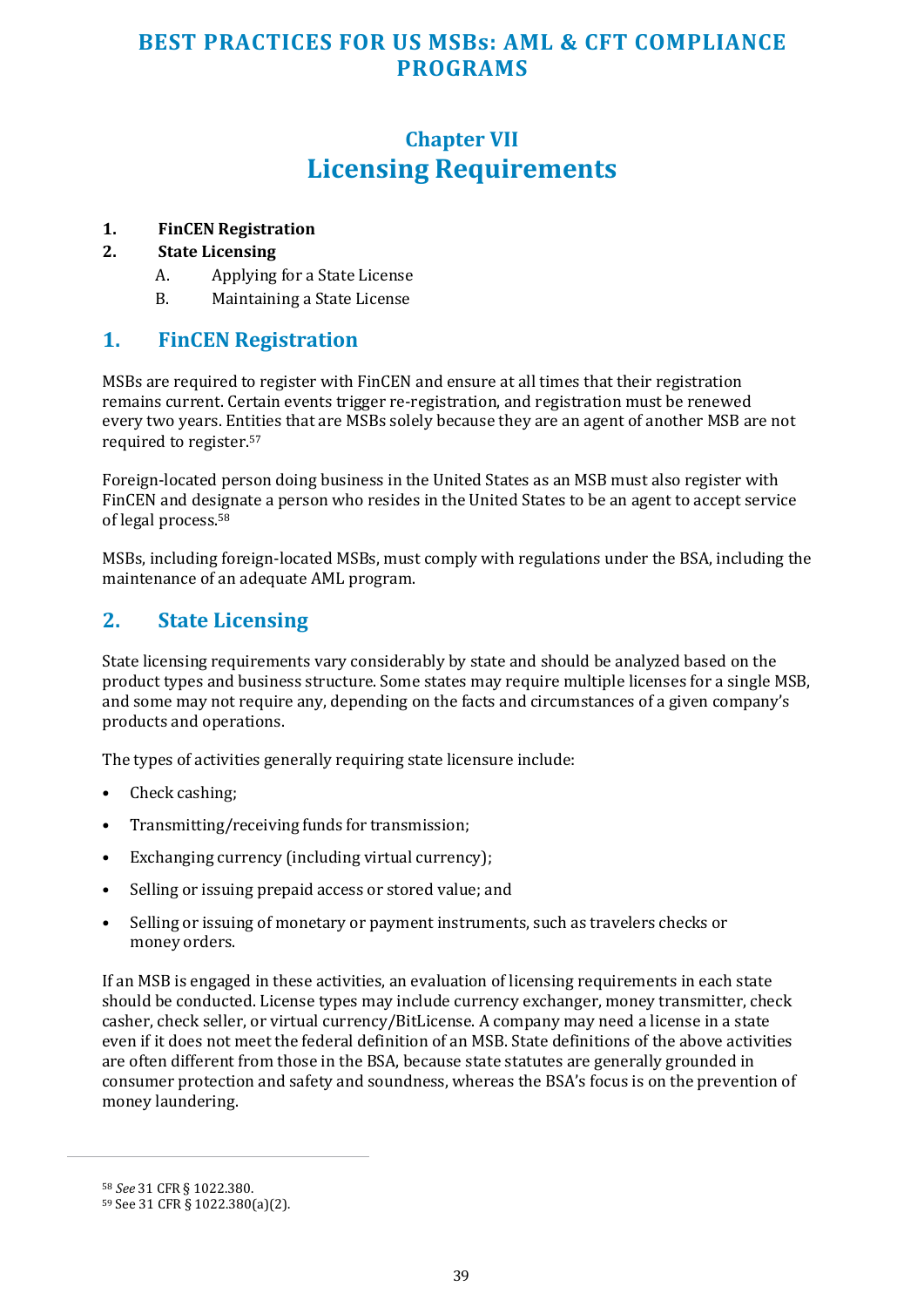It is important to note that state licensing is generally location-agnostic, meaning that a company need not have a physical presence in a given state to require a license. If a company is providing a regulated product to consumers in a particular state, licensure is often required regardless of where the company is physically located.

MSBs should be aware that banks and other financial institutions they may partner with usually request MSBs' licensing information for their records. Accordingly, MSBs should readily maintain this information.

## **A. Applying for a State License**

Unlike the federal FinCEN registration, an MSB must apply for and receive approval for a state license. This involves completing an application (often through a nationwide licensing system—NMLS), remedying any deficiencies noted by the state, and possibly submitting additional documentation. Prior to submitting a state application form, most MSBs must complete the following and may be required to submit some or all of these documents:

- Documented business plan, strategy, and financial forecast;
- State business license, articles of incorporation, and information on principals and owners;
- Proposed agents or authorized delegates and sample contracts;
- Source of funding, current financial statements and historical financial statements (3 years of audited financials);
- Bank account information;
- Copies or screen prints of receipts, invoices, and other customer-facing documentation;<sup>59</sup>
- AML program;
- Surety bond;
- Sample payment instruments; and
- Due diligence and background and credits checks on officers, directors, and controlling persons.

Some states will grant a provisional license, which requires an MSB to follow more stringent requirements for a specific amount of time when it first receives a license.

#### **B. Maintaining a License**

Once an MSB receives a license, it must take proactive steps to maintain its license. Maintaining licenses generally involves:

- Notifying states of any changes in control or other major business changes;
- Complying with any approval conditions imposed by the state;
- Maintaining adequate shareholder equity:
- Maintaining a safe and sound financial condition;

<sup>60</sup> Some states may require pre-approval of receipt templates prior to use.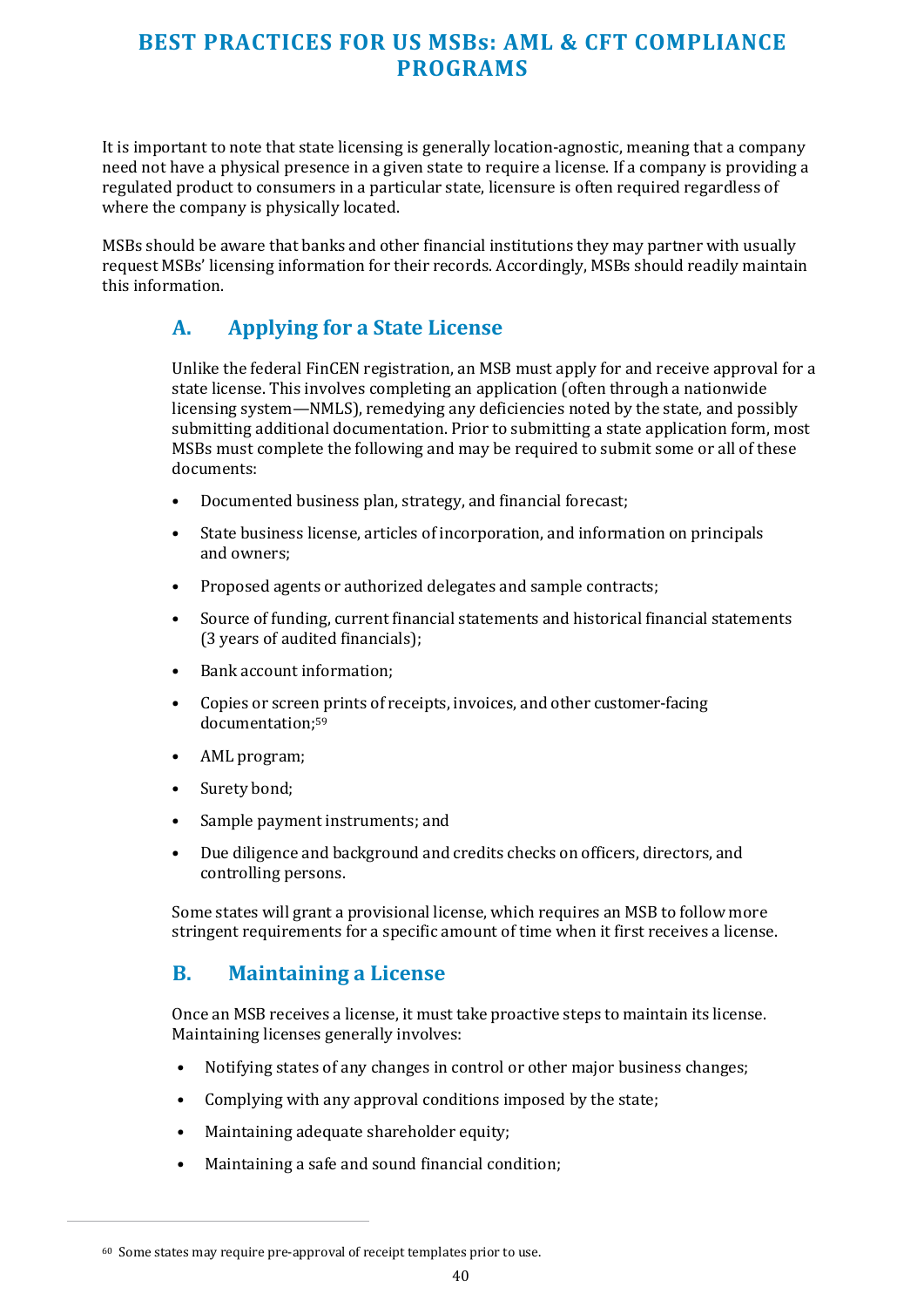- Filing and paying annual assessments and license renewals;
- Filing monthly, quarterly, annual reports (including annual audited financial statements);
- Maintaining surety bonds in compliance with each state requirement;
- Being subject to state compliance and safety and soundness examinations and remediating findings; and
- Complying with all state and federal regulatory requirements.

#### **Chapter Resources:**

- Requirement for MSBs to register with FinCEN:
	- 31 CFR § 1022.380 "Registration of money services businesses" [\(https://www.ecfr.gov/cgi](https://www.ecfr.gov/cgi-bin/text-idx?SID=b16a3a75156d69185d127b970cbed9fd&mc=true&node=pt31.3.1022&rgn=div5&se31.3.1022_1380)[bin/text-idx?SID=b16a3a75156d69185d127b970cbed9fd&mc=true&node=pt31.3.1](https://www.ecfr.gov/cgi-bin/text-idx?SID=b16a3a75156d69185d127b970cbed9fd&mc=true&node=pt31.3.1022&rgn=div5&se31.3.1022_1380) [022&rgn=div5#se31.3.1022\\_1380\)](https://www.ecfr.gov/cgi-bin/text-idx?SID=b16a3a75156d69185d127b970cbed9fd&mc=true&node=pt31.3.1022&rgn=div5&se31.3.1022_1380).
	- FinCEN's MSB registration webpage [\(https://www.fincen.gov/money-services](https://www.fincen.gov/money-services-business-msb-registration)[business-msb-registration\)](https://www.fincen.gov/money-services-business-msb-registration).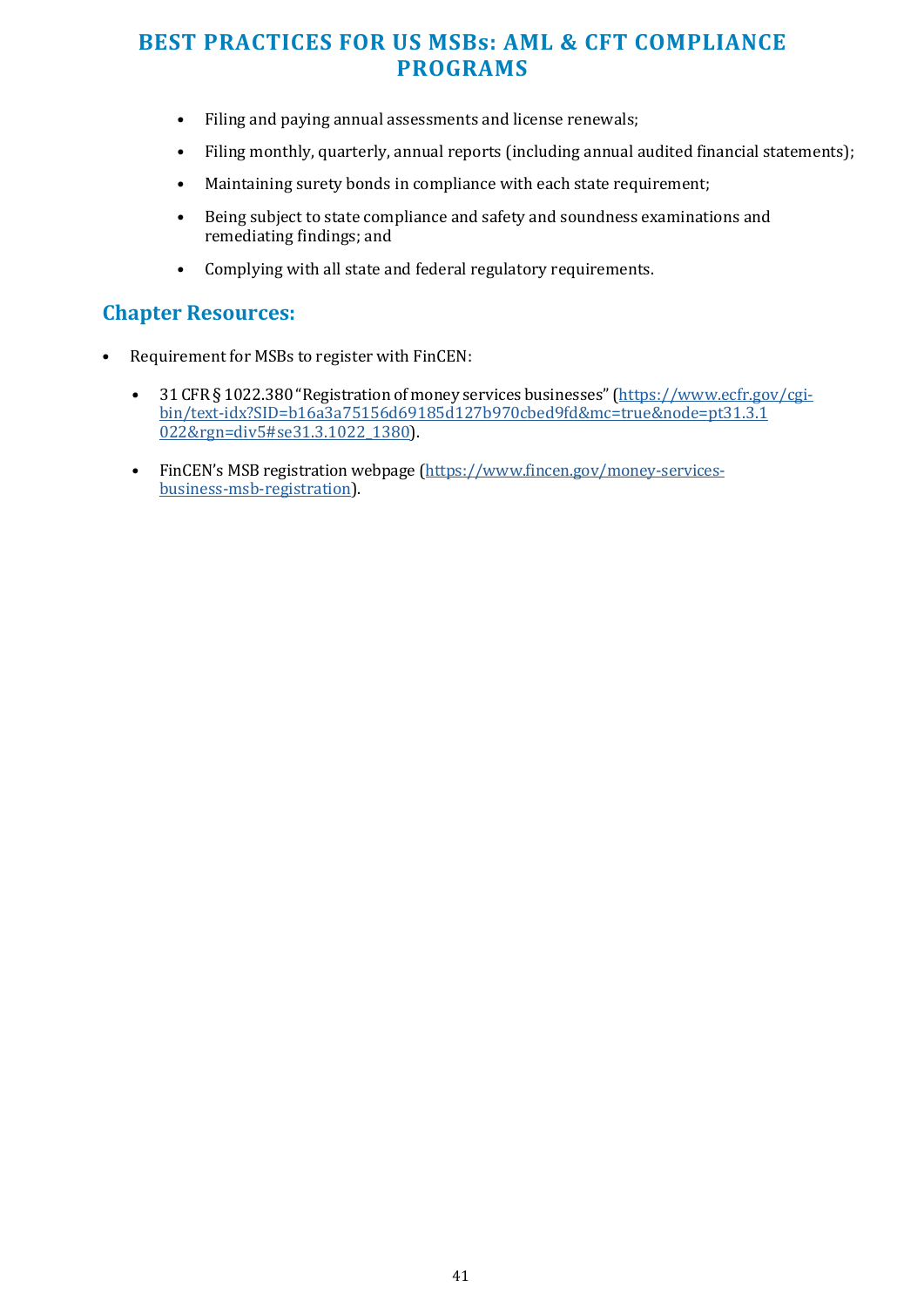## **Chapter VIII Compliance Certifications (Optional)**

- <span id="page-41-0"></span>**1. Overview**
- **2. Identify and Document Compliance Certification Requirements**
- **3. Determine Scope**
- **4. Data, System, and Process Validation**
- **5. Test Compliance Systems for Effectiveness**
- **6. Review Audit, Examination, and Testing Findings for Deficiencies**
- **7. Document Planned Enhancements**
- **8. Certify the Program**

#### **1. Overview**

This chapter offers information to MSBs operating in the state of New York, which requires financial institutions to annually certify their AML programs to ensure their effectiveness. As of this writing, in the United States, New York is the only state requiring such annual certification; however, other states and jurisdictions may implement similar certification requirements in the future.

A compliance certification process involves program testing and ongoing assessment to ensure the BSA/AML program continues to comply with regulatory expectations. Establishing a diagnostic of the AML program is key to positioning an MSB, namely the board of directors or a senior officer, to provide appropriate certification of compliance requirements. As described in Chapter II, MSBs should employ the three-lines-of-defense model to ensure appropriate departments, such as the business lines, are stakeholders and actively engaged in any certification process.

Poorly executed certifications can expose the Board or senior officer to significant risk if certifications are based upon incomplete or inaccurate data, a faulty system, or a faulty assessment of the system. The following steps illustrate an example of a documented approach for MSBs to develop a compliance certification process.

#### **2. Identify and Document Compliance Certification Requirements**

The process for building a compliant BSA/AML Program is as important as the execution of the certification. Institutions should develop a detailed action plan, including deadlines and key milestones for evaluating the requirements of the compliance certification. Institutions may find that experienced counsel can provide value by assisting the institution in understanding the regulatory expectations and navigating issues such as the application of competing AML regulations in other jurisdictions. When determining how best to move forward, it is important to consider a framework responsive to the requirements of the compliance certification. MSBs should ensure that adequate documentation is maintained to articulate any assumptions, parameters, and thresholds when determining compliance certification requirements.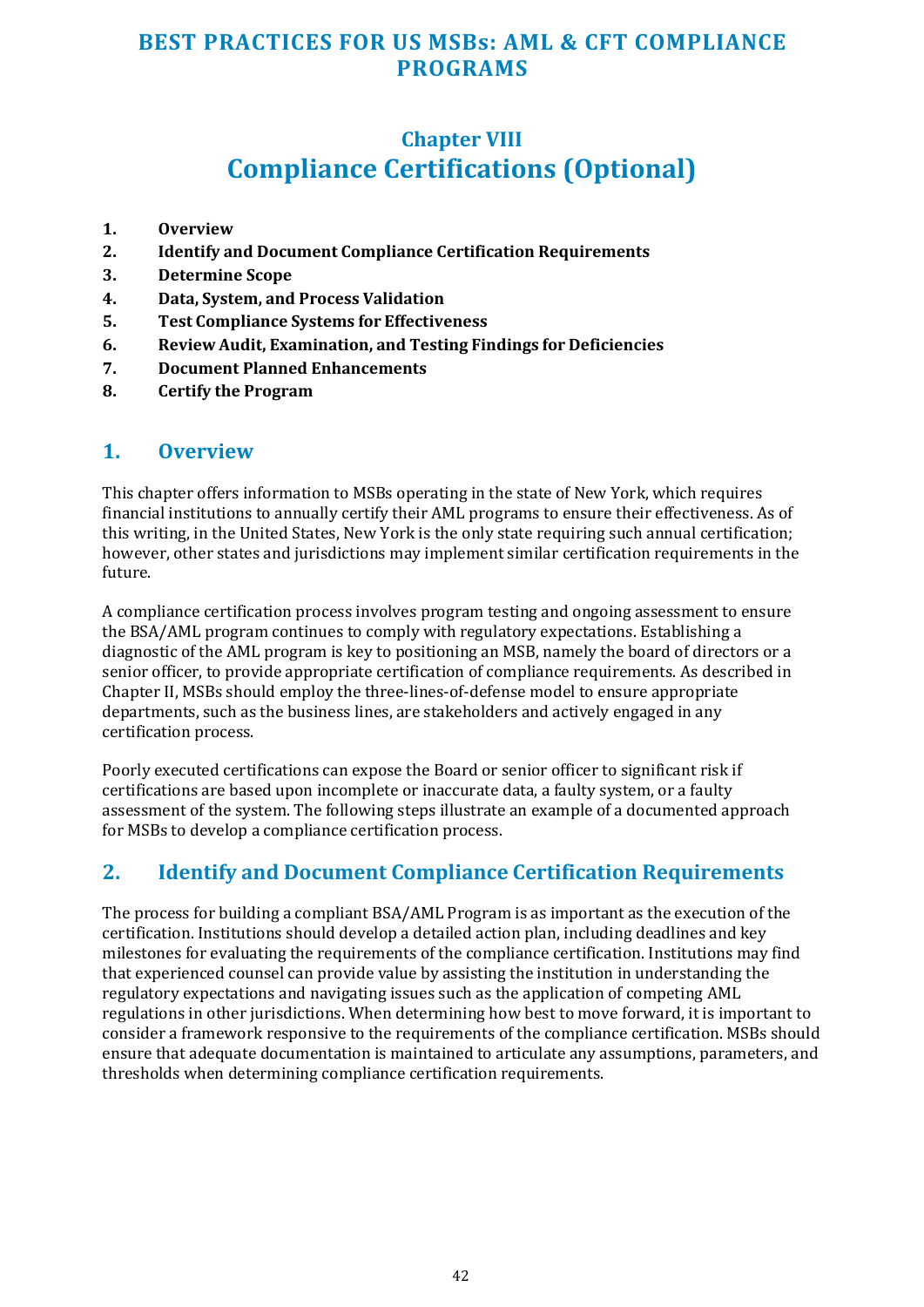#### <span id="page-42-0"></span>**3. Determine Scope**

Because MSBs range from larger, multinational companies to smaller businesses, they may offer a wide variety of products and services carrying varying degrees of risk. Therefore, MSBs should create an inventory of all products their business models offer and then understand the applicability of such products towards a given compliance certification. The business line or operational management should certify any product list.

#### **4. Validate Data, Systems, and Processes**

After having determined the scope of the compliance certification, MSBs should continue to ensure their understanding of their transactions' lifecycle as well as any processes (manual and automated) and systems that make up such lifecycle. MSBs must identify where and how data is initially captured, and how it is extracted, transformed, channeled, and loaded to various systems throughout the entire lifecycle of a transaction. Institutions should additionally be able to identify where the data they use has come from and substantiate its quality. Records and documents should be created and maintained to regularly validate data sources and map processes. In support of compliance certifications, MSBs should review system functionality, settings, and limitations, while evaluating existing change control processes.

#### **5. Test Compliance Systems for Effectiveness**

The next step in a compliance certification should involve MSBs clearly identifying the AML controls they use to ensure completeness and accuracy of compliance processes. Whether such controls are systematic or manual, preventive, proactive or reactive, these must be clearly documented, be the responsibility and accountability of specific persons, and be subject to monitoring, whether ongoing or specific. It is from this set of AML controls that effective independent testing can be formulated and conducted in support of the compliance certification. Demonstrability is critical, as the Board or senior officer must be well informed and able to attest to the effectiveness of the AML program (e.g., model workflow from transaction generation to the disposition of alerts).

## **6. Review Audit, Examination, and Testing Findings for Deficiencies**

MSBs should undergo periodic testing of the effectiveness of their AML program and its compliance with legal and regulatory requirements to prevent, detect, and report money laundering, terrorist financing, and other illegal activity. Gaps should be clearly identified, detailed remediation plans put in place and documented, including clear milestones and evidence any remediation plans are implemented and completed.

#### **7. Document Planned Enhancements**

MSBs should then evaluate AML program processes and controls relevant to a compliance certification to identify potential gaps/issues. MSBs should compile reports in support for the compliance certification, including remedial efforts planned or in-process to address identified weaknesses or deficiencies. Sufficient remediation should be completed to have programs that are reasonably designed to address identified risk, which should be the basis for a certification that is based on a reasonable and rational judgment. In cases where the extent and speed of remediation is dependent upon the size and significance of the gap, ongoing action plans may be necessary where remediation cannot be completed prior to certification.